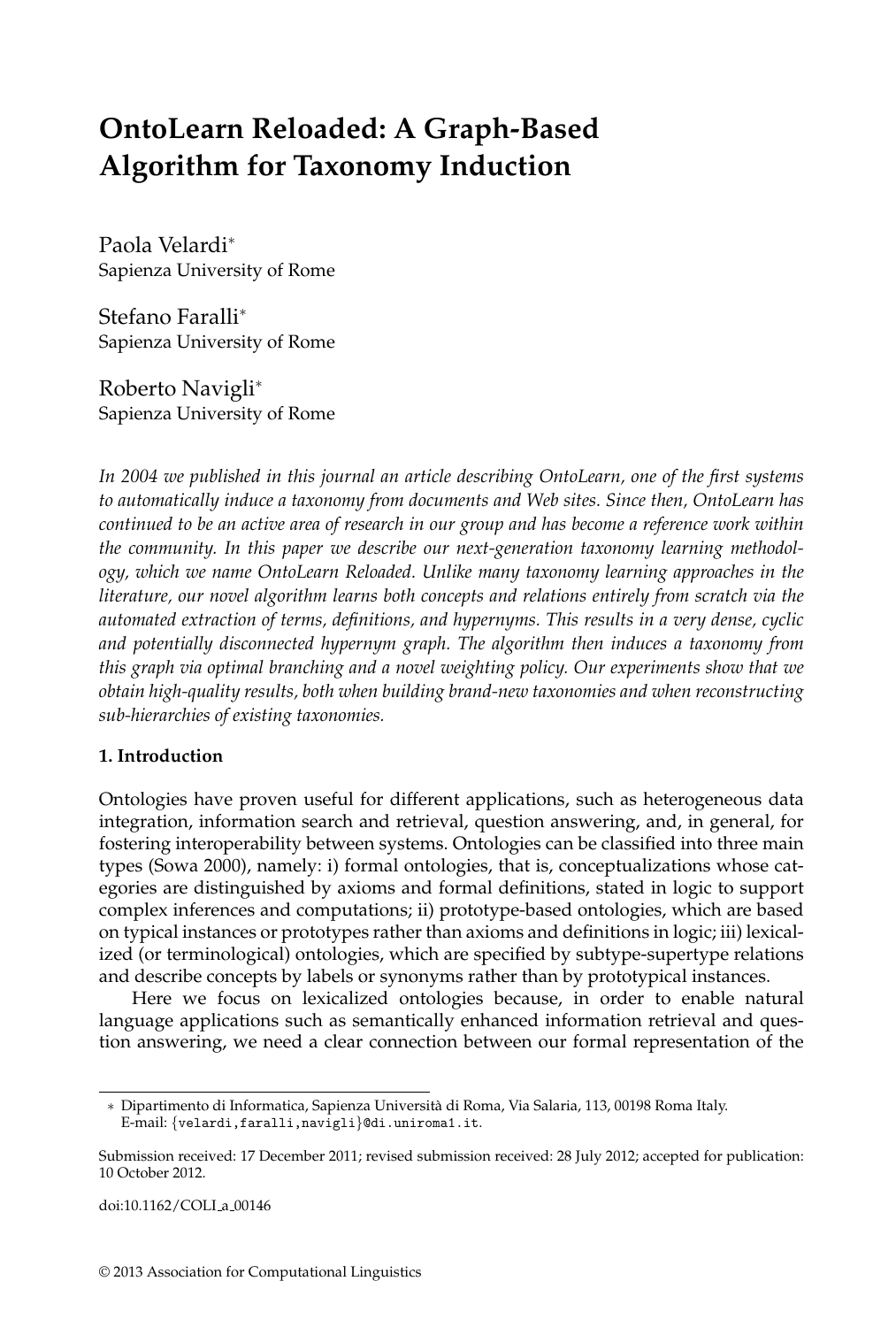domain and the language used to express domain meanings within text. And, in turn, this connection can be established by producing full-fledged lexicalized ontologies for the domain of interest. Manually constructing ontologies is a very demanding task, however, requiring a large amount of time and effort, even when principled solutions are used (De Nicola, Missikoff, and Navigli 2009). A quite recent challenge, referred to as **ontology learning**, consists of automatically or semi-automatically creating a lexicalized ontology using textual data from corpora or the Web (Gomez-Perez and Manzano-Mancho 2003; Biemann 2005; Maedche and Staab 2009; Petasis et al. 2011). As a result of ontology learning, the heavy requirements of manual ontology construction can be drastically reduced.

In this paper we deal with the problem of learning a taxonomy (i.e., the backbone of an ontology) entirely from scratch. Very few systems in the literature address this task. OntoLearn (Navigli and Velardi 2004) was one of the earliest contributions in this area. In OntoLearn taxonomy learning was accomplished in four steps: terminology extraction, derivation of term sub-trees via string inclusion, disambiguation of domain terms using a novel Word Sense Disambiguation algorithm, and combining the subtrees into a taxonomy. The use of a static, general-purpose repository of semantic knowledge, namely, WordNet (Miller et al. 1990; Fellbaum 1998), prevented the system from learning taxonomies in technical domains, however.

In this paper we present OntoLearn Reloaded, a graph-based algorithm for learning a taxonomy from the ground up. OntoLearn Reloaded preserves the initial step of our 2004 pioneering work (Navigli and Velardi 2004), that is, automated terminology extraction from a domain corpus, but it drops the requirement for WordNet (thereby avoiding dependence on the English language). It also drops the term compositionality assumption that previously led to us having to use a Word Sense Disambiguation algorithm—namely, SSI (Navigli and Velardi 2005)—to structure the taxonomy. Instead, we now exploit textual definitions, extracted from a corpus and the Web in an iterative fashion, to automatically create a highly dense, cyclic, potentially disconnected hypernym graph. An optimal branching algorithm is then used to induce a full-fledged treelike taxonomy. Further graph-based processing augments the taxonomy with additional hypernyms, thus producing a Directed Acyclic Graph (DAG).

Our system provides a considerable advancement over the state of the art in taxonomy learning:

- First, excepting for the manual selection of just a few upper nodes, this is the first algorithm that has been experimentally shown to build from scratch a new taxonomy (i.e., both concepts and hypernym relations) for arbitrary domains, including very technical ones for which gold-standard taxonomies do not exist.
- Second, we tackle the problem with no simplifying assumptions: We cope with issues such as term ambiguity, complexity of hypernymy patterns, and multiple hypernyms.
- Third, we propose a novel algorithm to extract an optimal branching from the resulting hypernym graph, which—after some recovery steps—becomes our final taxonomy. Taxonomy induction is the main theoretical contribution of the paper.
- Fourth, the evaluation is not limited, as it is in most papers, to the number of retrieved hypernymy relations that are found in a reference taxonomy.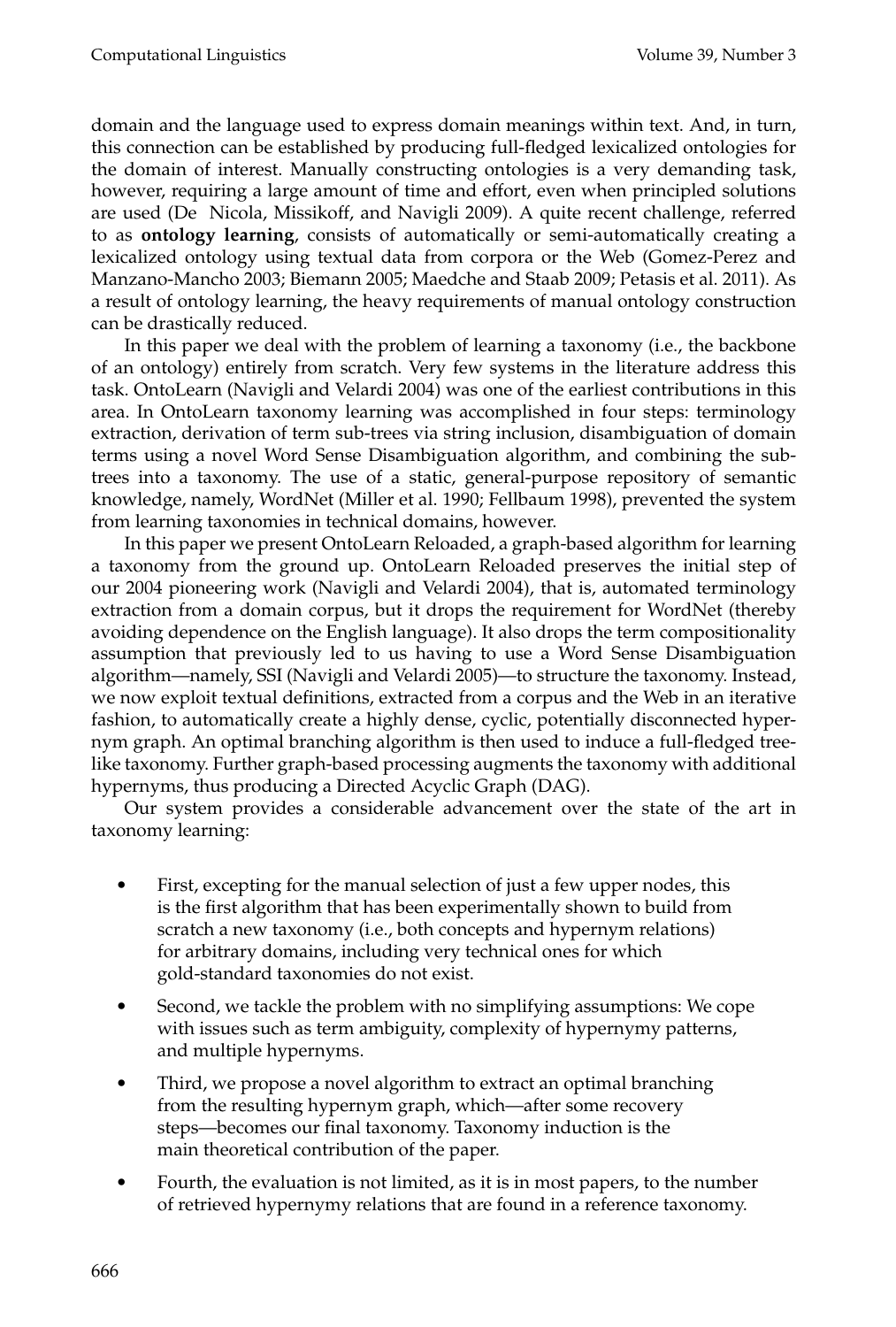Instead, we also analyze the extracted taxonomy in its entirety; furthermore, we acquire two "brand new" taxonomies in the domains of ARTIFICIAL INTELLIGENCE and FINANCE.

 Finally, our taxonomy-building workflow is fully implemented and the software components are either freely available from our Web site, $<sup>1</sup>$  or reproducible.</sup>

In this paper we extend our recent work on the topic (Navigli, Velardi, and Faralli 2011) as follows: i) we describe in full detail the taxonomy induction algorithm; ii) we enhance our methodology with a final step aimed at creating a DAG, rather than a strict tree-like taxonomical structure; iii) we perform a large-scale multi-faceted evaluation of the taxonomy learning algorithm on six domains; and iv) we contribute a novel methodology for evaluating an automatically learned taxonomy against a reference gold standard.

In Section 2 we illustrate the related work. We then describe our taxonomyinduction algorithm in Section 3. In Section 4 we present our experiments, and discuss the results. Evaluation is both qualitative (on new ARTIFICIAL INTELLIGENCE and FINANCE taxonomies), and quantitative (on WordNet and MeSH sub-hierarchies). Section 5 is dedicated to concluding remarks.

# **2. Related Work**

Two main approaches are used to learn an ontology from text: rule-based and distributional approaches. **Rule-based** approaches use predefined rules or heuristic patterns to extract terms and relations. These approaches are typically based on lexico-syntactic patterns, first introduced by Hearst (1992). Instances of relations are harvested from text by applying patterns aimed at capturing a certain type of relation (e.g., *X is a kind of Y*). Such lexico-syntactic patterns can be defined manually (Berland and Charniak 1999; Kozareva, Riloff, and Hovy 2008) or obtained by means of bootstrapping techniques (Girju, Badulescu, and Moldovan 2006; Pantel and Pennacchiotti 2006). In the latter case, a number of term pairs in the wanted relation are manually picked and the relation is sought within text corpora or the Web. Other rule-based approaches learn a taxonomy by applying heuristics to collaborative resources such as Wikipedia (Suchanek, Kasneci, and Weikum 2008; Ponzetto and Strube 2011), also with the supportive aid of computational lexicons such as WordNet (Ponzetto and Navigli 2009).

**Distributional** approaches, instead, model ontology learning as a clustering or classification task, and draw primarily on the notions of distributional similarity (Pado and Lapata 2007; Cohen and Widdows 2009), clustering of formalized statements (Poon and Domingos 2010), or hierarchical random graphs (Fountain and Lapata 2012). Such approaches are based on the assumption that paradigmatically-related concepts<sup>2</sup> appear in similar contexts and their main advantage is that they are able to discover relations that do not explicitly appear in the text. They are typically less accurate, however, and the selection of feature types, notion of context, and similarity metrics vary considerably depending on the specific approach used.

<sup>1</sup> http://lcl.uniroma1.it/ontolearn reloaded and http://ontolearn.org.

<sup>2</sup> Because we are concerned with lexical taxonomies, in this paper we use the words *concepts* and *terms* interchangeably.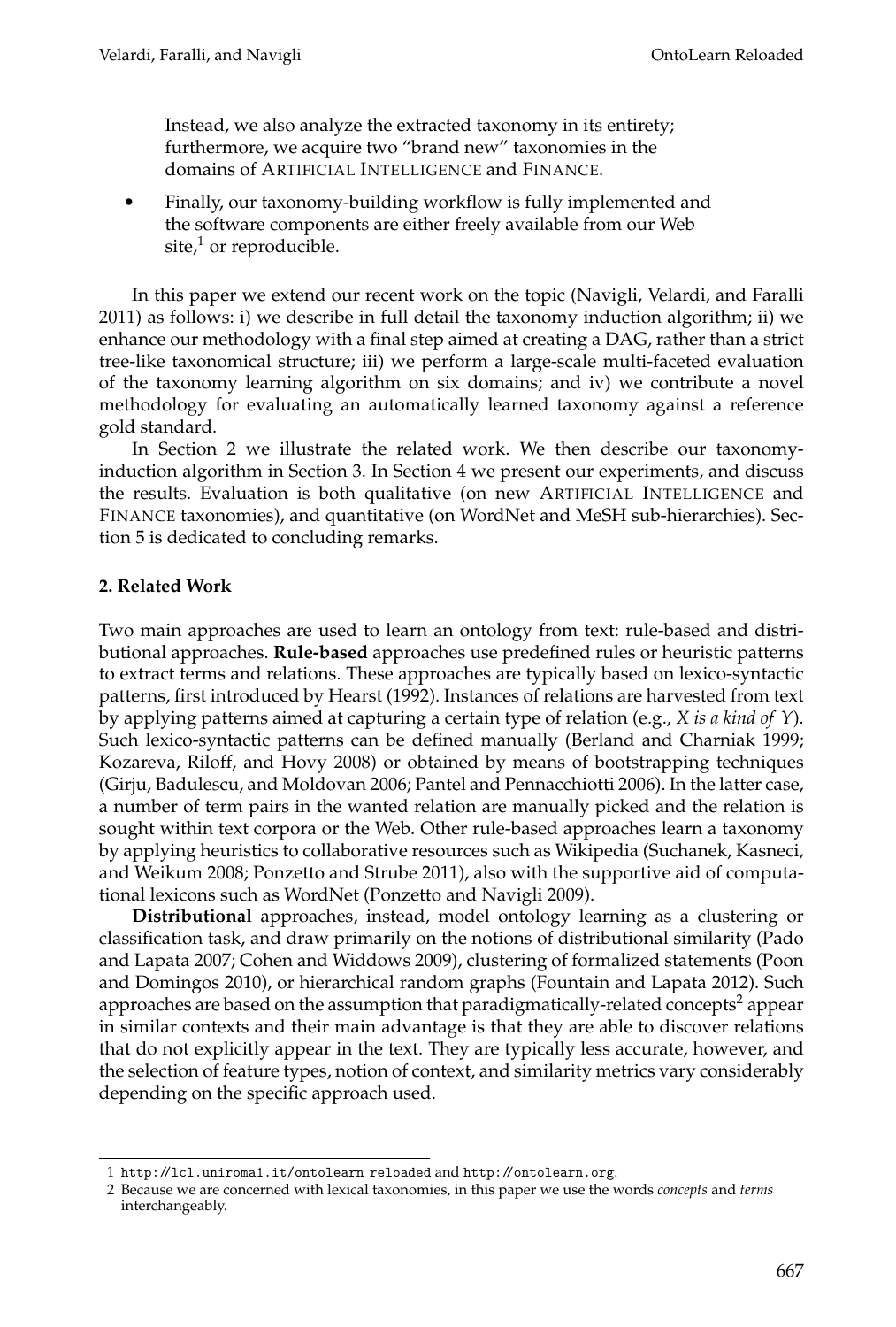Recently, Yang and Callan (2009) presented a semi-supervised taxonomy induction framework that integrates contextual, co-occurrence, and syntactic dependencies, lexico-syntactic patterns, and other features to learn an ontology metric, calculated in terms of the semantic distance for each pair of terms in a taxonomy. Terms are incrementally clustered on the basis of their ontology metric scores. In their work, the authors assume that the set of ontological concepts *C* is known, therefore taxonomy learning is limited to finding relations between given pairs in *C*. In the experiments, they only use the word senses within a particular WordNet sub-hierarchy so as to avoid any lexical ambiguity. Their best experiment obtains a 0.85 precision rate and 0.32 recall rate in replicating is-a links on 12 focused WordNet sub-hierarchies, such as PEOPLE, BUILDING, PLACE, MILK, MEAL, and so on.

Snow, Jurafsky, and Ng (2006) propose the incremental construction of taxonomies using a probabilistic model. In their work they combine evidence from multiple supervised classifiers trained on very large training data sets of hyponymy and cousin relations. Given the body of evidence obtained from all the relevant word pairs in a lexico-syntactic relation, the taxonomy learning task is defined probabilistically as the problem of finding the taxonomy that maximizes the probability of having that evidence (a supervised logistic regression model is used for this). Rather than learning a new taxonomy from scratch, however, this approach aims at attaching new concepts under the appropriate nodes of an existing taxonomy (i.e., WordNet). The approach is evaluated by manually assessing the quality of the single hypernymy edges connecting leaf concepts to existing ones in WordNet, with no evaluation of a full-fledged structured taxonomy and no restriction to a specific domain. A related, weakly supervised approach aimed at categorizing named entities, and attaching them to WordNet leaves, was proposed by Pasca (2004). Other approaches use formal concept analysis (Cimiano, Hotho, and Staab 2005), probabilistic and information-theoretic measures to learn taxonomies from a folksonomy (Tang et al. 2009), and Markov logic networks and syntactic parsing applied to domain text (Poon and Domingos 2010).

The work closest to ours is that presented by Kozareva and Hovy (2010). From an initial given set of root concepts and basic level terms, the authors first use Hearst-like lexico-syntactic patterns iteratively to harvest new terms from the Web. As a result a set of hyponym–hypernym relations is obtained. Next, in order to induce taxonomic relations between intermediate concepts, the Web is searched again with surface patterns. Finally, nodes from the resulting graph are removed if the out-degree is below a threshold, and edges are pruned by removing cycles and selecting the longest path in the case of multiple paths between concept pairs. Kozareva and Hovy's method has some limitations, which we discuss later in this paper. Here we note that, in evaluating their methodology, the authors discard any retrieved nodes not belonging to a WordNet sub-hierarchy (they experiment on PLANTS, VEHICLES, and ANIMALS), thus it all comes down to Yang and Callan's (2009) experiment of finding relations between a pre-assigned set of nodes.

In practice, none of the algorithms described in the literature was actually applied to the task of creating a new taxonomy for an arbitrary domain of interest truly from scratch. Instead, what is typically measured is the ability of a system to reproduce as far as possible the relations of an already existing taxonomy (a common test is WordNet or the Open Directory Project<sup>3</sup>), when given the set of domain concepts. Evaluating against a gold standard is, indeed, a reasonable validation methodology. The claim to be

<sup>3</sup> http://www.dmoz.org/.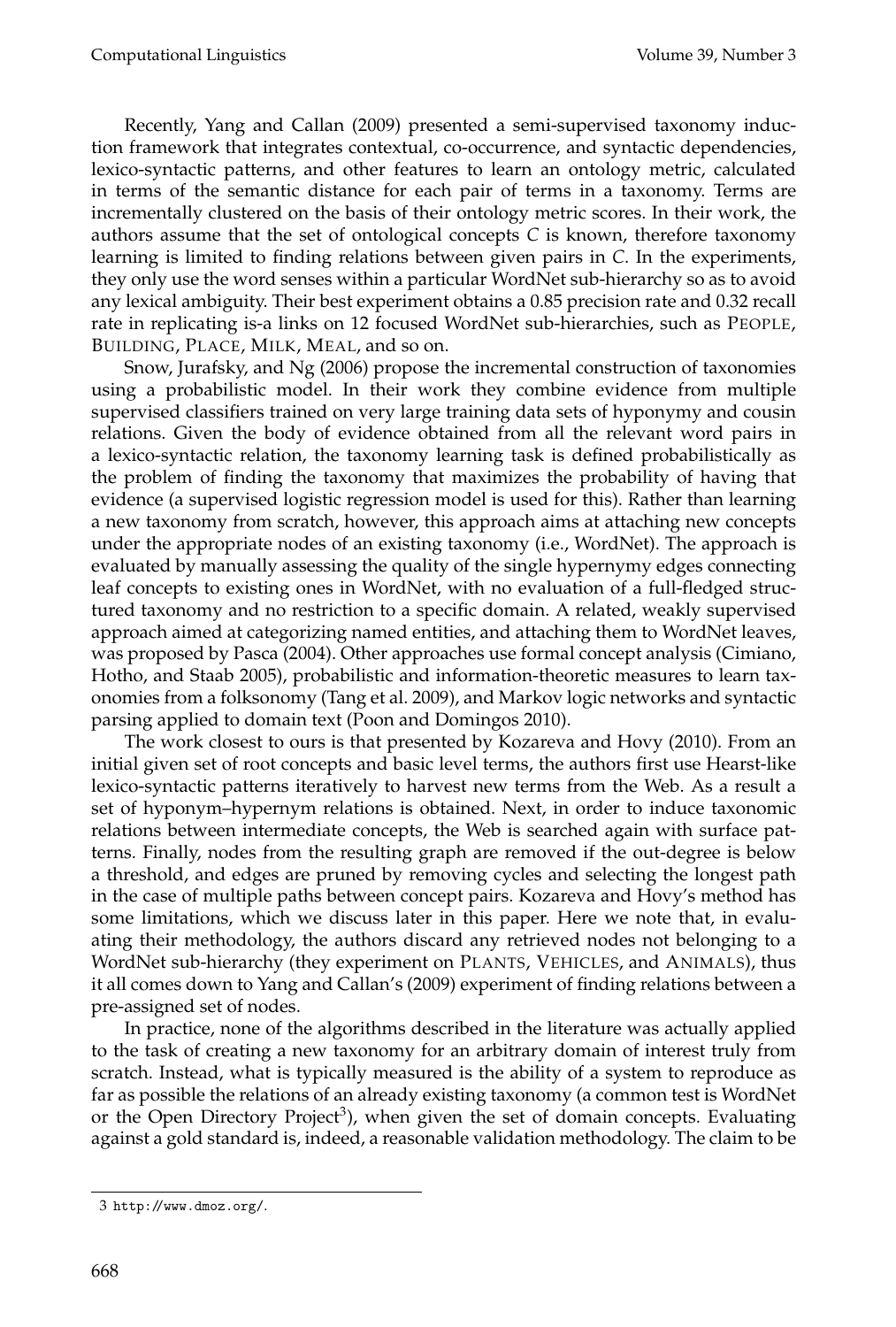# [Velardi, Faralli, and Navigli OntoLearn Reload](http://www.mitpressjournals.org/action/showImage?doi=10.1162/COLI_a_00146&iName=master.img-000.jpg&w=370&h=174)ed



**Figure 1**

The OntoLearn Reloaded taxonomy learning workflow.

"automatically building" a taxonomy needs also to be demonstrated on new domains for which no a priori knowledge is available, however. In an unknown domain, taxonomy induction requires the solution of several further problems, such as identifying domain-appropriate concepts, extracting appropriate hypernym relations, and detecting lexical ambiguity, whereas some of these problems can be ignored when evaluating against a gold standard (we will return to this issue in detail in Section 4). In fact, the predecessor of OntoLearn Reloaded, that is, OntoLearn (Navigli and Velardi 2004), suffers from a similar problem, in that it relies on the WordNet taxonomy to establish paradigmatic connections between concepts.

# **3. The Taxonomy Learning Workflow**

OntoLearn Reloaded starts from an initially empty directed graph and a corpus for the domain of interest (e.g., an archive of artificial intelligence papers). We also assume that a small set of upper terms (*entity*, *abstraction*, etc.), which we take as the end points of our algorithm, has been manually defined (e.g., from a general purpose taxonomy like WordNet) or is available for the domain. $<sup>4</sup>$  Our taxonomy-learning workflow,</sup> summarized in Figure 1, consists of five steps:

- 1. **Initial Terminology Extraction (Section 3.1):** The first step applies a term extraction algorithm to the input domain corpus in order to produce an initial domain terminology as output.
- 2. **Definition & Hypernym Extraction (Section 3.2):** Candidate definition sentences are then sought for the extracted domain terminology. For each term *t*, a **domain-independent classifier** is used to select well-formed definitions from the candidate sentences and extract the corresponding hypernyms of *t*.

<sup>4</sup> Although very few domain taxonomies are available, upper (core) concepts have been defined in several domains, such as MEDICINE, ART, ECONOMY, and so forth.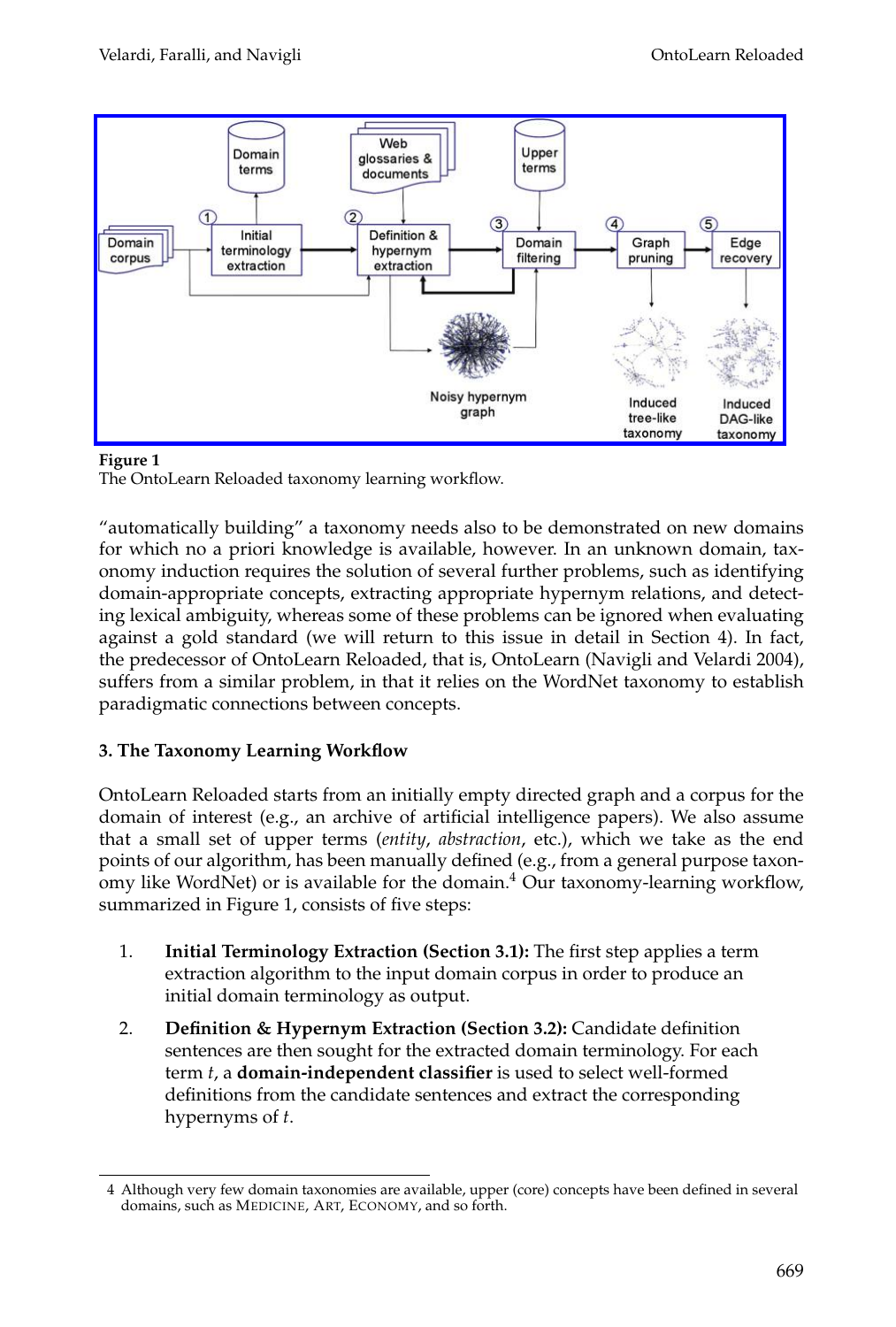- 3. **Domain Filtering (Section 3.3):** A domain filtering technique is applied to filter out those definitions that do not pertain to the domain of interest. The resulting domain definitions are used to populate the directed graph with hypernymy relations connecting *t* to the extracted hypernym *h*. Steps (2) and (3) are then iterated on the newly acquired hypernyms, until a termination condition occurs.
- 4. **Graph Pruning (Section 3.4):** As a result of the iterative phase we obtain a dense hypernym graph that potentially contains cycles and multiple hypernyms for most nodes. In this step we combine a novel weighting strategy with the Chu-Liu/Edmonds algorithm (Chu and Liu 1965; Edmonds 1967) to produce an optimal branching (i.e., a tree-like taxonomy) of the initial noisy graph.
- 5. **Edge Recovery (Section 3.5):** Finally, we optionally apply a recovery strategy to reattach some of the hypernym edges deleted during the previous step, so as to produce a full-fledged taxonomy in the form of a DAG.

We now describe in full detail the five steps of OntoLearn Reloaded.<sup>5</sup>

# **3.1 Initial Terminology Extraction**

Domain terms are the building blocks of a taxonomy. Even though in many cases an initial domain terminology is available, new terms emerge continuously, especially in novel or scientific domains. Therefore, in this work we aim at fully automatizing the taxonomy induction process. Thus, we start from a text corpus for the domain of interest and extract domain terms from the corpus by means of a terminology extraction algorithm. For this we use our term extraction tool, TermExtractor, $6$  that implements measures of domain consensus and relevance to harvest the most relevant terms for the domain from the input corpus.<sup>7</sup> As a result, an initial domain terminology  $T^{(0)}$  is produced that includes both single- and multi-word expressions (such as, respectively, *graph* and *flow network*). We add one node to our initially empty graph  $G_{noisy} = (V_{noisy}, E_{noisy})$  for each term in  $T^{(0)}$ —that is, we set  $V_{noisy} := T^{(0)}$  and  $E_{noisy} := \emptyset$ .

In Table 1 we show an excerpt of our ARTIFICIAL INTELLIGENCE and FINANCE terminologies (cf. Section 4 for more details). Note that our initial set of domain terms (and, consequently, nodes) will be enriched with the new hypernyms acquired during the subsequent iterative phase, described in the next section.

# **3.2 Definition and Hypernym Extraction**

The aim of our taxonomy induction algorithm is to learn a hypernym graph by means of several iterations, starting from  $T^{(0)}$  and stopping at very general terms  $\hat{U}$ , that we take as the end point of our algorithm. The upper terms are chosen from WordNet topmost

<sup>5</sup> A video of the first four steps of OntoLearn Reloaded is available at http://www.youtube.com/watch?v=-k3cOEoI Dk.

<sup>6</sup> http://lcl.uniroma1.it/termextractor.

<sup>7</sup> TermExtractor has already been described in Sclano and Velardi (2007) and in Navigli and Velardi (2004); therefore the interested reader is referred to these papers for additional details.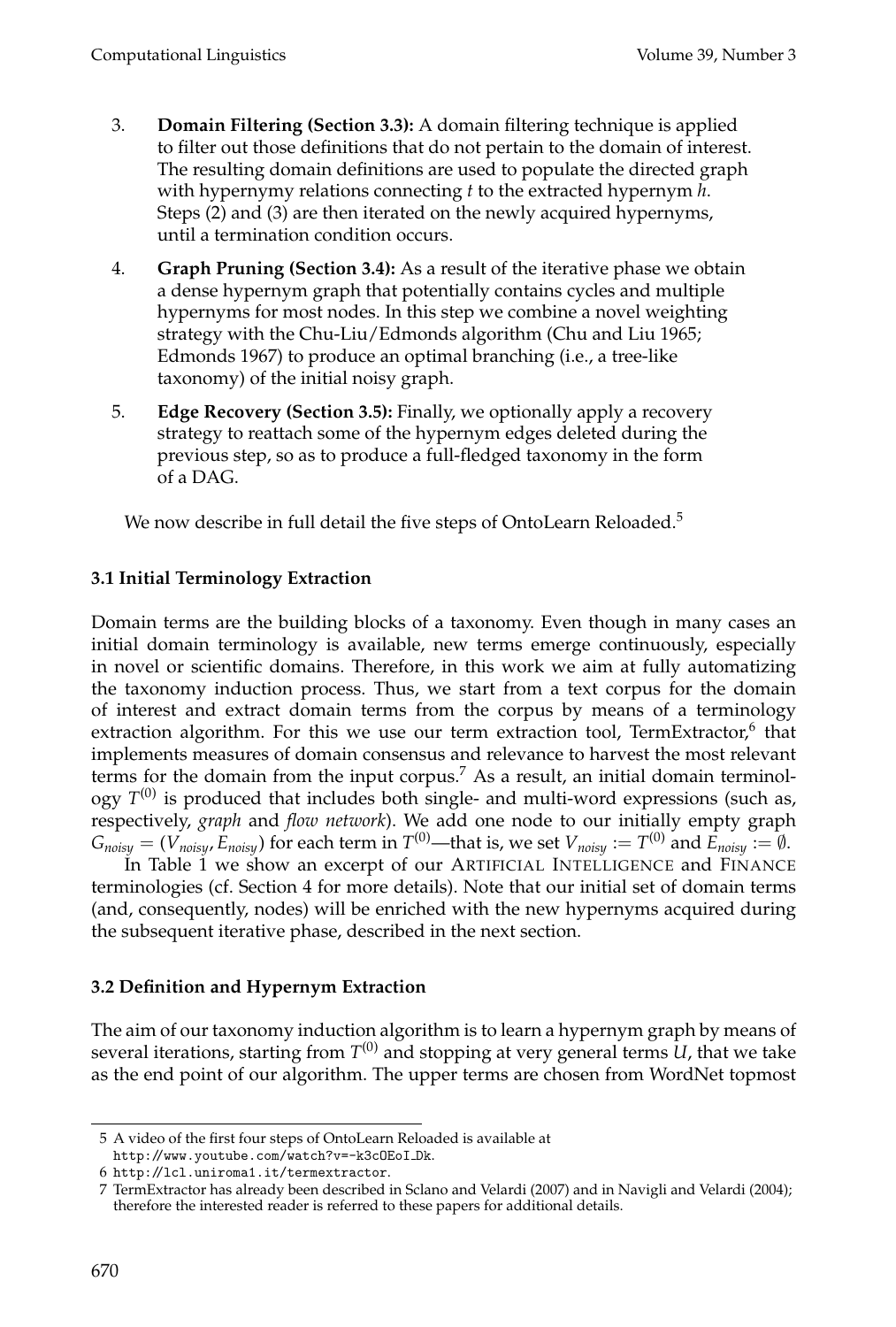An excerpt of the terminology extracted for the ARTIFICIAL INTELLIGENCE and FINANCE domains.

| <b>ARTIFICIAL INTELLIGENCE</b> |                              |                     |
|--------------------------------|------------------------------|---------------------|
| acyclic graph                  | parallel corpus              | flow network        |
| adjacency matrix               | parse tree                   | pattern matching    |
| artificial intelligence        | partitioned semantic network | pagerank            |
| tree data structure            | pathfinder                   | taxonomic hierarchy |
| <b>FINANCE</b>                 |                              |                     |
| investor                       | shareholder                  | open economy        |
| bid-ask spread                 | profit maximization          | speculation         |
| long term debt                 | shadow price                 | risk management     |
| optimal financing policy       | ratings                      | profit margin       |

synsets. In other words, *U* contains all the terms in the selected topmost synsets. In Table 2 we show representative synonyms of the upper-level synsets that we used for the ARTIFICIAL INTELLIGENCE and FINANCE domains. Seeing that we use high-level concepts, the set *U* can be considered domain-independent. Other choices are of course possible, especially if an upper ontology for a given domain is already available.

For each term  $t \in T^{(i)}$  (initially,  $i = 0$ ), we first check whether *t* is an upper term (i.e., *t* ∈ *U*). If it is, we just skip it (because we do not aim at extending the taxonomy beyond an upper term). Otherwise, definition sentences are sought for *t* in the domain corpus and in a portion of the Web. To do so we use Word-Class Lattices (WCLs) (Navigli and Velardi 2010, introduced hereafter), which is a domain-independent machine-learned classifier that identifies definition sentences for the given term *t*, together with the corresponding hypernym (i.e., lexical generalization) in each sentence.

For each term in our set  $T^{(i)}$ , we then automatically extract definition candidates from the domain corpus, Web documents, and Web glossaries, by harvesting all the sentences that contain *t*. To obtain on-line glossaries we use a Web glossary extraction system (Velardi, Navigli, and D'Amadio 2008). Definitions can also be obtained via a lightweight bootstrapping process (De Benedictis, Faralli, Navigli 2013).

Finally, we apply WCLs and collect all those sentences that are classified as definitional. We show some terms with their definitions in Table 3 (first and second column, respectively). The extracted hypernym is shown in italics.

#### **Table 2**

|  |  |  |                                                             |  |  |  |  | The set of upper concepts used in OntoLearn Reloaded for AI and FINANCE (only representative |  |
|--|--|--|-------------------------------------------------------------|--|--|--|--|----------------------------------------------------------------------------------------------|--|
|  |  |  | synonyms from the corresponding WordNet synsets are shown). |  |  |  |  |                                                                                              |  |

| ability#n#1       | abstraction#n#6     | act#n#2       | code#n#2             |
|-------------------|---------------------|---------------|----------------------|
| communication#n#2 | concept#n#1         | data#n#1      | device#n#1           |
| discipline#n#1    | entity#n#1          | event#n#1     | expression#n#6       |
| research#n#1      | instrumentality#n#1 | knowledge#n#1 | knowledge domain#n#1 |
| language#n#1      | methodology#n#2     | model#n#1     | organization#n#1     |
| person#n#1        | phenomenon#n#1      | process#n#1   | property#n#2         |
| quality#n#1       | quantity#n#1        | relation#n#1  | representation#n#2   |
| science#n#1       | system#n#2          | technique#n#1 | theory#n#1           |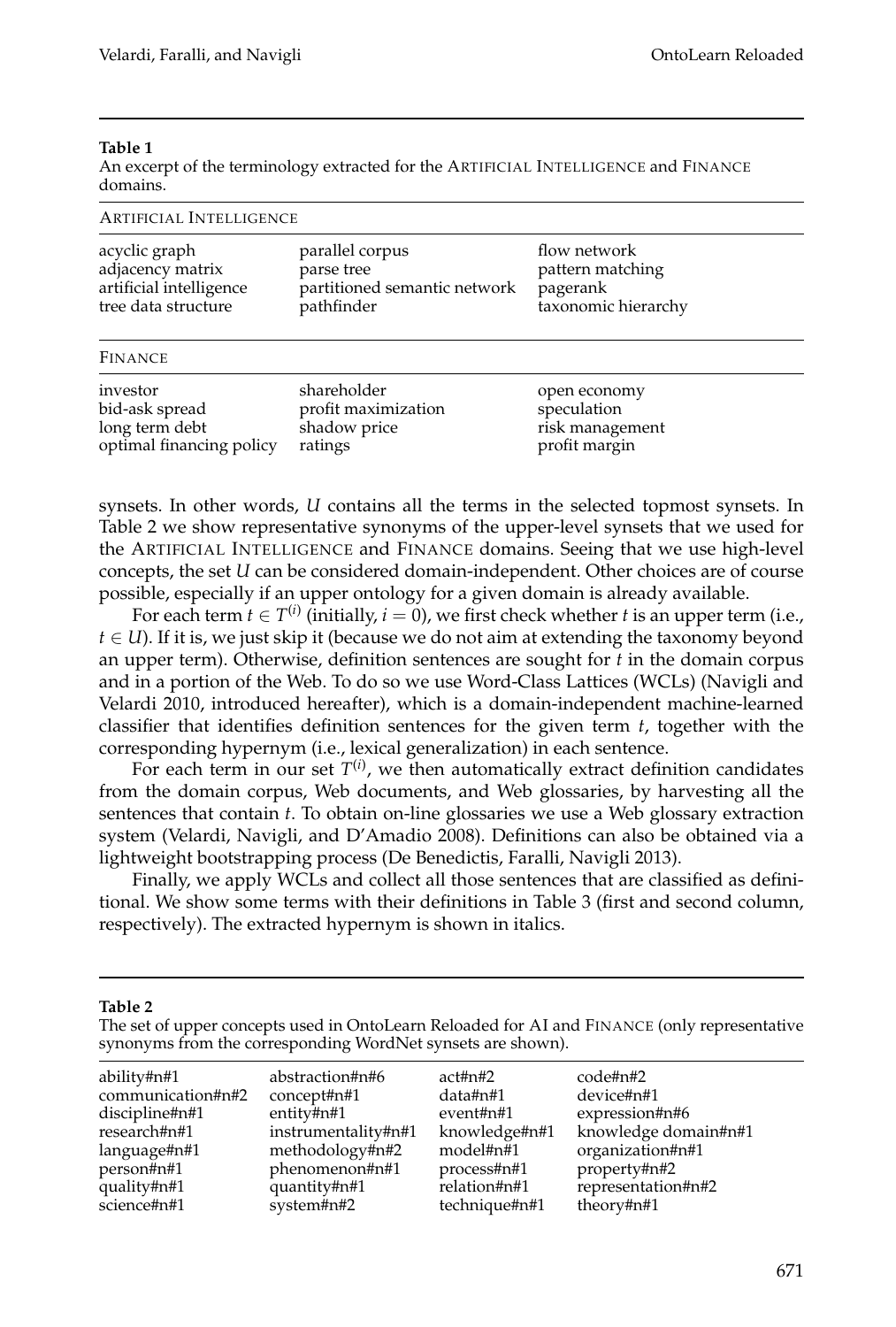Some definitions for the ARTIFICIAL INTELLIGENCE domain (defined term in bold, extracted hypernym in italics).

| Term                                             | Definition                                                                                                                                                                                                                                        | Weight               | Domain?  |
|--------------------------------------------------|---------------------------------------------------------------------------------------------------------------------------------------------------------------------------------------------------------------------------------------------------|----------------------|----------|
| adjacency matrix<br>flow network<br>flow network | an adjacency matrix is a zero-one <i>matrix</i><br>in graph theory, a flow network is a directed graph<br>global cash flow network is an online company that<br>specializes in education and training courses in<br>teaching the entrepreneurship | 1.00<br>0.57<br>0.14 | $\times$ |

### **Table 4**

Example definitions (defined terms are marked in bold face, their hypernyms in italics).

[In arts, a **chiaroscuro**]<sub>DF</sub> [is]<sub>VF</sub> [a monochrome *picture*]<sub>GF</sub>. [In mathematics, a  $graph]_{DF}$  [is]<sub>VF</sub> [a *data structure*]<sub>GF</sub> [that consists of ...]<sub>REST</sub>. [In computer science, a **pixel**]<sub>DF</sub> [is]<sub>VF</sub> [a *dot*]<sub>GF</sub> [that is part of a computer image]<sub>REST</sub>. [**Myrtales**]<sub>DF</sub> [are an order of]<sub>VF</sub> [*flowering plants*]<sub>GF</sub> [placed as a basal group ...]<sub>REST</sub>.

*3.2.1 Word-Class Lattices.* We now describe our WCL algorithm for the classification of definitional sentences and hypernym extraction. Our model is based on a formal notion of textual definition. Specifically, we assume a definition contains the following fields (Storrer and Wellinghoff 2006):

- The DEFINIENDUM field (DF): this part of the definition includes the **definiendum** (that is, the word being defined) and its modifiers (e.g., "In computer science, a *pixel*");
- The DEFINITOR field (VF): which includes the verb phrase used to introduce the definition (e.g., "is");
- The DEFINIENS field (GF): which includes the **genus phrase** (usually including the hypernym, e.g., "a *dot*");
- The REST field (RF): which includes additional clauses that further specify the *differentia* of the definiendum with respect to its genus (e.g., "that is part of a computer image").

To train our definition extraction algorithm, a data set of textual definitions was manually annotated with these fields, as shown in Table 4.<sup>8</sup> Furthermore, the singleor multi-word expression denoting the hypernym was also tagged. In Table 4, for each sentence the *definiendum* and its hypernym are marked in bold and italics, respectively. Unlike other work in the literature dealing with definition extraction (Hovy et al. 2003; Fahmi and Bouma 2006; Westerhout 2009; Zhang and Jiang 2009), we covered not only a variety of definition styles in our training set, in addition to the classic *X is a Y* pattern, but also a variety of domains. Therefore, our WCL algorithm requires no re-training when changing the application domain, as experimentally demonstrated by Navigli and Velardi (2010). Table 5 shows some non-trivial patterns for the VF field.

<sup>8</sup> Available on-line at: http://lcl.uniroma1.it/wcl.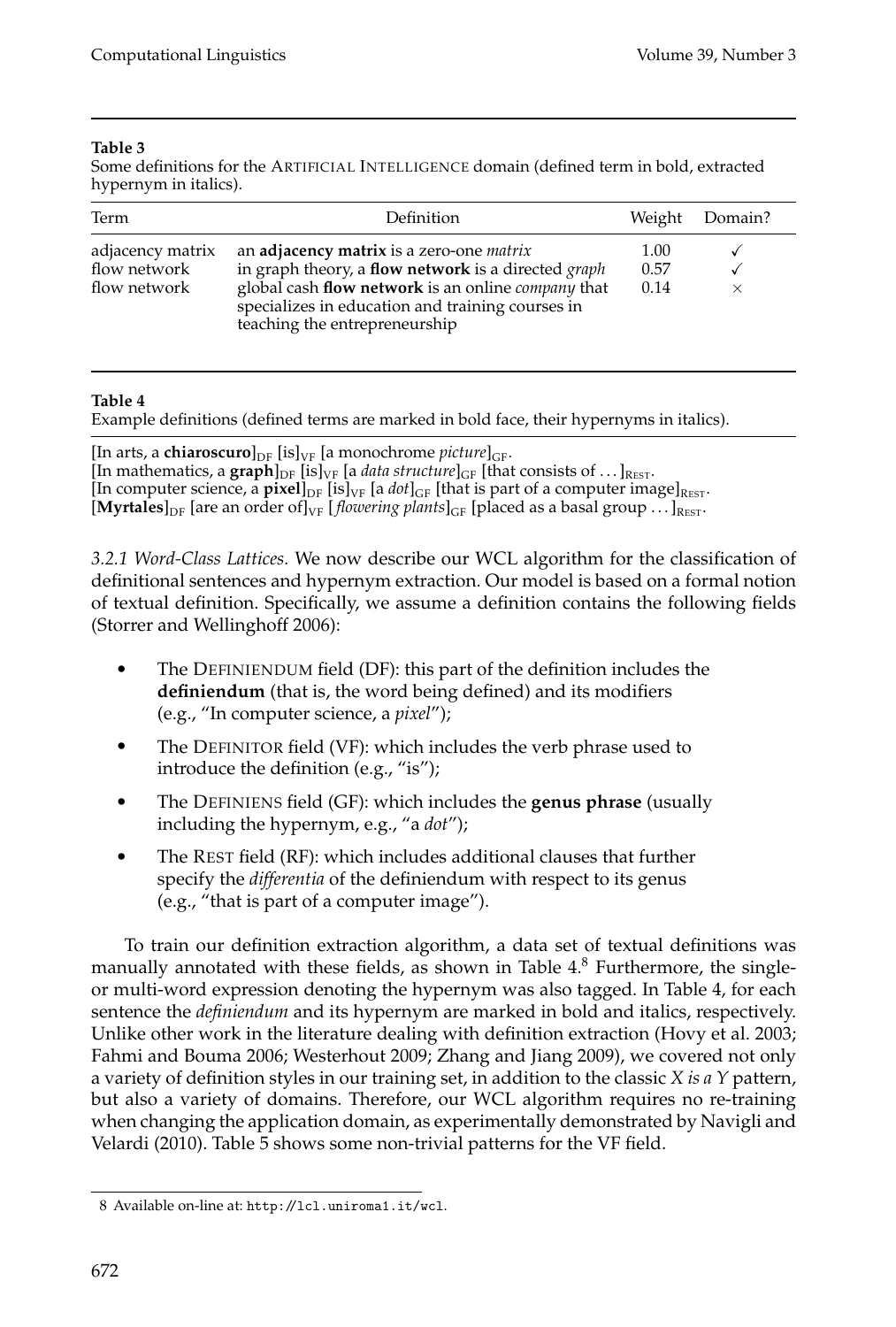Some nontrivial patterns for the VF field.

| is a term used to describe<br>is the genus of<br>is a term that refers to a kind of | is a specialized form of<br>was coined to describe<br>is a special class of |
|-------------------------------------------------------------------------------------|-----------------------------------------------------------------------------|
| can denote                                                                          | is the extension of the concept of                                          |
| is commonly used to refer to                                                        | is defined both as                                                          |

Starting from the training set, the WCL algorithm learns generalized definitional models as detailed hereafter.

*Generalized sentences.* First, training and test sentences are part-of-speech tagged with the TreeTagger system, a part-of-speech tagger available for many languages (Schmid 1995). The first step in obtaining a definitional pattern is word generalization. Depending on its frequency we define a word class as either a word itself or its part of speech. Formally, let  $\mathcal T$  be the set of training sentences. We first determine the set  $F$  of words in  $\mathcal T$  whose frequency is above a threshold θ (e.g., *the*, *a*, *an*, *of*). In our training sentences, we replace the defined term with the token  $\langle \text{TARGET} \rangle$  (note that  $\langle \text{TARGET} \rangle \in F$ ).

Given a new sentence  $s = t_1, t_2, \ldots, t_n$ , where  $t_i$  is the *i*-th token of *s*, we generalize its words  $t_i$  to word classes  $t'_i$  as follows:

$$
t'_{i} = \begin{cases} t_{i} & \text{if } t_{i} \in F \\ POS(t_{i}) & \text{otherwise} \end{cases}
$$

that is, a word  $t_i$  is left unchanged if it occurs frequently in the training corpus (i.e.,  $t_i \in F$ ); otherwise it is replaced with its part of speech ( $POS(t_i)$ ). As a result we obtain a generalized sentence *s* . For instance, given the first sentence in Table 4, we obtain the corresponding generalized sentence: "In NNS, a  $\langle TARGET \rangle$  is a JJ NN," where NN and JJ indicate the noun and adjective classes, respectively. Generalized sentences are doubly beneficial: First, they help reduce the annotation burden, in that many differently lexicalized sentences can be caught by a single generalized sentence; second, thanks to their reduction of the definition variability, they allow for a higher-recall definition model.

*Star patterns.* Let  $\tau$  again be the set of training sentences. In this step we associate a star pattern  $\sigma(s)$  with each sentence  $s \in \mathcal{T}$ . To do so, let  $s \in \mathcal{T}$  be a sentence such that  $s = t_1, t_2, \ldots, t_n$ , where  $t_i$  is its *i*-th token. Given the set *F* of most frequent words in  $\mathcal{T}$ , the star pattern  $\sigma(s)$  associated with  $s$  is obtained by replacing with  $^*$  all the tokens  $t_i \not\in F$ , that is, all the tokens that are non-frequent words. For instance, given the sentence "In arts, a chiaroscuro is a monochrome picture," the corresponding star pattern is "In \*, a  $\langle \text{TARGET} \rangle$  is a  $\gamma''$  where  $\langle \text{TARGET} \rangle$  is the defined term.

*Sentence clustering.* We then cluster the sentences in our training set  $\tau$  on the basis of their star pattern. Formally, let  $\Sigma = (\sigma_1, \ldots, \sigma_m)$  be the set of star patterns associated with the sentences in T. We create a clustering  $C = (C_1, \ldots, C_m)$  such that  $C_i = \{s \in T : S_i \neq T\}$  $\sigma(s) = \sigma_i$ , that is,  $C_i$  contains all the sentences whose star pattern is  $\sigma_i$ .

As an example, assume  $\sigma_3 =$  "In  $^*$ , a  $\langle$ TARGET $\rangle$  is a  $^*$ ." The first three sentences reported in Table 4 are all grouped into cluster  $C_3$ . We note that each cluster  $C_i$  contains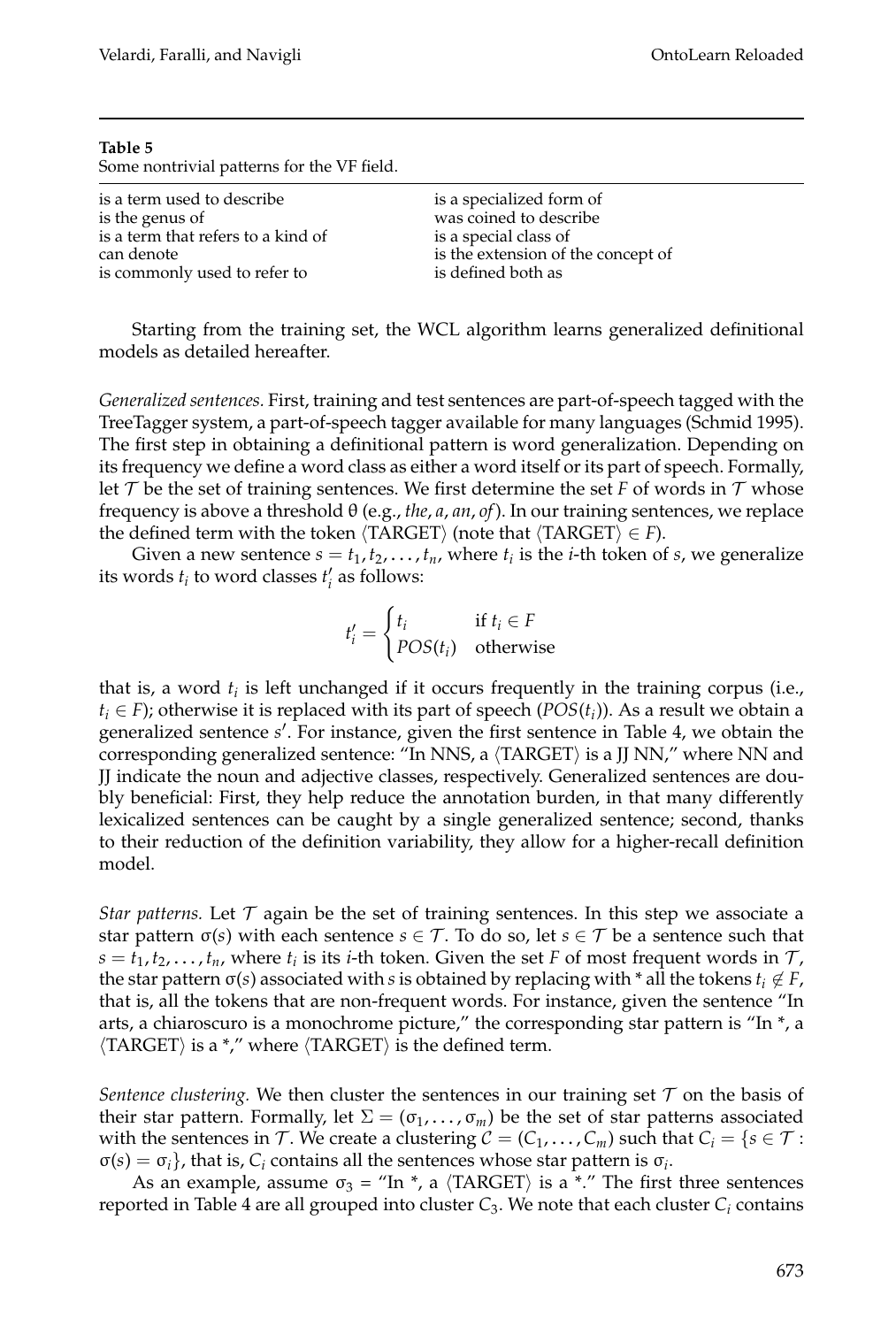sentences whose degree of variability is generally much lower than for any pair of sentences in  $T$  belonging to two different clusters.

*Word-class lattice construction.* The final step consists of the construction of a WCL for each sentence cluster, using the corresponding generalized sentences. Given such a cluster  $C_i \in \mathcal{C}$ , we apply a greedy algorithm that iteratively constructs the WCL.

Let  $C_i = \{s_1, s_2, \ldots, s_{|C_i|}\}\$  and consider its first sentence  $s_1 = t_1, t_2, \ldots, t_n$ . Initially, we create a directed graph *G* = (*V*, *E*) such that *V* = { $t_1$ , ...,  $t_n$ } and *E* = { $(t_1, t_2)$ ,  $(t_2, t_3)$ , ..., (*tn*−1,*tn*)}. Next, for each *j* = 2, ... , |*Ci*|, we determine the alignment between sentence *sj* and each sentence  $s_k \in C_i$  such that  $k \leq j$  according to the following dynamic programming formulation (Cormen, Leiserson, and Rivest 1990, pages 314–319):

$$
M_{a,b} = \max \{M_{a-1,b-1} + S_{a,b}, M_{a,b-1}, M_{a-1,b}\},\tag{1}
$$

where  $a \in \{0, \ldots, |s_k|\}$  and  $b \in \{0, \ldots, |s_j|\}$ ,  $S_{a,b}$  is a score of the matching between the *a*-th token of  $s_k$  and the *b*-th token of  $s_j$ , and  $M_{0,0}$ ,  $M_{0,b}$  and  $M_{a,0}$  are initially set to 0 for all values of *a* and *b*.

The matching score  $S_{a,b}$  is calculated on the generalized sentences  $s'_k$  and  $s'_j$  as follows:

$$
S_{a,b} = \begin{cases} 1 & \text{if } t'_{k,a} = t'_{j,b} \\ 0 & \text{otherwise} \end{cases}
$$

where  $t'_{k,a}$  and  $t'_{j,b}$  are the *a*-th and *b*-th tokens of  $s'_k$  and  $s'_{j}$ , respectively. In other words, the matching score equals 1 if the *a*-th and the *b*-th tokens of the two generalized sentences have the same word class.

Finally, the alignment score between  $s_k$  and  $s_j$  is given by  $M_{|s_k|,|s_j|}$ , which calculates the minimal number of misalignments between the two token sequences. We repeat this calculation for each sentence  $s_k$  ( $k = 1, \ldots, j - 1$ ) and choose the one that maximizes its alignment score with  $s_i$ . We then use the best alignment to add  $s_i$  to the graph *G*: We add to the set of nodes  $V$  the tokens of  $s_j'$  for which there is no alignment to  $s_k'$  and we add to  $E$  the edges  $(t'_1, t'_2), \ldots, (t'_{|s_j|-1}, t'_{|s_j|}).$ 

*Example*. Consider the first three definitions in Table 4. Their star pattern is "In \*, a  $\langle$ TARGET $\rangle$  is a  $*$ ." The corresponding WCL is built as follows: The first partof-speech tagged sentence, "In/IN arts/NN ,  $a/DT$   $\langle TARGET \rangle /NN$  is/VBZ  $a/DT$ monochrome/JJ *picture*/NN," is considered. The corresponding generalized sentence is "In NN<sub>1</sub>, a  $\langle \text{TARGE} \rangle$  is a JJ  $NN_2$ ." The initially empty graph is thus populated with one node for each word class and one edge for each pair of consecutive tokens, as shown in Figure 2a. Note that we use a rectangle to denote the hypernym token  $|NN_2|$ . We also add to the graph a start node $\bullet$  and an end node  $\odot$ , and connect them to the corresponding initial and final sentence tokens. Next, the second sentence, "In mathematics, a graph is a data structure that consists of...," is aligned to the first sentence. The alignment is perfect, apart from the  $|NN_3|$  node corresponding to "data." The node is added to the graph together with the edges "a" $\rightarrow$  NN<sub>3</sub> and  $\boxed{NN_3}$   $\rightarrow$  NN<sub>2</sub> (Figure 2b, node and edges in bold). Finally, the third sentence  $\overline{in}$  Table 4, "In computer science, a pixel is a dot that is part of a computer image," is generalized as "In  $\overline{NN}_4$   $NN_1$  , a  $\langle \hat{T} \text{ARGET} \rangle$ is a  $NN_2$ ." Thus, a new node  $NN_4$  is added, corresponding to "computer" and new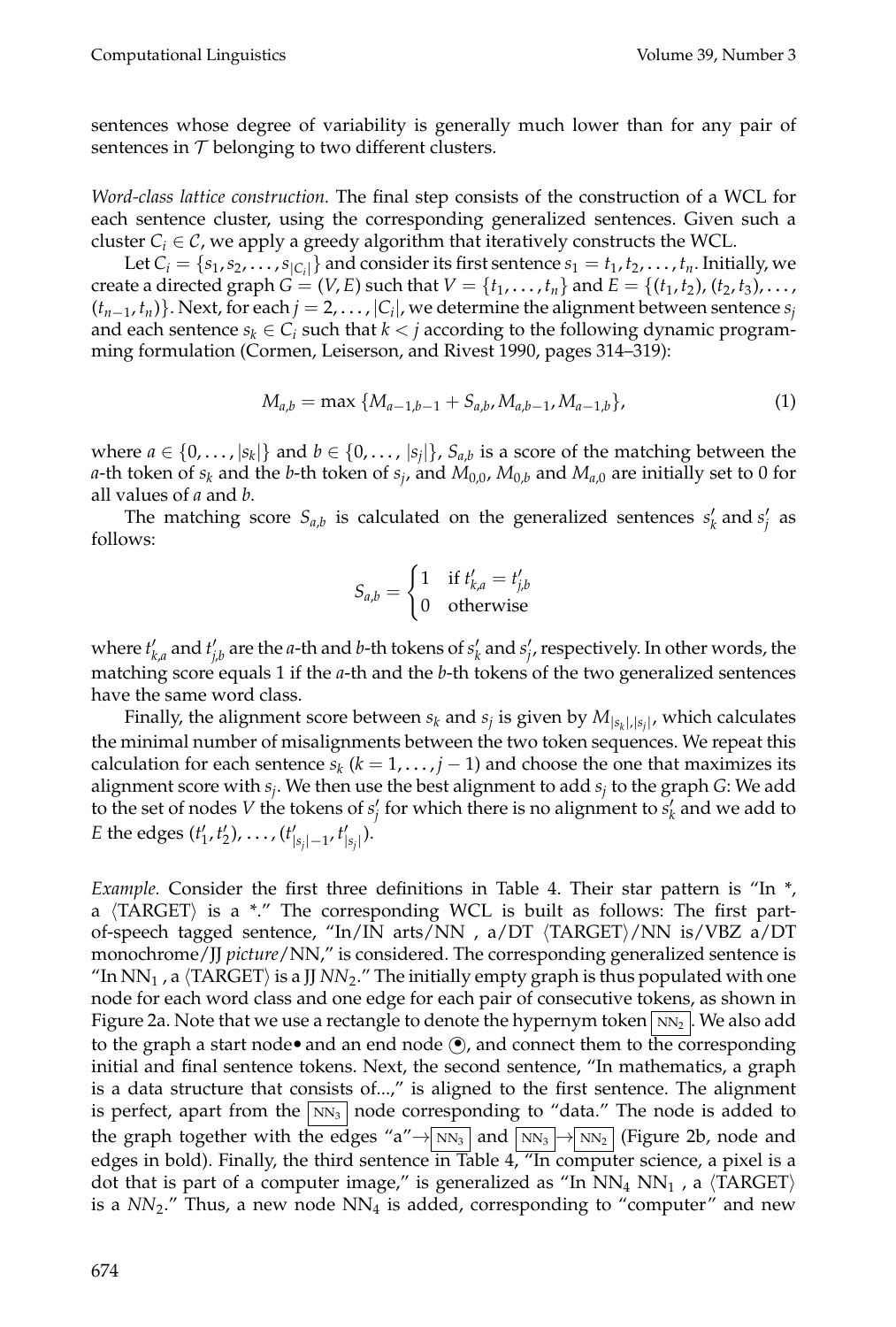

**Figure 2**

The Word-Class Lattice construction steps on the first three sentences in Table 4. We show in bold the nodes and edges added to the lattice graph as a result of each sentence alignment step. The support of each word class is reported beside the corresponding node.

edges are added that connect node "In" to  $NN_4$  and  $NN_4$  to  $NN_1$ . Figure 2c shows the resulting lattice.

*Variants of the WCL model.* So far we have assumed that our WCL model learns lattices from the training sentences in their entirety (we call this model WCL-1). We also considered a second model that, given a star pattern, learns three separate WCLs, one for each of the three main fields of the definition, namely: definiendum (DF), definitor (VF), and definiens (GF). We refer to this latter model as WCL-3. Note that our model does not take into account the REST field, so this fragment of the training sentences is discarded. The reason for introducing the WCL-3 model is that, whereas definitional patterns are highly variable, DF, VF, and GF individually exhibit a lower variability, thus WCL-3 improves the generalization power.

Once the learning process is over, a set of WCLs is produced. Given a test sentence *s*, the classification phase for the WCL-1 model consists of determining whether there exists a lattice that matches *s*. In the case of WCL-3, we consider any combination of definiendum, definitor, and definiens lattices. Given that different combinations might match, for each combination of three WCLs we calculate a confidence score as follows:

$$
score(s, l_{DF}, l_{VF}, l_{GF}) = coverage \cdot log_2(support + 1)
$$
\n(2)

where *s* is the candidate sentence,  $l_{DF}$ ,  $l_{VF}$ , and  $l_{GF}$  are three lattices (one for each definition field), *coverage* is the fraction of sentence tokens covered by the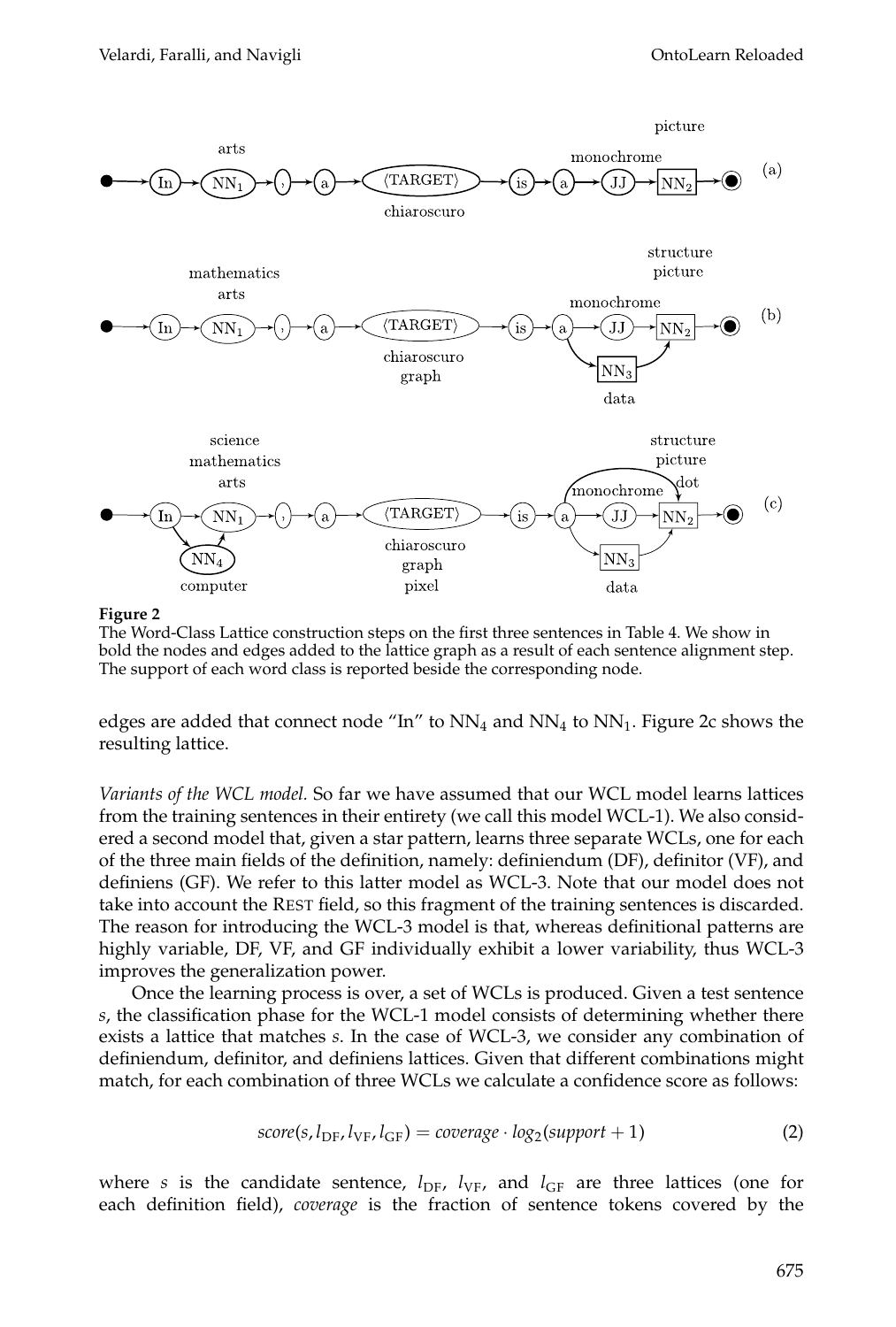third lattice, and *support* is the total number of sentences in the corresponding star pattern.

WCL-3 selects, if any, the combination of the three WCLs that best fits the sentence in terms of coverage and support from the training set. In fact, choosing the most appropriate combination of lattices impacts the performance of hypernym extraction. Given its higher performance (Navigli and Velardi 2010), in OntoLearn Reloaded we use WCL-3 for definition classification and hypernym extraction.

#### **3.3 Domain Filtering and Creation of the Hypernym Graph**

The WCLs described in the previous section are used to identify definitional sentences and harvest hypernyms for the terms obtained as a result of the terminology extraction phase. In this section we describe how to filter out non-domain definitions and create a dense hypernym graph for the domain of interest.

Given a term *t*, the common case is that several definitions are found for it (e.g., the *flow network* example provided at the beginning of this section). Many of these will not pertain to the domain of interest, however, especially if they are obtained from the Web or if they define ambiguous terms. For instance, in the COMPUTER SCIENCE domain, the *cash flow* definition of *flow network* shown in Table 3 was not pertinent. To discard these non-domain sentences, we weight each definition candidate *d*(*t*) according to the domain terms that are contained therein using the following formula:

$$
DomainWeight(d(t)) = \frac{|B_{d(t)} \cap D|}{|B_{d(t)}|}
$$
\n(3)

where  $B_{d(t)}$  is the bag of content words in the definition candidate  $d(t)$  and *D* is given by the union of the initial terminology  $T^{(0)}$  and the set of single words of the terms in  $T^{(0)}$  that can be found as nouns in WordNet. For example, given  $T^{(0)} = \{$  greedy algo*rithm, information retrieval, minimum spanning tree* }, our domain terminology *D* =  $T^{(0)}$  ∪ { *algorithm*, *information*, *retrieval*, *tree* }. According to Equation (3), the domain weight of a definition is normalized by the total number of content words in the definition, so as to penalize longer definitions. Domain filtering is performed by keeping only those definitions *d*(*t*) whose *DomainWeight*(*d*(*t*)) ≥ θ, where θ is an empirically tuned threshold.<sup>9</sup> In Table 3 (third column), we show some values calculated for the corresponding definitions (the fourth column reports a check mark  $\checkmark$  if the domain weight is above the threshold, an  $\times$  otherwise). Domain filtering performs some implicit form of Word Sense Disambiguation (Navigli 2009), as it aims at discarding senses of hypernyms which do not pertain to the domain.

Let *Ht* be the set of hypernyms extracted with WCLs from the definitions of term *t* which survived this filtering phase. For each  $t \in T^{(i)}$ , we add  $H_t$  to our graph  $G_{noisy} =$  $(V_{noisy}, E_{noisy})$ , that is, we set  $V_{noisy} := V_{noisy} \cup H_t$ . For each *t*, we also add a directed edge  $(h,t)^{10}$  for each hypernym  $h\in H_t$ , that is, we set  $E_{noisy}:=E_{noisy}\cup\{(h,t)\}.$  As a result

<sup>9</sup> Empirically set to 0.38, as a result of tuning on several data sets of manually annotated definitions in different domains.

<sup>10</sup> In what follows,  $(h, t)$  or  $h \rightarrow t$  reads "*t* is-a  $h$ ."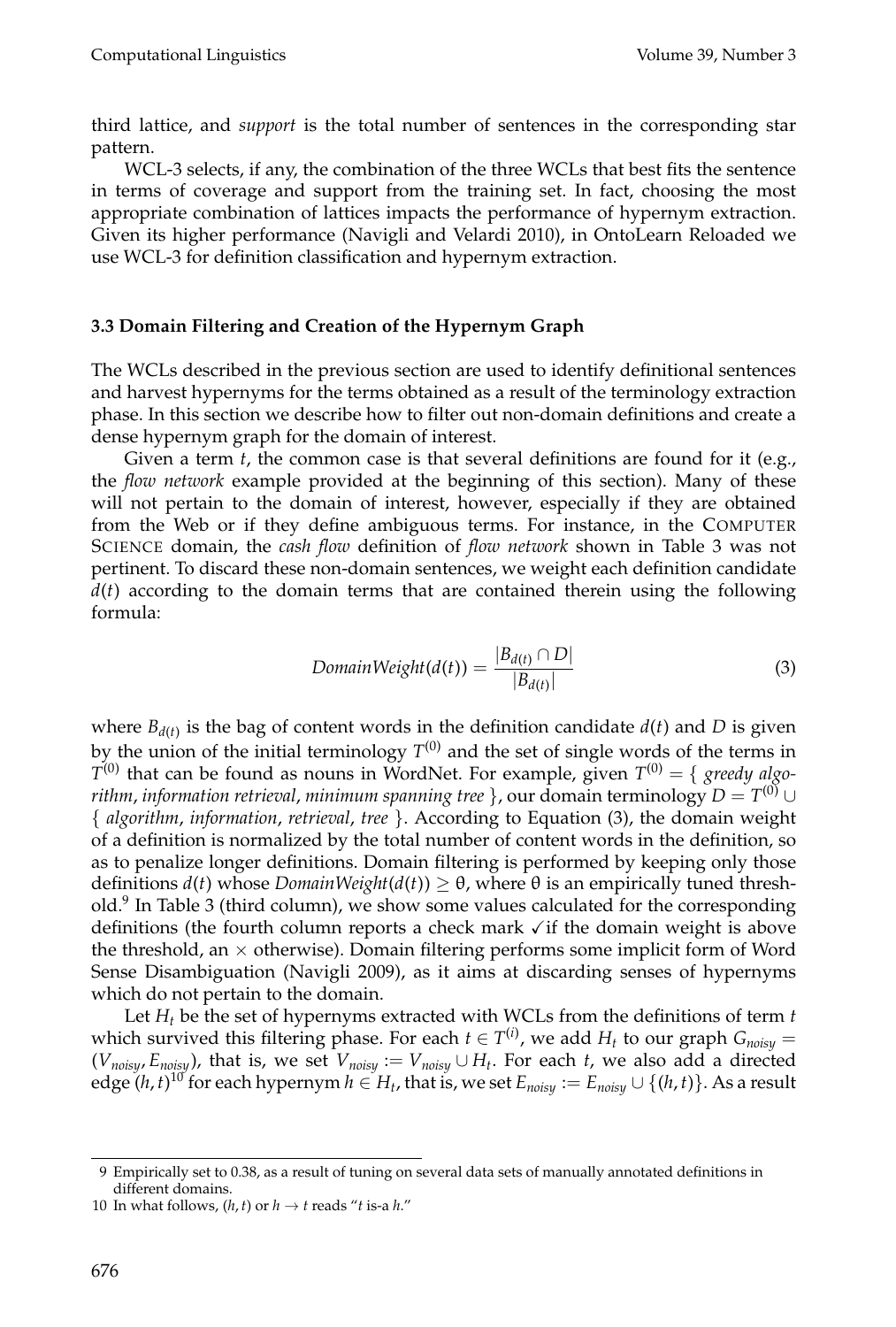of this step, the graph contains our domain terms and their hypernyms obtained from domain-filtered definitions. We now set:

$$
T^{(i+1)} := \bigcup_{t \in T^{(i)}} H_t \setminus \bigcup_{j=1}^{i} T^{(j)} \tag{4}
$$

that is, the new set of terms  $T^{(i+1)}$  is given by the hypernyms of the current set of terms *T*(*i*) excluding those terms that were already processed during previous iterations of the algorithm. Next, we move to iteration  $i + 1$  and repeat the last two steps, namely, we perform definition/hypernym extraction and domain filtering on  $T^{(i+1)}$ . As a result of subsequent iterations, the initially empty graph is increasingly populated with new nodes (i.e., domain terms) and edges (i.e., hypernymy relations).

After a given number of iterations *K*, we obtain a dense hypernym graph *Gnoisy* that potentially contains more than one connected component. Finally, we connect all the upper term nodes in  $G<sub>noisy</sub>$  to a single top node  $\top$ . As a result of this connecting step, only one connected component of the noisy hypernym graph—which we call the **backbone component**—will contain an upper taxonomy consisting of upper terms in *U*.

The resulting graph *Gnoisy* potentially contains cycles and multiple hypernyms for the vast majority of nodes. In order to eliminate noise and obtain a full-fledged taxonomy, we perform a step of graph pruning, as described in the next section.

# **3.4 Graph Pruning**

At the end of the iterative hypernym harvesting phase, described in Sections 3.2 and 3.3, the result is a highly dense, potentially disconnected, hypernymy graph (see Section 4 for statistics concerning the experiments that we performed). Wrong nodes and edges might stem from errors in any of the definition/hypernym extraction and domain filtering steps. Furthermore, for each node, multiple "good" hypernyms can be harvested. Rather than using heuristic rules, we devised a novel graph pruning algorithm, based on the Chu-Liu/Edmonds optimal branching algorithm (Chu and Liu 1965; Edmonds 1967), that exploits the topological graph properties to produce a full-fledged taxonomy. The algorithm consists of four phases (i.e., graph trimming, edge weighting, optimal branching, and pruning recovery) that we describe hereafter with the help of the noisy graph in Figure 3a, whose grey nodes belong to the initial terminology  $T^{(0)}$  and whose bold node is the only upper term.

*3.4.1 Graph Trimming.* We first perform two trimming steps. First, we disconnect "false" roots, i.e., nodes which are not in the set of upper terms and with no incoming edges (e.g., *image* in Figure 3a). Second, we disconnect "false" leaves, namely, leaf nodes which are not in the initial terminology and with no outgoing edges (e.g., *output* in Figure 3a). We show the disconnected components in Figure 3b.

3.4.2 Edge Weighting. Next, we weight the edges in our noisy graph G<sub>noisy</sub>. A policy based only on graph connectivity (e.g., in-degree or betweenness, see Newman [2010] for a complete survey) is not sufficient for taxonomy learning.<sup>11</sup> Consider again the graph in

<sup>11</sup> As also remarked by Kozareva and Hovy (2010), who experimented with in-degree.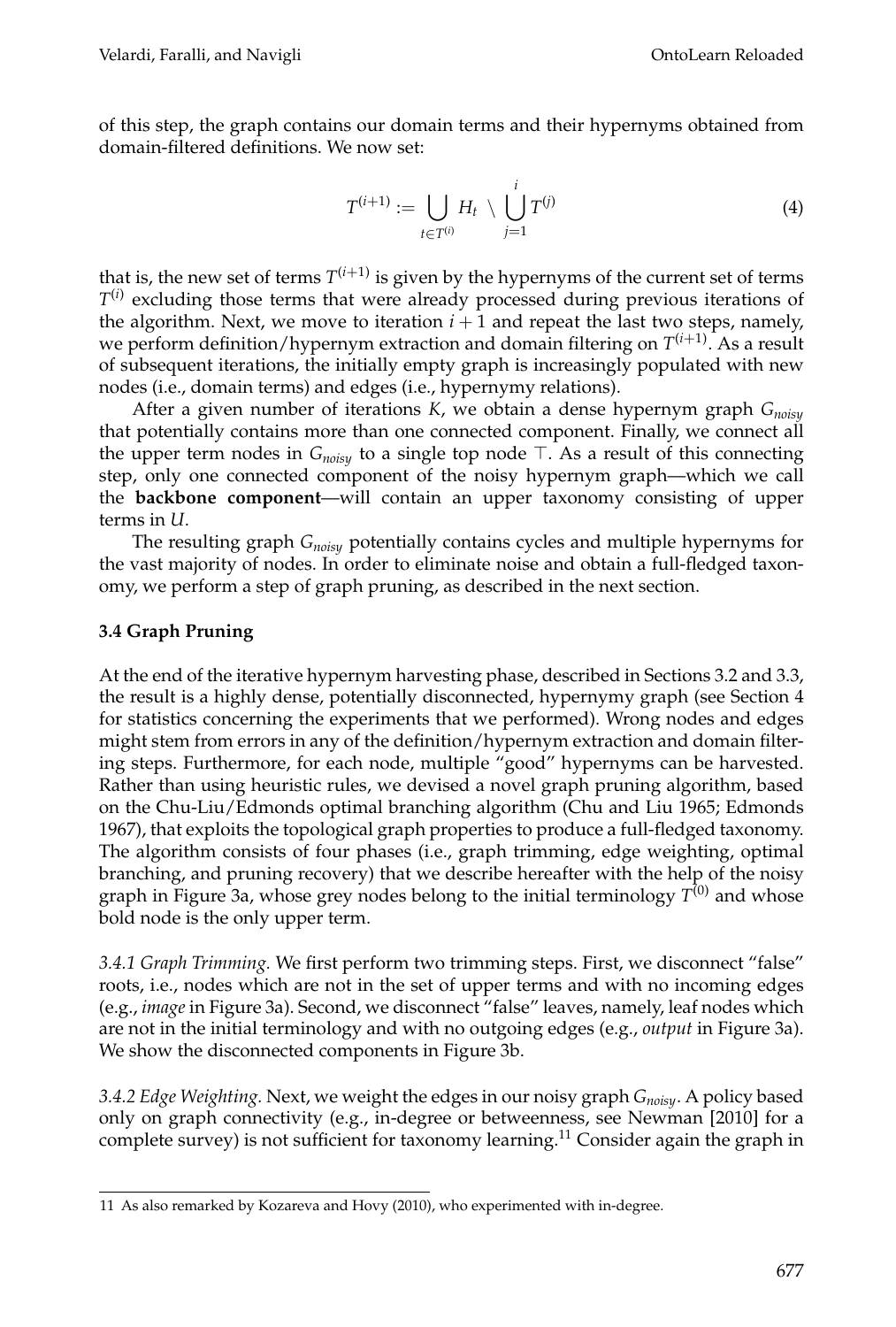

# **Figure 3**

A noisy graph excerpt (a), its trimmed version (b), and the final taxonomy resulting from pruning (c).

Figure 3: In choosing the best hypernym for the term *token sequence*, a connectivity-based measure might select *collection* rather than *list*, because the former reaches more nodes. In taxonomy learning, however, longer hypernymy paths should be preferred (e.g., *data structure* → *collection* → *list* → *token sequence* is better than *data structure* → *collection* → *token sequence*).

We thus developed a novel weighting policy aimed at finding the best trade-off between path length and the connectivity of traversed nodes. It consists of three steps:

- i) Weight each node *v* by the number of nodes belonging to the initial terminology that can be reached from  $v$  (potentially including  $v$  itself).<sup>12</sup> Let *w*(*v*) denote the weight of *v* (e.g., in Figure 3b, node *collection* reaches *list* and *token sequence*, thus  $w$ (*collection*) = 2, whereas  $w$ (*graph*) = 3). All weights are shown in the corresponding nodes in Figure 3b.
- ii) For each node *v*, consider all the paths from an upper root *r* to *v*. Let  $\Gamma(r, v)$  be the set of such paths. Each path  $p \in \Gamma(r, v)$  is weighted by the cumulative weight of the nodes in the path, namely:

$$
\omega(p) = \sum_{v' \in p} w(v') \tag{5}
$$

iii) Assign the following weight to each incoming edge  $(h, v)$  of  $v$  (i.e.,  $h$  is one of the direct hypernyms of *v*):

$$
w(h,v) = \max_{r \in U} \max_{p \in \Gamma(r,h)} \omega(p) \tag{6}
$$

This formula assigns to edge  $(h, v)$  the value  $\omega(p)$  of the highest-weighting path *p* from *h* to any upper root  $\in U$ . For example, in Figure 3b,  $w(list) = 2$ , *w*(*collection*) = 2, *w*(*data structure*) = 5. Therefore, the set of paths Γ(*data structure, list*) = { *data structure*  $\rightarrow$  *list, data structure*  $\rightarrow$  *collection*  $\rightarrow$  *list* }, whose weights are 7 (*w*(*data structure*) + *w*(*list*)) and 9 (*w*(*data structure*) + *w*(*collection*) + *w*(*list*)), respectively. Hence, according to Formula 6, *w*(*list*, *token sequence*) = 9. We show all edge weights in Figure 3b.

<sup>12</sup> Nodes in a cycle are visited only once.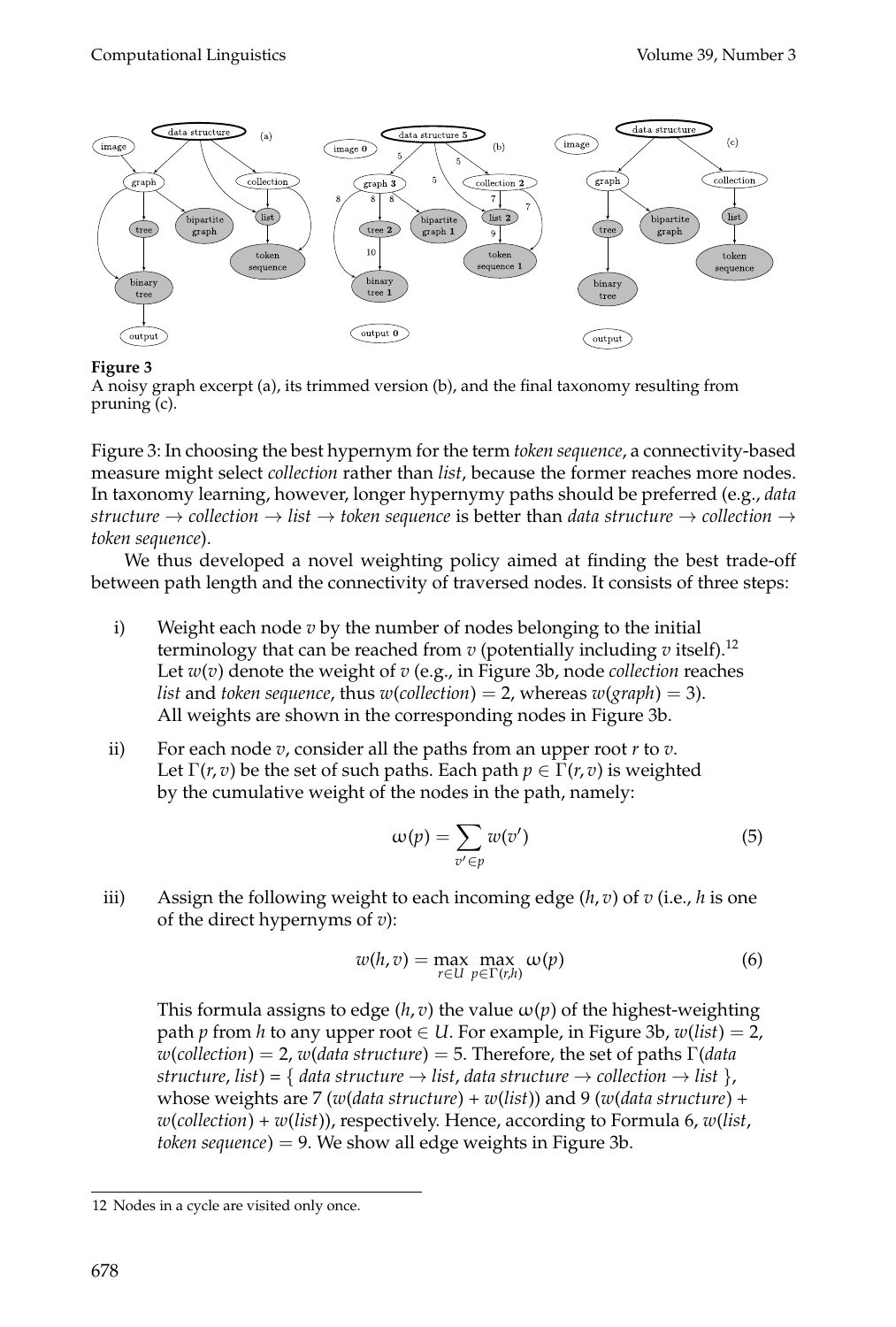*3.4.3 Optimal Branching.* Next, our goal is to move from a noisy graph to a tree-like taxonomy on the basis of our edge weighting strategy. A maximum spanning tree algorithm cannot be applied, however, because our graph is directed. Instead, we need to find an optimal branching, that is, a rooted tree with an orientation such that every node but the root has in-degree 1, and whose overall weight is maximum. To this end, we first apply a pre-processing step: For each (weakly) connected component in the noisy graph, we consider a number of cases, aimed at identifying a single "reasonable" root node to enable the optimal branching to be calculated. Let *R* be the set of candidate roots, that is, nodes with no incoming edges. We perform the following steps:

- i) If  $|R| = 1$  then we select the only candidate as root.
- ii) Else if  $|R| > 1$ , if an upper term is in *R*, we select it as root, else we choose the root  $r \in R$  with the highest weight *w* according to the weighting strategy described in Section 3.4.2. We also disconnect all the unselected roots, that is, those in  $R \setminus \{r\}$ .
- iii) Else (i.e., if  $|R| = 0$ ), we proceed as for step (ii), but we search candidates within the entire connected component and select the highest weighting node. In contrast to step (ii), we remove all the edges incoming to the selected node.

This procedure guarantees not only the selection but also the existence of a single root node for each component, from which the optimal branching algorithm can start. We then apply the Chu-Liu/Edmonds algorithm (Chu and Liu 1965; Edmonds 1967) to each component  $G_i = (V_i, E_i)$  of our directed weighted graph  $G_{noisy}$  in order to find an optimal branching. The algorithm consists of two phases: a **contraction** phase and an **expansion** phase. The contraction phase is as follows:

- 1. For each node which is not a root, we select the entering edge with the highest weight. Let *S* be the set of such  $|V_i| - 1$  edges;
- 2. If no cycles are formed in *S*, go to the expansion phase. Otherwise, continue;
- 3. Given a cycle in *S*, contract the nodes in the cycle into a pseudo-node *k*, and modify the weight of each edge entering any node *v* in the cycle from some node *h* outside the cycle, according to the following equation:

$$
w(h,k) = w(h,v) + (w(x(v),v) - min_v(w(x(v),v)))
$$
\n(7)

where  $x(v)$  is the predecessor of *v* in the cycle and  $w(x(v), v)$  is the weight of the edge in the cycle which enters *v*;

- 4. Select the edge entering the cycle which has the highest modified weight and replace the edge which enters the same real node in *S* by the new selected edge;
- 5. Go to step 2 with the contracted graph.

The expansion phase is applied if pseudo-nodes have been created during step 3. Otherwise, this phase is skipped and  $T_i = (V_i, S)$  is the optimal branching of component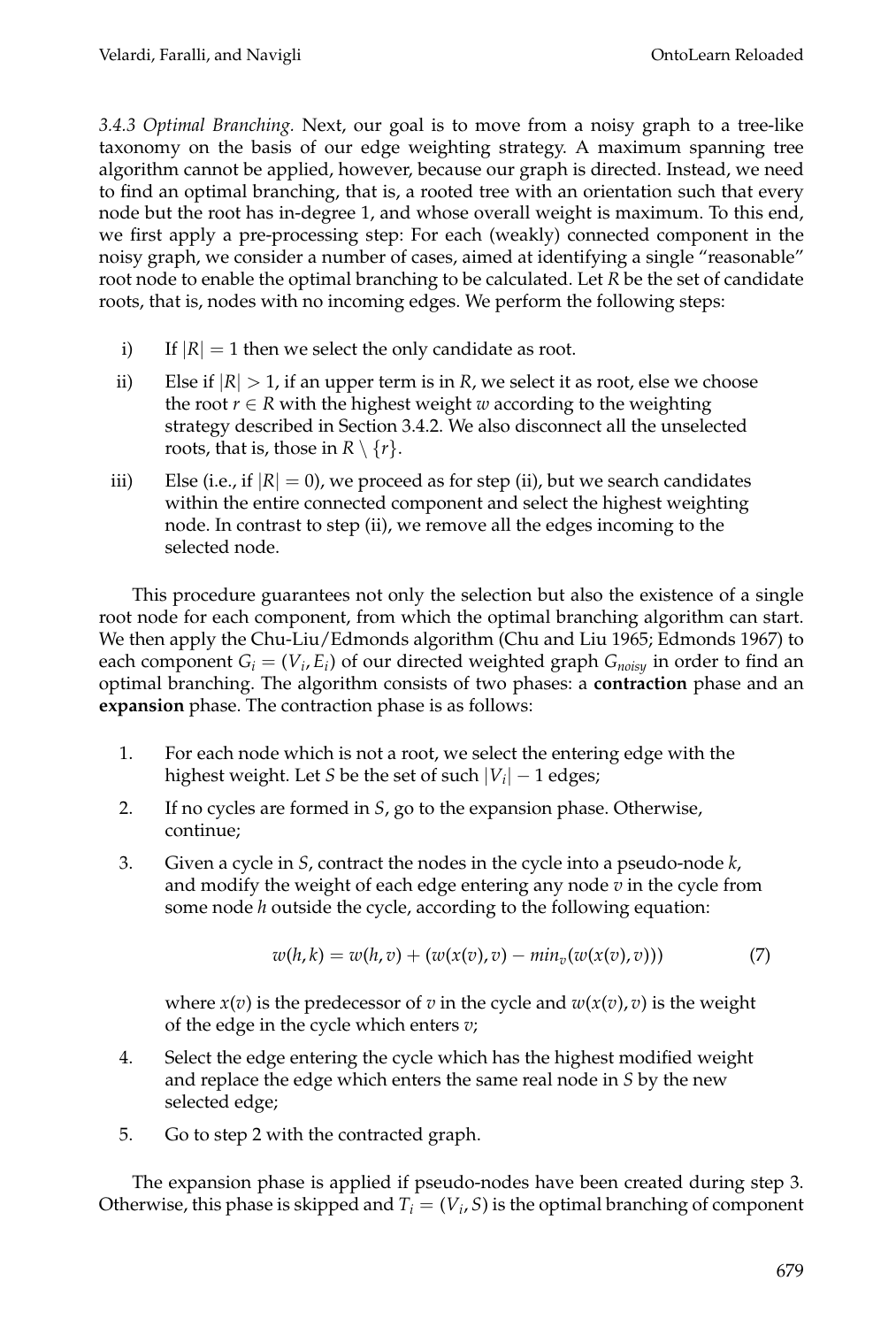*Gi* (i.e., the *i*-th component of *Gnoisy*). During the expansion phase, pseudo-nodes are replaced with the original cycles. To break the cycle, we select the real node *v* into which the edge selected in step 4 enters, and remove the edge entering *v* belonging to the cycle. Finally, the weights on the edges are restored. For example, consider the cycle in Figure 4a. Nodes *pagerank*, *map*, and *rank* are contracted into a pseudo-node, and the edges entering the cycle from outside are re-weighted according to Equation (7). According to the modified weights (Figure 4b), the selected edge, that is, (*table*, *map*), is the one with weight  $w = 13$ . During the expansion phase, the edge (*pagerank*, *map*) is eliminated, thus breaking the cycle (Figure 4c).

The tree-like taxonomy resulting from the application of the Chu-Liu/Edmonds algorithm to our example in Figure 3b is shown in Figure 3c.

*3.4.4 Pruning Recovery.* The weighted directed graph *Gnoisy* input to the Chu-Liu/ Edmonds algorithm might contain many (weakly) connected components. In this case, an optimal branching is found for each component, resulting in a forest of taxonomy trees. Although some of these components are actually noisy, others provide an important contribution to the final tree-like taxonomy. The objective of this phase is to recover from excessive pruning, and re-attach some of the components that were disconnected during the optimal branching step. Recall from Section 3.3 that, by construction, we have only one backbone component, that is, a component which includes an upper taxonomy. Our aim is thus to re-attach meaningful components to the backbone taxonomy. To this end, we apply Algorithm 1. The algorithm iteratively merges non-backbone trees to the backbone taxonomy tree  $T_0$  in three main steps:

 **Semantic reconnection step** (lines 7–9 in Algorithm 1): In this step we reuse a previously removed "noisy" edge, if one is available, to reattach a non-backbone component to the backbone. Given a root node  $r_{T_i}$  of a non-backbone tree  $T_i$   $(i > 0)$ , if an edge  $(v, r_{T_i})$  existed in the noisy graph *Gnoisy* (i.e., the one obtained before the optimal branching phase), with  $v \in T_0$ , then we connect the entire tree  $T_i$  to  $T_0$  by means of this edge.



# **Figure 4**

A graph excerpt containing a cycle (a); Edmonds' contraction phase: a pseudo-node enclosing the cycle with updated weights on incoming edges (b); and Edmonds' expansion phase: the cycle is broken and weights are restored (c).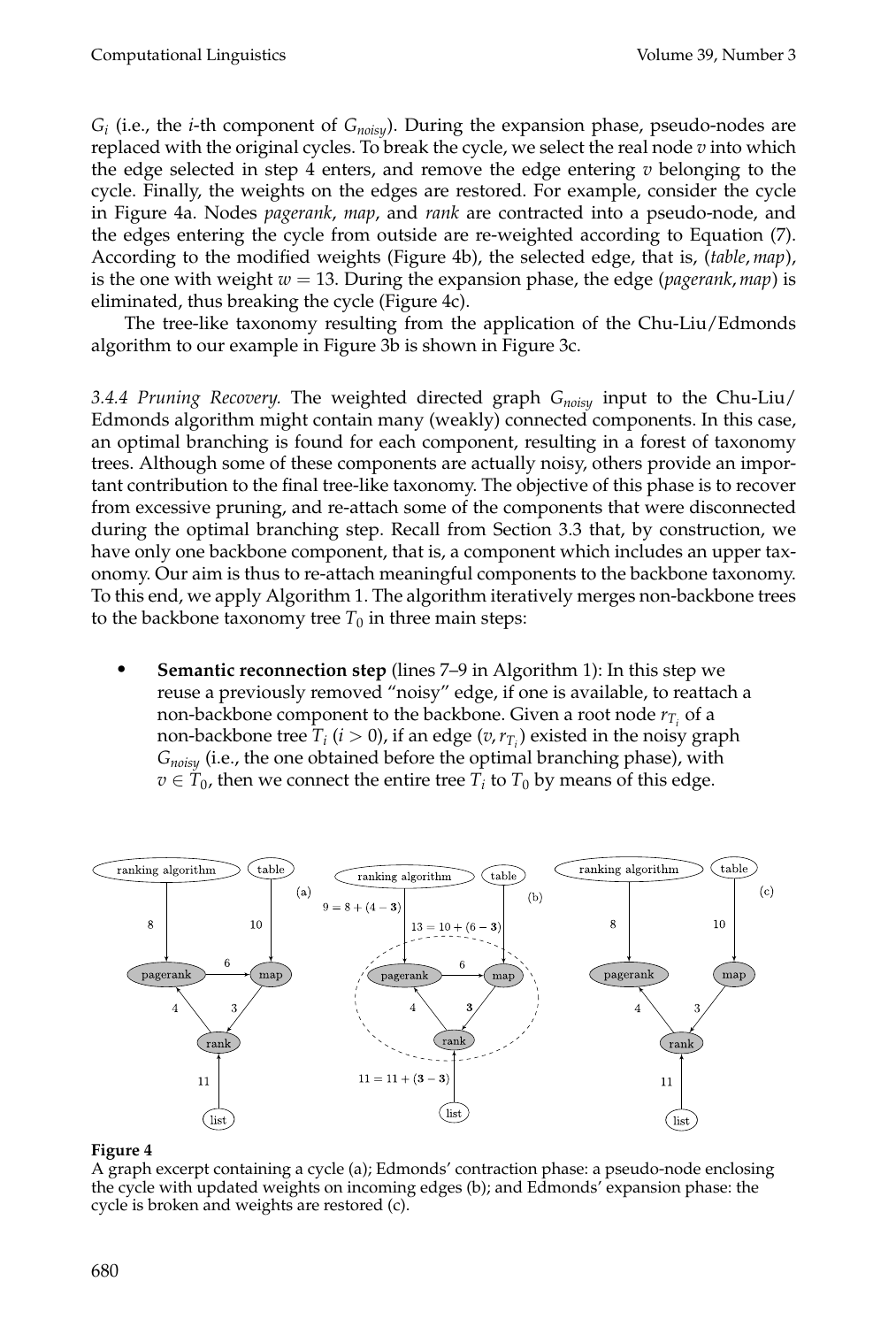| <b>Algorithm 1</b> PruningRecovery(G, $G_{noisy}$ ) |  |  |  |  |
|-----------------------------------------------------|--|--|--|--|
|-----------------------------------------------------|--|--|--|--|

**Require:** *G* is a forest 1: **repeat** 2: Let  $F := \{T_0, T_1, \dots, T_{|F|}\}$  be the forest of trees in  $G = (V, E)$ <br>3: Let  $T_0 \in F$  be the backbone taxonomy Let  $T_0 \in F$  be the backbone taxonomy 4:  $E' \leftarrow E$ 5: **for all** *T* in  $F \setminus \{T_0\}$  do 6:  $r_T \leftarrow rootOf(T)$ 7: **if**  $\exists v \in T_0$  s.t.  $(v, r_T) \in G_{noisy}$  then 8:  $E \leftarrow E \cup \{(v, r_T)\}\$ 9: **break** 10: **else** 11: **if** *out-degree*( $r_T$ ) = 0 **then** 12: **if** ∃*v* ∈ *T*<sub>0</sub> s.t. *v* is the longest right substring of  $r_T$  then 13:  $E := E \cup \{(v, r_T)\}\$ 14: **break** 15: **else** 16:  $E \leftarrow E \setminus \{(r_T, v) : v \in V\}$ 17: **break** 18: **until**  $E = E'$ 

- **Reconnection step by lexical inclusion** (lines 11–14): Otherwise, if  $T_i$  is a singleton (the out-degree of  $r_{T_i}$  is 0) and there exists a node  $v \in T_0$  such that *v* is the longest right substring of  $r<sub>T</sub>$  by lexical inclusion,<sup>13</sup> we connect  $T_i$  to the backbone tree  $T_0$  by means of the edge  $(v, r_{T_i})$ .
- **Decomposition step** (lines 15–17): Otherwise, if the component  $T_i$  is not a singleton (i.e., if the out-degree of the root node  $r<sub>T<sub>i</sub></sub>$  is  $> 0$ ) we disconnect  $r_{T_i}$  from  $T_i$ . At first glance, it might seem counterintuitive to remove edges during pruning recovery. Reconnecting by lexical inclusion within a domain has already been shown to perform well in the literature (Vossen 2001; Navigli and Velardi 2004), but we want to prevent any cascading errors on the descendants of the root node, and at the same time free up other pre-existing "noisy" edges incident to the descendants.

These three steps are iterated on the newly created components, until no change is made to the graph (line 18). As a result of our pruning recovery phase we return the enriched backbone taxonomy. We show in Figure 5 an example of pruning recovery that starts from a forest of three components (including the backbone taxonomy tree on top, Figure 5a). The application of the algorithm leads to the disconnection of a tree root, that is, *ordered structure* (Figure 5a, lines 15–17 of Algorithm 1), the linking of the trees rooted at *token list* and *binary search tree* to nodes in the backbone taxonomy (Figures 5b and 5d, lines 7–9), and the linking of *balanced binary tree* to *binary tree* thanks to lexical inclusion (Figure 5c, lines 11–14 of the algorithm).

<sup>13</sup> Similarly to our original OntoLearn approach (Navigli and Velardi 2004), we define a node's string *v* =  $w_n w_{n-1} \dots w_2 w_1$  to be lexically included in that of a node  $v' = w'_m w'_{m-1} \dots w'_2 w'_1$  if  $m > n$  and  $w_j = w'_j$  for each  $j \in \{1, \ldots, n\}.$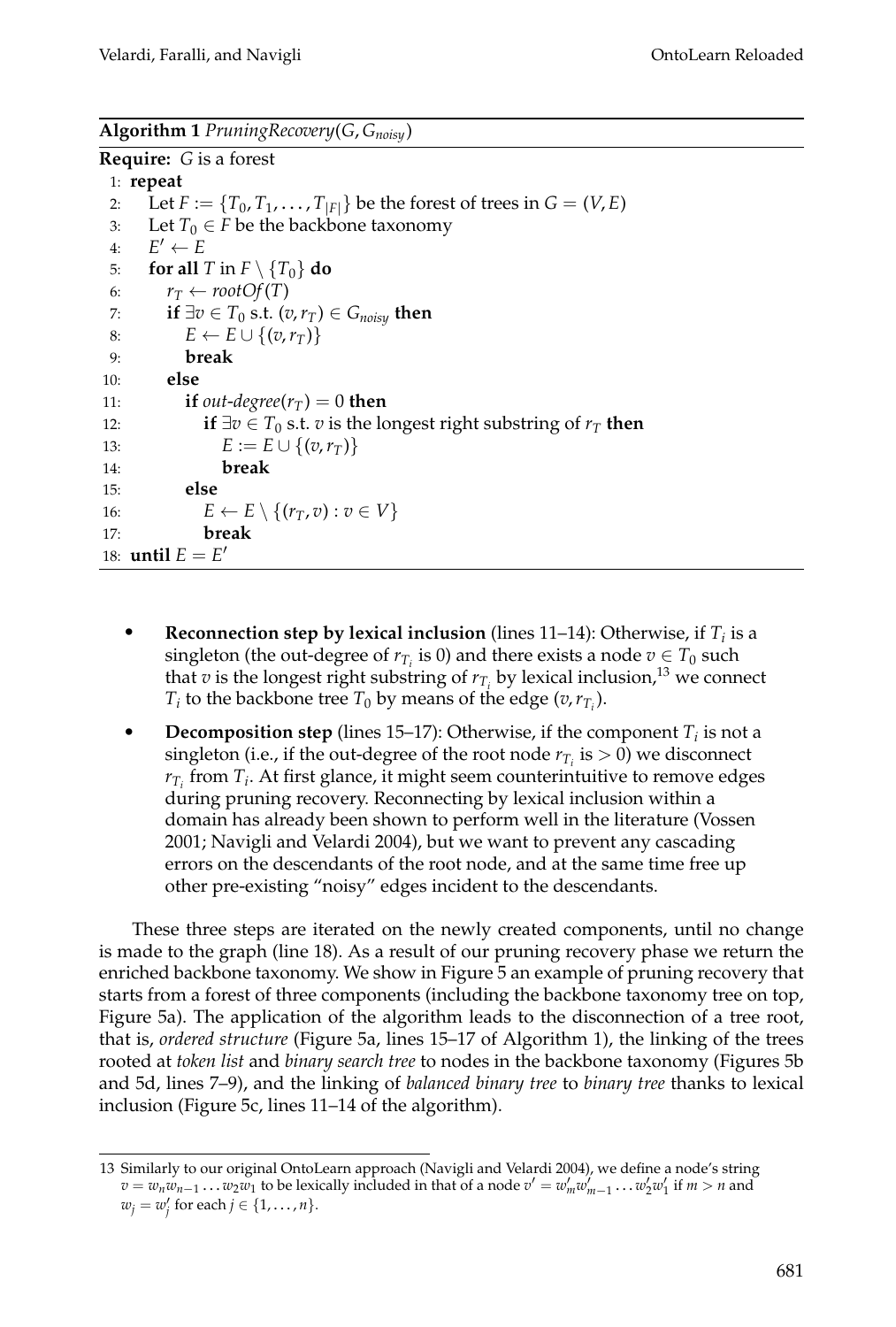

# **Figure 5**

An example starting with three components, including the backbone taxonomy tree on the top and two other trees on the bottom (a). As a result of pruning recovery, we disconnect *ordered structure* (a); we connect *token sequence* to *token list* by means of a "noisy" edge (b); we connect *binary tree* to *balanced binary tree* by lexical inclusion (c); and finally *binary tree* to *binary search tree* by means of another "noisy" edge (d).

# **3.5 Edge Recovery**

The goal of the last phase was to recover from the excessive pruning of the optimal branching phase. Another issue of optimal branching is that we obtain a tree-like taxonomic structure, namely, one in which each node has only one hypernym. This is not fully appropriate in taxonomy learning, because systematic ambiguity and polysemy often require a concept to be paradigmatically related to more than one hypernym. In fact, a more appropriate structure for a conceptual hierarchy is a DAG, as in WordNet. For example, two equally valid hypernyms for *backpropagation* are *gradient descent search*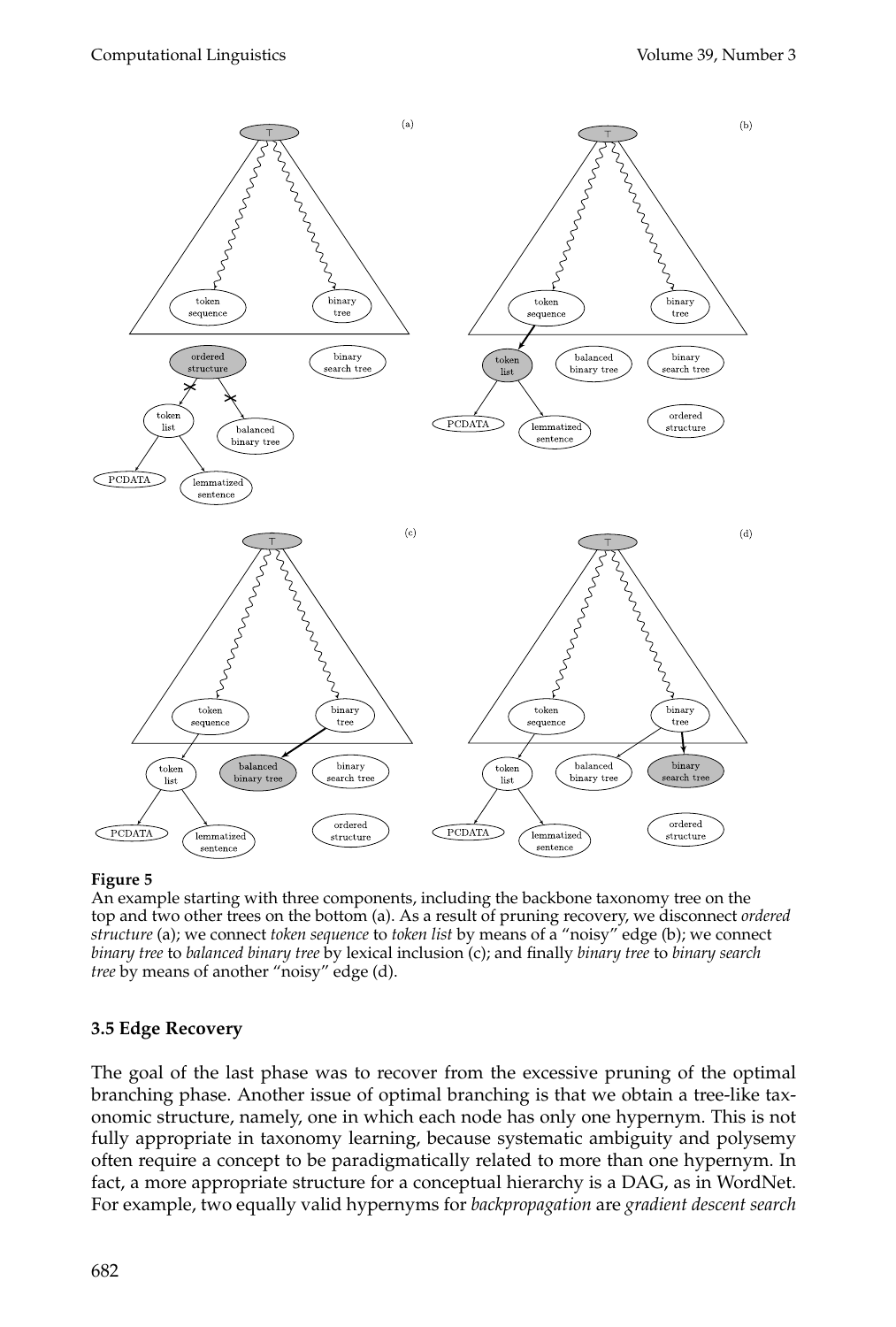*procedure* and *training algorithm*, so two hypernym edges should correctly be incident to the *backpropagation* node.

We start from our backbone taxonomy  $T_0$  obtained after the pruning recovery phase described in Section 3.4.4. In order to obtain a DAG-like taxonomy we apply the following step: for each "noisy" edge  $(v, v') \in E_{noisy}$  such that  $v, v'$  are nodes in  $T_0$ but the edge  $(v,v')$  does not belong to the tree, we add  $(v,v')$  to  $T_0$  if:

- i) it does not create a cycle in  $T_0$ ;
- ii) the absolute difference between the length of the shortest path from *v* to the root  $r_{T_0}$  and that of the shortest path from  $v'$  to  $r_{T_0}$  is within an interval [*m*, *M*]. The aim of this constraint is to maintain a balance between the height of a concept in the tree-like taxonomy and that of the hypernym considered for addition. In other words, we want to avoid the connection of an overly abstract concept with an overly specific one.

In Section 4, we experiment with three versions of our OntoLearn Reloaded algorithm, namely: one version that does not perform edge recovery (i.e., which learns a tree-like taxonomy [TREE], and two versions that apply edge recovery (i.e., which learn a DAG) with different intervals for constraint (ii) above (*DAG*[1, 3] and *DAG*[0, 99]; note that the latter version virtually removes constraint (ii)). Examples of recovered edges will be presented and discussed in the evaluation section.

# **3.6 Complexity**

We now perform a complexity analysis of the main steps of OntoLearn Reloaded. Given the large number of steps and variables involved we provide a separate discussion of the main costs for each individual step, and we omit details about commonly used data structures for access and storage, unless otherwise specified. Let *Gnoisy* = (*Vnoisy*, *Enoisy*) be our noisy graph, and let  $n = |V_{noisy}|$  and  $m = |E_{noisy}|$ .

- 1. **Terminology extraction:** Assuming a part-of-speech tagged corpus as input, the cost of extracting candidate terms by scanning the corpus with a maximum-size window is in the order of the word size of the input corpus. Thus, the application of statistical measures to our set of candidate terms has a computational cost that is on the order of the square of the number of term candidates (i.e., the cost of calculating statistics for each pair of terms).
- 2. **Definition and hypernym extraction:** In the second step, we first retrieve candidate definitions from the input corpus, which costs on the order of the corpus size.<sup>14</sup> Each application of a WCL classifier to an input candidate sentence *s* containing a term *t* costs on the order of the word length of the sentence, and we have a constant number of such classifiers. So the cost of this step is given by the sum of the lengths of the candidate sentences in the corpus, which is lower than the word size of the corpus.

<sup>14</sup> Note that this corpus consists of both free text and Web glossaries (cf. Section 3.2).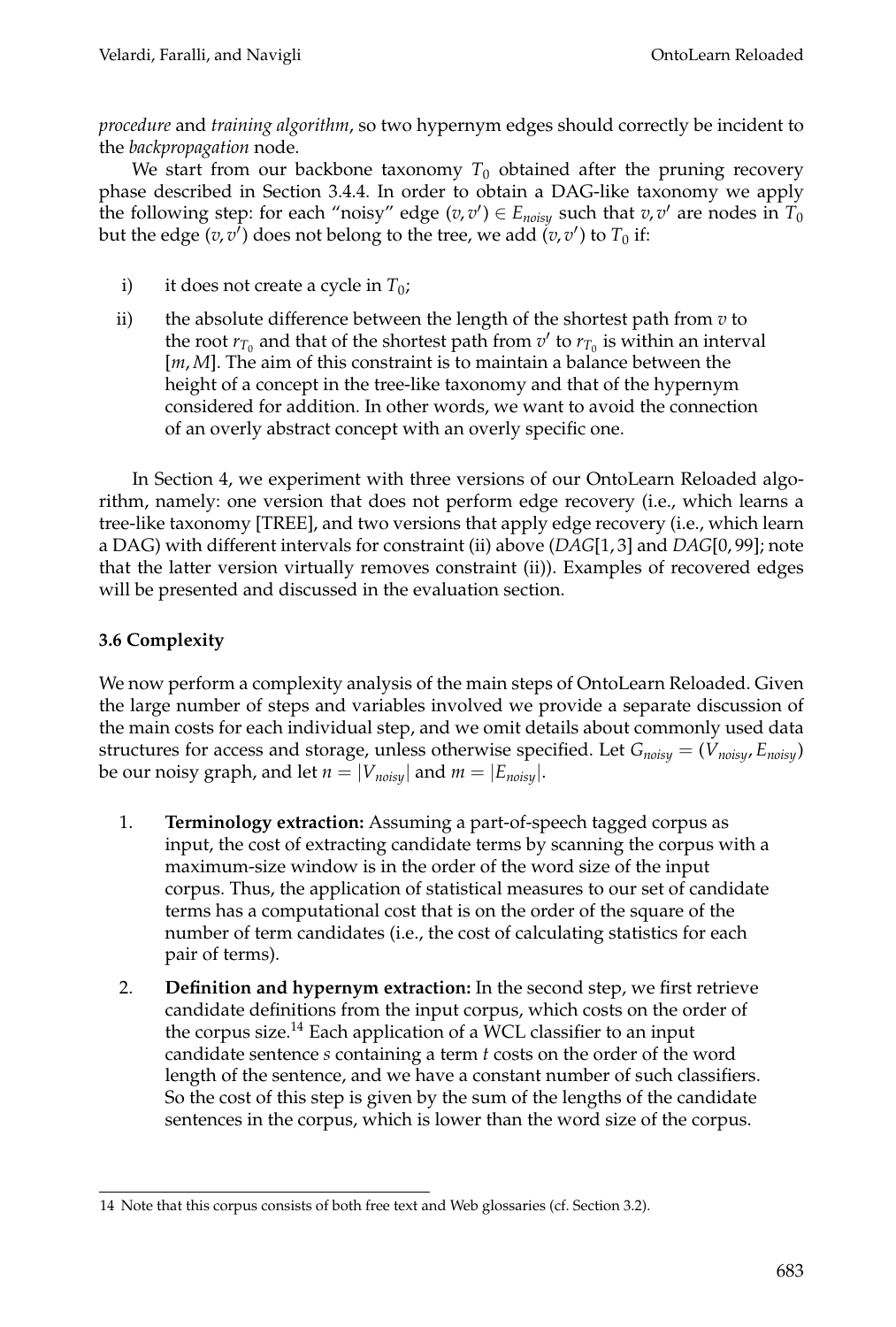- 3. **Domain filtering and creation of the graph:** The cost of domain filtering for a single definition is in the order of its word length, so the running time of domain filtering is in the order of the sum of the word size of the acquired definitions. As for the hypernym graph creation, using an adjacency-list representation of the graph *G<sub>noisy</sub>*, the dynamic addition of a newly acquired hypernymy edge costs *O*(*n*), an operation which has to be repeated for each (hypernymy, term) pair.
- 4. **Graph pruning**, consisting of the following steps:
	- **Graph trimming:** This step requires  $O(n)$  time in order to identify false leaves and false roots by iterating over the entire set of nodes.
	- **Edge weighting:** i) We perform a DFS  $(O(n + m))$  to weight all the nodes in the graph; ii) we collect all paths from upper roots to any given node, totalizing *O*(*n*!) paths in the worst case (i.e., in a complete graph). In real domains, however, the computational cost of this step will be much lower. In fact, over our six domains, the average number of paths per node ranges from 4.3 (*n* = 2107, ANIMALS) to 3175.1 (*n* = 2616, FINANCE domain): In the latter, worst case, in practice, the number of paths is in the order of *n*, thus the cost of this step, performed for each node, can be estimated by  $O(n^2)$  running time; iii) assigning maximum weights to edges costs *O*(*m*) if in the previous step we keep track of the maximum value of paths ending in each node *h* (see Equation (6)).
	- **Optimal branching:** Identifying the connected components of our graph costs  $O(n + m)$  time, identifying root candidates and selecting one root per component costs  $O(n)$ , and finally applying the Chu-Liu/Edmonds algorithm costs  $O(m \cdot log_2 n)$  for sparse graphs,  $O(n^2)$  for dense ones, using Tarjan's implementation (Tarjan 1977).
- 5. **Pruning recovery:** In the worst case, *m* iterations of Algorithm 1 will be performed, each costing *O*(*n*) time, thus having a total worst-case cost of *O*(*mn*).
- 6. **Edge recovery:** For each pair of nodes in  $T_0$  we perform i) the identification of cycles  $(O(n + m))$  and ii) the calculation of the shortest paths to the root  $(O(n + m))$ . By precomputing the shortest path for each node, the cost of this step is  $O(n(n+m))$  time.

Therefore, in practice, the computational complexity of OntoLearn Reloaded is polynomial in the main variables of the problem, namely, the number of words in the corpus and nodes in the noisy graph.

# **4. Evaluation**

Ontology evaluation is a hard task that is difficult even for humans, mainly because there is no unique way of modeling the domain of interest. Indeed several different taxonomies might model a particular domain of interest equally well. Despite this difficulty, various evaluation methods have been proposed in the literature for assessing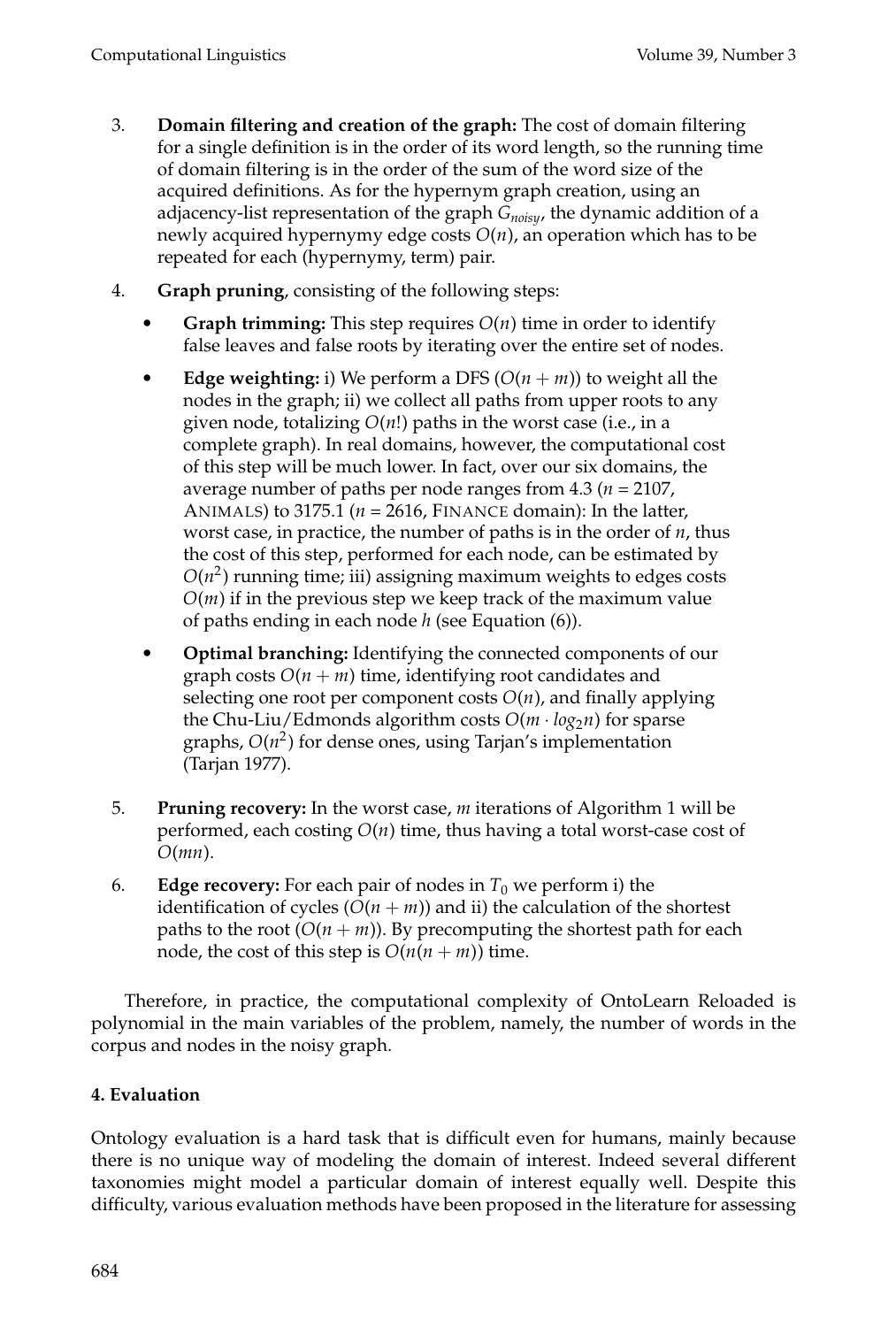the quality of a taxonomy. These include Brank, Mladenic, and Grobelnik (2006) and Maedche, Pekar, and Staab (2002):

- a) automatic evaluation against a gold standard;
- b) manual evaluation performed by domain experts;
- c) structural evaluation of the taxonomy;
- d) application-driven evaluation, in which a taxonomy is assessed on the basis of the improvement its use generates within an application.

Other quality indicators have been analyzed in the literature, such as accuracy, completeness, consistency (Volker et al. 2008), and more theoretical features (Guarino ¨ and Welty 2002) like essentiality, rigidity, and unity. Methods (a) and (b) are by far the most popular ones. In this section, we will discuss in some detail the pros and cons of these two approaches.

*Gold standard evaluation.* The most popular approach for the evaluation of lexicalized taxonomies (adopted, e.g., in Snow, Jurafsky, and Ng 2006; Yang and Callan 2009; and Kozareva and Hovy 2010) is to attempt to reconstruct an existing gold standard (Maedche, Pekar, and Staab 2002), such as WordNet or the Open Directory Project. This method is applicable when the set of taxonomy concepts are given, and the evaluation task is restricted to measuring the ability to reproduce hypernymy links between concept pairs. The evaluation is far more complex when learning a specialized taxonomy entirely from scratch, that is, when both terms and relations are unknown. In reference taxonomies, even in the same domain, the granularity and cotopy<sup>15</sup> of an abstract concept might vary according to the scope of the taxonomy and the expertise of the team who created it (Maedche, Pekar, and Staab 2002). For example, both the terms *chiaroscuro* and *collage* are classified under *picture, image, icon* in WordNet, but in the Art & Architecture Thesaurus (AA&T)<sup>16</sup> *chiaroscuro* is categorized under *perspective and shading techniques* whereas *collage* is classified under *image-making processes and techniques*. As long as common-sense, non-specialist knowledge is considered, it is still feasible for an automated system to replicate an existing classification, because the Web will provide abundant evidence for it. For example, Kozareva and Hovy (2010, K&H hereafter) are very successful at reproducing the WordNet sub-taxonomy for ANIMALS, because dozens of definitional patterns are found on the Web that classify, for example, *lion* as a *carnivorous feline mammal*, or *carnivorous*, or *feline*. As we show later in this section, however, and as also suggested by the previous AA&T example, finding hypernymy patterns in more specialized domains is far more complex. Even in simpler domains, however, it is not clear how to evaluate the concepts and relations not found in the reference taxonomy. Concerning this issue, Zornitsa Kozareva comments that: "When we gave sets of terms to annotators and asked them to produce a taxonomy, people struggled with the domain terminology and produced quite messy organization. Therefore, we decided to go with WordNet and use it as a gold truth" (personal communication). Accordingly, K&H do not provide an evaluation of the nodes and relations other than those for which the ground truth is known. This is further clarified in a personal communication: "Currently we do not have a full list of all is-a outside

<sup>15</sup> The cotopy of a concept is the set of its hypernyms and hyponyms.

<sup>16</sup> http://www.getty.edu/vow/AATHierarchy.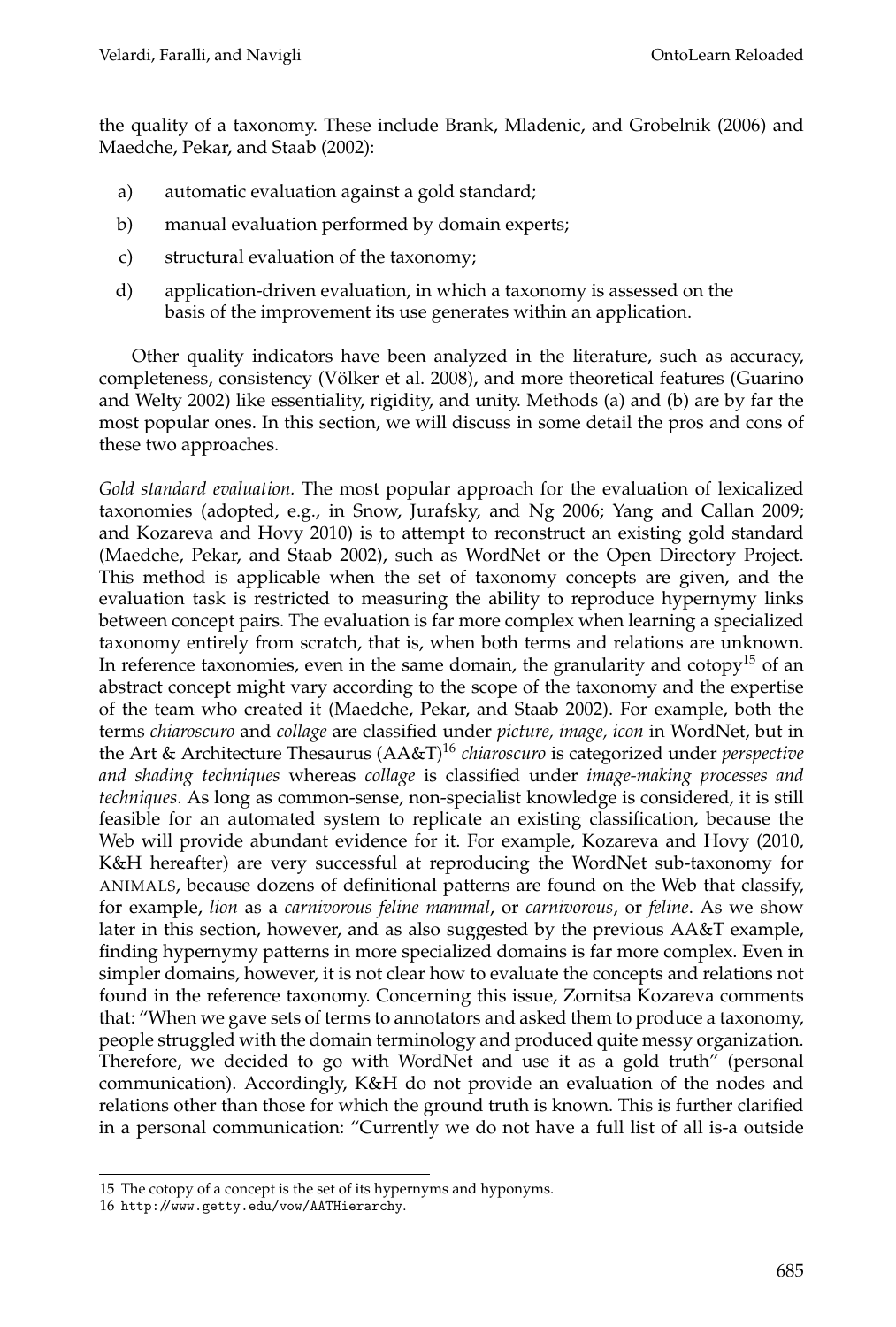WordNet. [...] In the experiments, we work only with the terms present in WordNet [...] The evaluation is based only on the WordNet relations. However, the harvesting algorithm extracts much more. Currently, we do not know how to evaluate the Web taxonomization."

To conclude, gold standard evaluation has some evident drawbacks:

- When both concepts and relations are unknown, it is almost impossible to replicate a reference taxonomy accurately.
- In principle, concepts not in the reference taxonomy can be either wrong or correct; therefore the evaluation is in any case incomplete.

Another issue in gold standard evaluation is the definition of an adequate evaluation metric. The most common measure used in the literature to compare a learned with a gold-standard taxonomy is the *overlapping factor* (Maedche, Pekar, and Staab 2002). Given the set of *is-a* relations in the two taxonomies, the overlapping factor simply computes the ratio between the intersection and union of these sets. Therefore the overlapping factor gives a useful global measure of the similarity between the two taxonomies. It provides no structural comparison, however: Errors or differences in grouping concepts in progressively more general classes are not evidenced by this measure.

Comparison against a gold standard has been analyzed in a more systematic way by Zavitsanos, Paliouras, and Vouros (2011) and Brank, Mladenic, and Grobelnik (2006). They propose two different strategies for escaping the "naming" problem that we have outlined. Zavitsanos, Paliouras, and Vouros (2011) propose transforming the ontology concepts and their properties into distributions over the term space of the source data from which the ontology has been learned. These distributions are used to compute pairwise concept similarity between gold standard and learned ontologies.

Brank, Mladenic, and Grobelnik (2006) exploit the analogy between ontology learning and unsupervised clustering, and propose OntoRand, a modified version of the Rand Index (Rand 1971) for computing the similarity between ontologies. Morey and Agresti (1984) and Carpineto and Romano (2012), however, demonstrated a high dependency of the Rand Index (and consequently of OntoRand itself) upon the number of clusters, and Fowlkes and Mallows (1983) show that the Rand Index has the undesirable property of converging to 1 as the number of clusters increases, even in the unrealistic case of independent clusterings. These undesired outcomes have also been experienced by Brank, Mladenic, and Grobelnik (2006, page 5), who note that "the similarity of an ontology to the original one is still as high as 0.74 even if only the top three levels of the ontology have been kept." Another problem with the OntoRand formula, as also remarked in Zavitsanos, Paliouras, and Vouros (2011), is the requirement of comparing ontologies with the same set of instances.

*Manual evaluation.* Comparison against a gold standard is important because it represents a sort of objective evaluation of an automated taxonomy learning method. As we have already remarked, however, learning an existing taxonomy is not particularly interesting in itself. Taxonomies are mostly needed in novel, often highly technical domains for which there are no gold standards. For a system to claim to be able to acquire a taxonomy from the ground up, manual evaluation seems indispensable. Nevertheless, none of the taxonomy learning systems surveyed in Section 2 performs such evaluation. Furthermore, manual evaluation should not be limited to an assessment of the acquired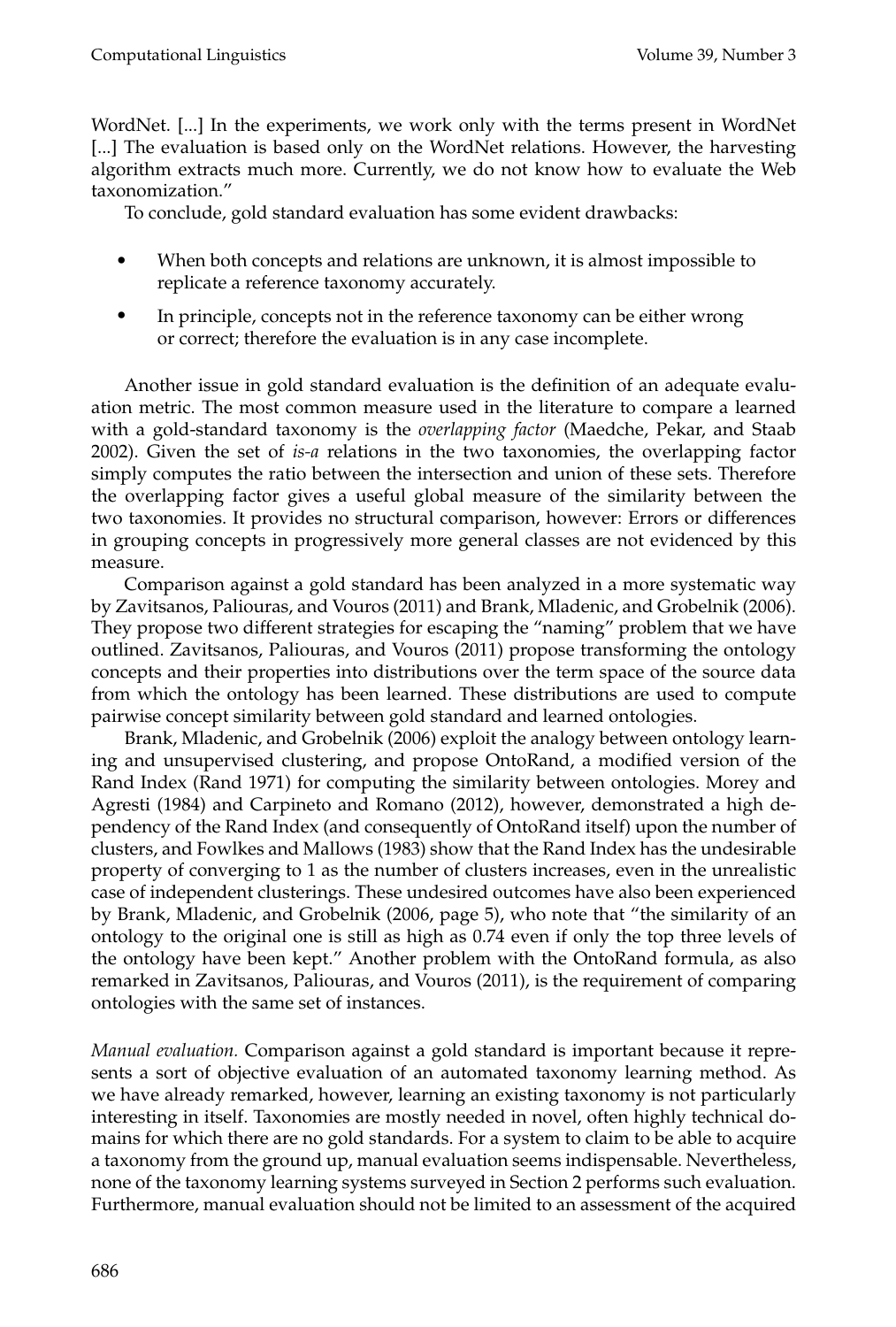hypernymy relations "in isolation," but must also provide a structural assessment aimed at identifying common phenomena and the overall quality of the taxonomic structure. Unfortunately, as already pointed out, manual evaluation is a hard task. Deciding whether or not a concept belongs to a given domain is more or less feasible for a domain expert, but assessing the quality of a hypernymy link is far more complex. On the other hand, asking a team of experts to blindly reconstruct a hierarchy, given a set of terms, may result in the "messy organization" reported by Zornitsa Kozareva. In contrast to previous approaches to taxonomy induction, OntoLearn Reloaded provides a natural solution to this problem, because *is-a* links in the taxonomy are supported by one or more definition sentences from which the hypernymy relation was extracted. As shown later in this section, definitions proved to be a very helpful feature in supporting manual analysis, both for hypernym evaluation and structural assessment.

The rest of this section is organized as follows. We first describe the experimental set-up (Section 4.1): OntoLearn Reloaded is applied to the task of acquiring six taxonomies, four of which attempt to replicate already existing gold standard subhierarchies in WordNet<sup>17</sup> and in the MeSH medical ontology,<sup>18</sup> and the other two are new taxonomies acquired from scratch. Next, we present a large-scale multi-faceted evaluation of OntoLearn Reloaded focused on three of the previously described evaluation methods, namely: comparison against a gold standard, manual evaluation, and structural evaluation. In Section 4.2 we introduce a novel measure for comparing an induced taxonomy against a gold standard one. Finally, Section 4.3 is dedicated to a manual evaluation of the six taxonomies.

# **4.1 Experimental Set-up**

We now provide details on the set-up of our experiments.

*4.1.1 Domains.* We applied OntoLearn Reloaded to the task of acquiring six taxonomies: ANIMALS, VEHICLES, PLANTS, VIRUSES, ARTIFICIAL INTELLIGENCE, and FINANCE. The first four taxonomies were used for comparison against three WordNet subhierarchies and the viruses sub-hierarchy of MeSH. The ANIMALS, VEHICLES, and PLANTS domains were selected to allow for comparison with K&H, who experimented on the same domains. The ARTIFICIAL INTELLIGENCE and FINANCE domains are examples of taxonomies truly built from the ground up, for which we provide a thorough manual evaluation. These domains were selected because they are large, interdisciplinary, and continuously evolving fields, thus representing complex and specialized use cases.

*4.1.2 Definition Harvesting.* For each domain, definitions were sought in Wikipedia and in Web glossaries automatically obtained by means of a Web glossary extraction system (Velardi, Navigli, and D'Amadio 2008). For the ARTIFICIAL INTELLIGENCE domain we also used a collection consisting of the entire IJCAI proceedings from 1969 to 2011 and the ACL archive from 1979 to 2010. In what follows we refer to this collection as the "AI corpus." For FINANCE we used a combined corpus from the freely available collection of *Journal of Financial Economics* from 1995 to 2012 and from *Review Of Finance* from 1997 to 2012 for a total of 1,575 papers.

<sup>17</sup> http://wordnet.princeton.edu.

<sup>18</sup> http://www.nlm.nih.gov/mesh/.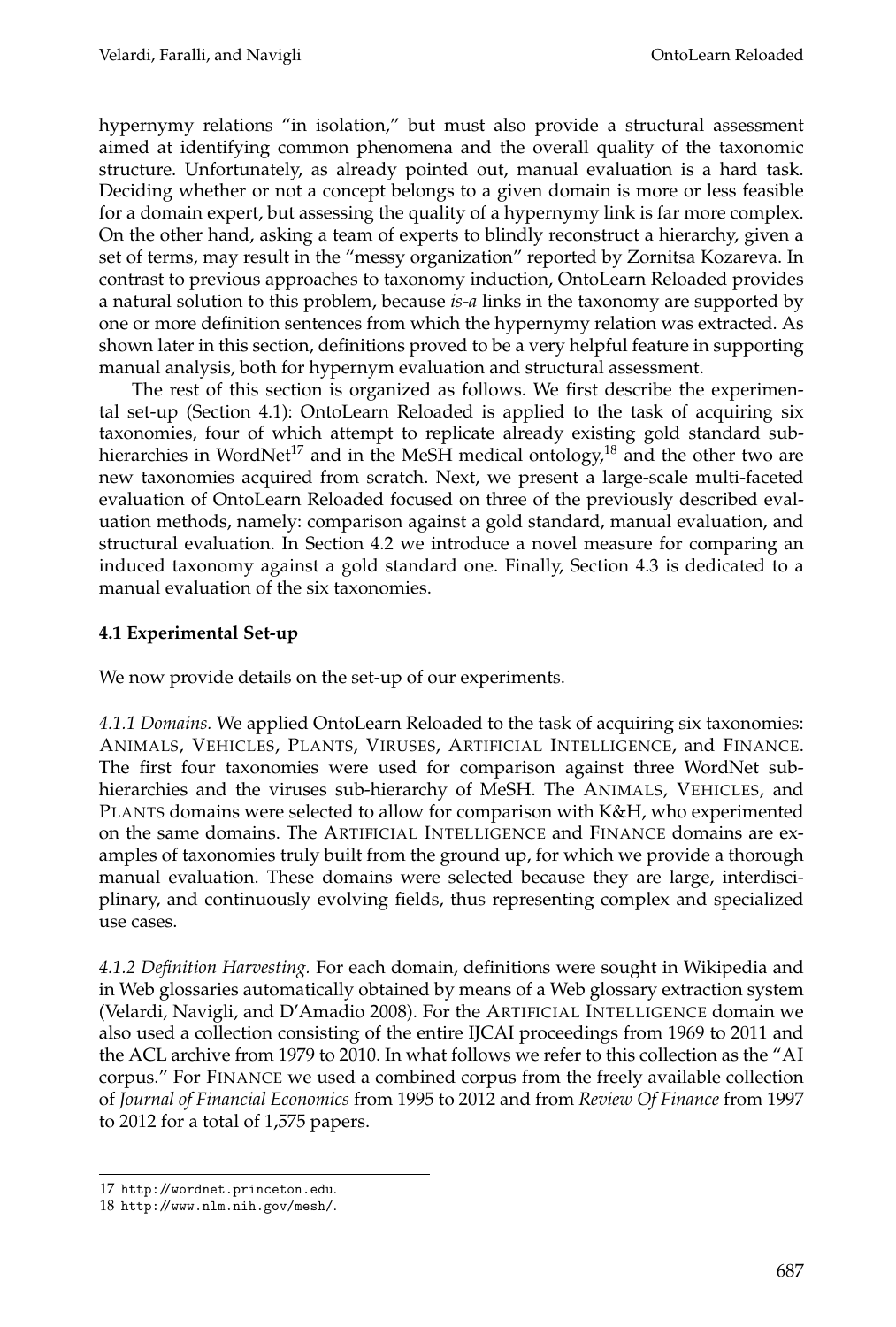*4.1.3 Terminology.* For the ANIMALS, VEHICLES, PLANTS, and VIRUSES domains, the initial terminology was a fragment of the nodes of the reference taxonomies,<sup>19</sup> similarly to, and to provide a fair comparison with, K&H. For the AI domain instead, the initial terminology was selected using our TermExtractor tool<sup>20</sup> on the AI corpus. TermExtractor extracted over 5,000 terms from the AI corpus, ranked according to a combination of relevance indicators related to the (direct) document frequency, domain pertinence, lexical cohesion, and other indicators (Sclano and Velardi 2007). We manually selected 2,218 terms from the initial set, with the aim of eliminating compounds like *order of magnitude*, *empirical study*, *international journal*, that are frequent but not domain relevant. For similar reasons a manual selection of terms was also applied to the terminology automatically extracted for the FINANCE domain, obtaining  $2,348$  terms<sup>21</sup> from those extracted by TermExtractor. An excerpt of extracted terms was provided in Table 1.

*4.1.4 Upper Terms.* Concerning the selection of upper terms *U* (cf. Section 3.2), again similarly to K&H, we used just one concept for each of the four domains focused upon: ANIMALS, VEHICLES, PLANTS, and VIRUSES. For the AI and FINANCE domains, which are more general and complex, we selected from WordNet a core taxonomy of 32 upper concepts *U* (resulting in 52 terms) that we used as a stopping criterion for our iterative definition/hypernym extraction and filtering procedure (cf. Section 3.2). The complete list of upper concepts was given in Table 2. WordNet upper concepts are general enough to fit most domains, and in fact we used the same set *U* for AI and FINANCE. Nothing, however, would have prevented us from using a domain-specific core ontology, such as the CRM-CIDOC core ontology for the domain of ART AND ARCHITECTURE.<sup>22</sup>

*4.1.5 Algorithm Versions and Structural Statistics.* For each of the six domains we ran the three versions of our algorithm: without pruning recovery (TREE), with [1, 3] recovery (*DAG*[1, 3]), and with [0, 99] recovery (*DAG*[0, 99]), for a total of 18 experiments. We remind the reader that the purpose of the recovery process was to reattach some of the edges deleted during the optimal branching step (cf. Section 3.5).

Figure 6 shows an excerpt of the AI tree-like taxonomy under the node *data structure*. Notice that, even though the taxonomy looks good overall, there are still a few errors, such as "*neuron* is a *neural network*" and overspecializations like "*network* is a *digraph*." Figure 7 shows a sub-hierarchy of the FINANCE tree-like taxonomy under the concept *value*.

In Table 6 we give the structural details of the 18 taxonomies extracted for our six domains. In the table, edge and node compression refers to the number of surviving nodes and edges after the application of optimal branching and recovery steps to the noisy hypernymy graph. To clarify the table, consider the case of VIRUSES, *DAG*[1, 3]: we started with 281 initial terms, obtaining a noisy graph with 1,174 nodes and 1,859 edges. These were reduced to 297 nodes (i.e., 1,174–877) and 339 edges (i.e., 1,859–1,520) after pruning and recovery. Out of the 297 surviving nodes, 222 belonged to the initial

<sup>19</sup> For ANIMALS, VEHICLES, and PLANTS we used precisely the same seeds as K&H.

<sup>20</sup> http://lcl.uniroma1.it/termextractor.

<sup>21</sup> These dimensions are quite reasonable for large technical domains: as an example, *The Economist*'s glossary of economic terms includes on the order of 500 terms (http://www.economist.com/ economics-a-to-z/).

<sup>22</sup> http://cidoc.mediahost.org/standard crm(en)(E1).xml.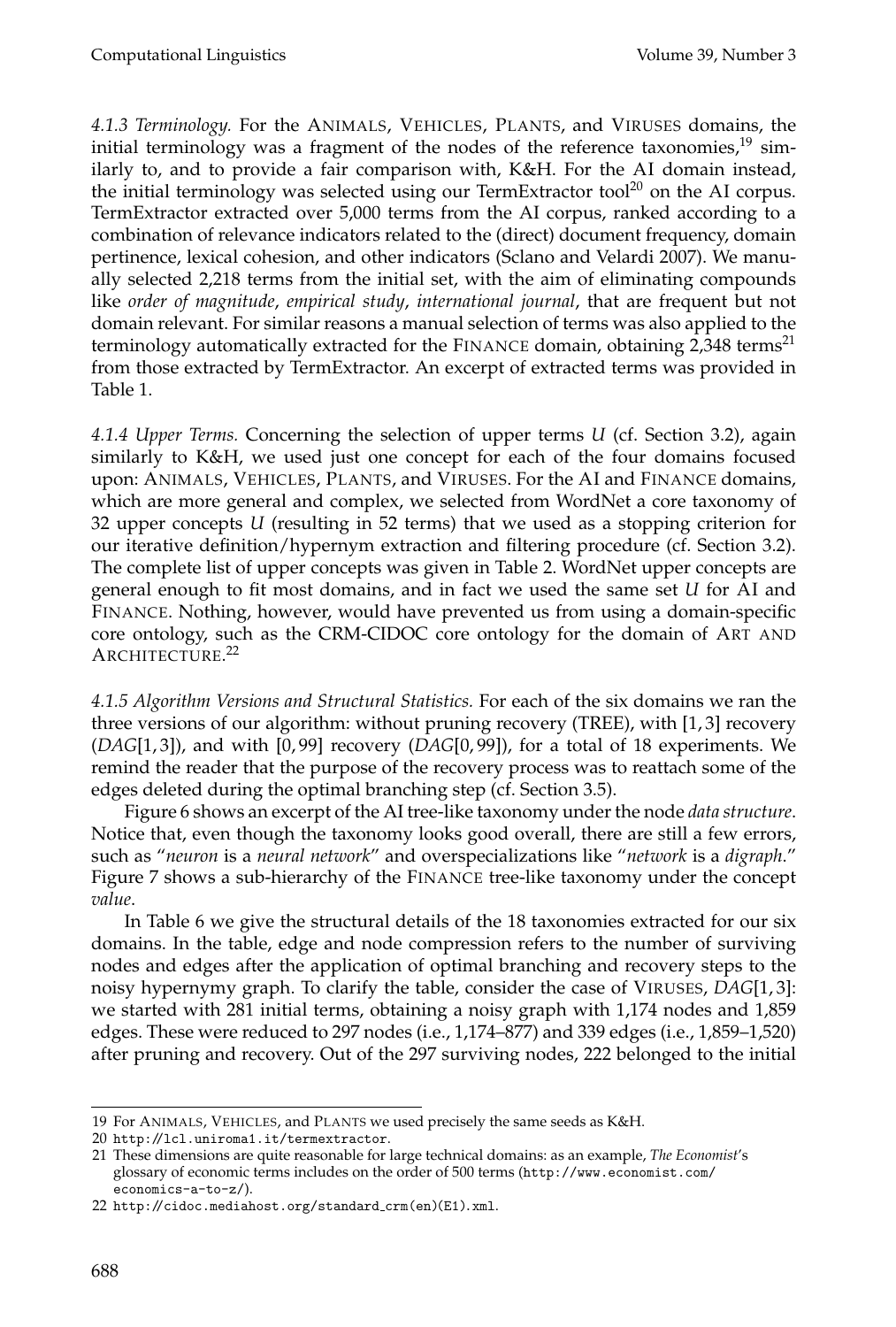

**Figure 6**

An excerpt of the ARTIFICIAL INTELLIGENCE taxonomy.

terminology; therefore the coverage over the initial terms is 0.79 (222/281). This means that, for some of the initial terms, either no definitions were found, or the definition was rejected in some of the processing steps. The table also shows, as expected, that the term coverage is much higher for "common-sense" domains like ANIMALS, VEHICLES, and PLANTS, is still over 0.75 for VIRUSES and AI, and is a bit lower for FINANCE (0.65). The maximum and average depth of the taxonomies appears to be quite variable, with VIRUSES and FINANCE at the two extremes. Finally, Table 6 reports in the last column the number of glosses (i.e., domain definitional sentences) obtained in each run. We would like to point out that providing textual glosses for the retrieved domain hypernyms is a novel feature that has been lacking in all previous approaches to ontology learning, and which can also provide key support to much-needed manual validation and enrichment of existing semantic networks (Navigli and Ponzetto 2012).

# **4.2 Evaluation Against a Gold Standard**

In this section we propose a novel, general measure for the evaluation of a learned taxonomy against a gold standard. We borrow the Brank, Mladenic, and Grobelnik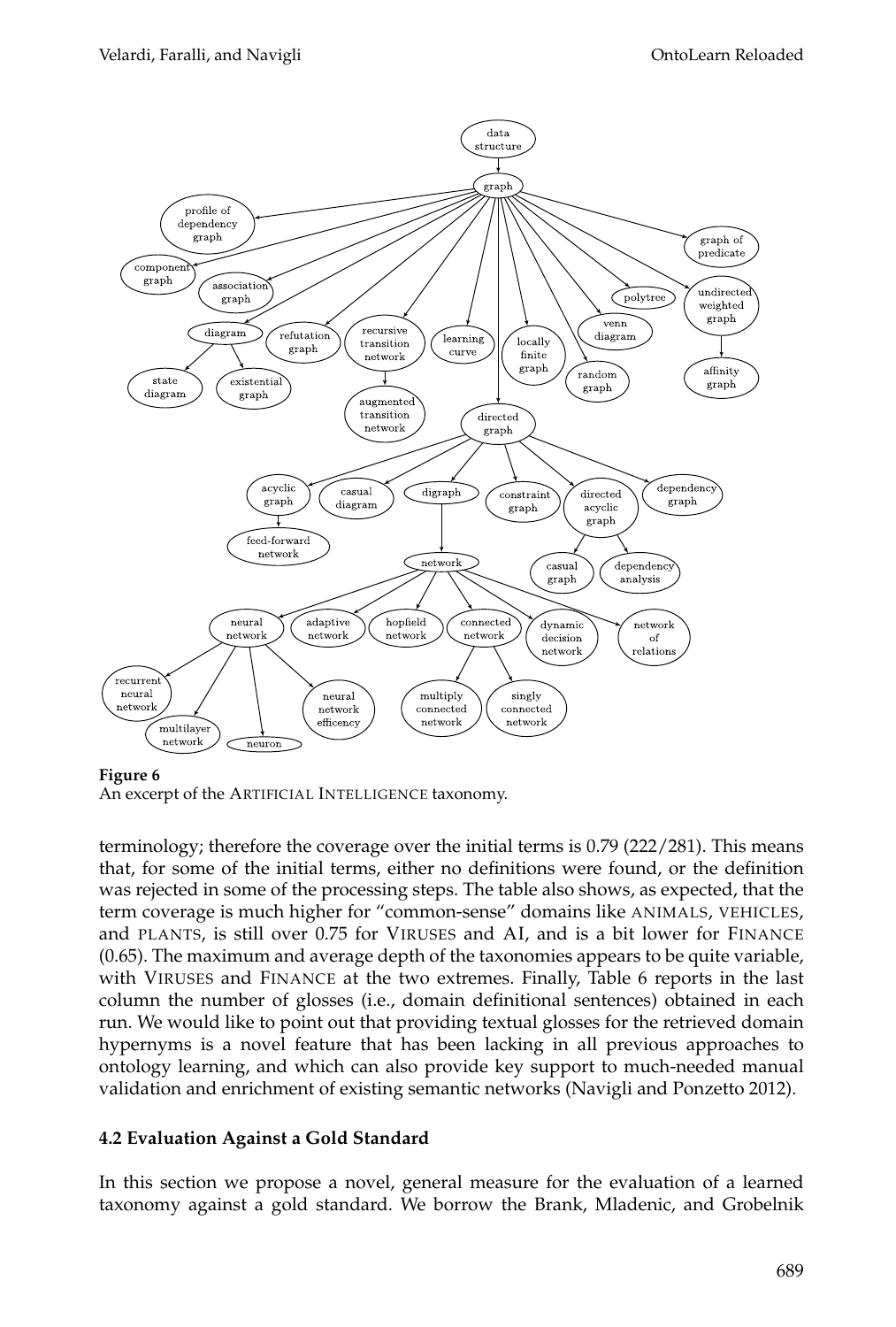

#### **Figure 7** An excerpt of the FINANCE taxonomy.

(2006) idea of exploiting the analogy with unsupervised clustering but, rather than representing the two taxonomies as flat clusterings, we propose a measure that takes into account the hierarchical structure of the two analyzed taxonomies. Under this perspective, a taxonomy can be transformed into a hierarchical clustering by replacing each label of a non-leaf node (e.g., *perspective and shading techniques*) with the transitive closure of its hyponyms (e.g., *cangiatismo, chiaroscuro, foreshortening, hatching*).

*4.2.1 Evaluation Model.* Techniques for comparing clustering results have been surveyed in Wagner and Wagner (2007), although the only method for comparing hierarchical clusters, to the best of our knowledge, is that proposed by Fowlkes and Mallows (1983). Suppose that we have two hierarchical clusterings  $H_1$  and  $H_2$ , with an identical set of  $n$ objects. Let *k* be the maximum depth of both  $H_1$  and  $H_2$ , and  $H_j^i$  a cut of the hierarchy, where  $i \in \{0, \ldots, k\}$  is the cut level and  $j \in \{1, 2\}$  selects the clustering of interest. Then, for each cut *i*, the two hierarchies can be seen as two flat clusterings  $C_1^i$  and  $C_2^i$  of the *n* concepts. When  $i = 0$  the cut is a single cluster incorporating all the objects, and when  $i = k$  we obtain *n* singleton clusters. Now let:

- *n*<sub>11</sub> be the number of object pairs that are in the same cluster in both  $C_1^i$ and *Ci* 2;
- *n*<sub>00</sub> be the number of object pairs that are in different clusters in both  $C_1^i$ and *Ci* 2;
- *n*<sub>10</sub> be the number of object pairs that are in the same cluster in  $C_1^i$  but not in *Ci* 2;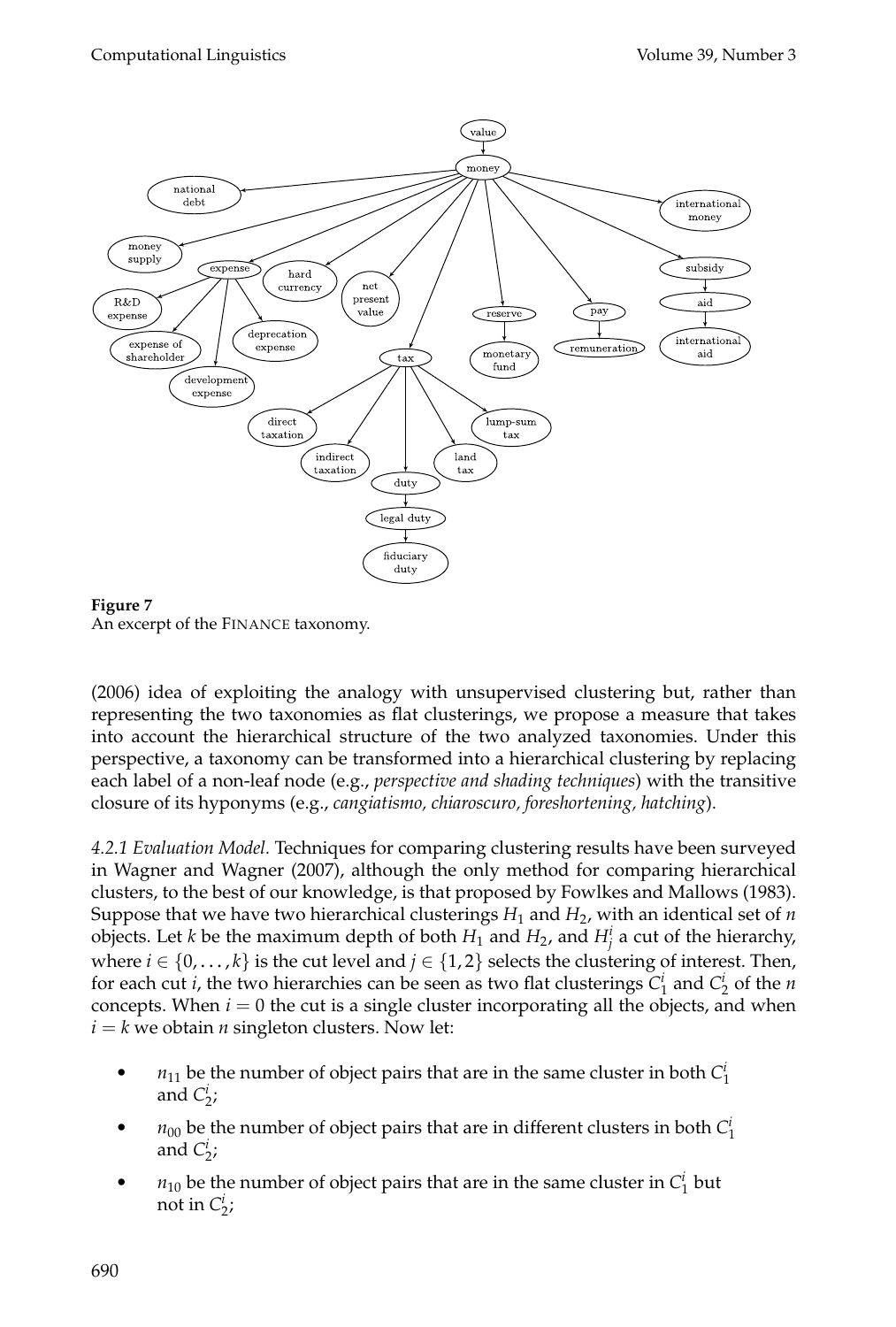Structural evaluation of three versions of our taxonomy-learning algorithm on six different domains.

|                | Experiment  | Term Coverage           | Depth                          | V     | E     | V Compress.             | E Compress.             | Glosses |
|----------------|-------------|-------------------------|--------------------------------|-------|-------|-------------------------|-------------------------|---------|
|                | <b>TREE</b> | 75.51%<br>(1,675/2,218) | 12 max<br>$6.00$ avg           | 2,387 | 2,386 | 43.00%<br>(1,801/4,188) | 67.31%<br>(4,915/7,301) | 1,249   |
| 보              | DAG [1,3]   | 75.51%<br>(1,675/2,218) | $19$ max<br>8.27 avg           | 2,387 | 3,554 | 43.00%<br>(1,801/4,188) | 51.32%<br>(3,747/7,301) | 2,081   |
|                | DAG [0,99]  | 75.51%<br>(1,675/2,218) | 20 max<br>8.74 avg             | 2,387 | 3,994 | 43.00%<br>(1,801/4,188) | 45.29%<br>(3,307/7,301) | 2,439   |
|                | <b>TREE</b> | 65.20%<br>(1,533/2,348) | 14 max<br>6.83 avg             | 2,038 | 2,037 | 22.09%<br>(578/2,616)   | 47.99%<br>(1,880/3,917) | 1,064   |
| <b>FINANCE</b> | DAG [1,3]   | 65.20%<br>(1,533/2,348) | 38 max<br>18.82 avg            | 2,038 | 2,524 | 22.09%<br>(578/2,616)   | 35.56%<br>(1,393/3,917) | 1,523   |
|                | DAG [0,99]  | 65.20%<br>(1,533/2,348) | 65 max<br>33.54 avg            | 2,038 | 2,690 | 22.09%<br>(578/2,616)   | 31.32%<br>(1,227/3,917) | 1,677   |
|                | <b>TREE</b> | 79.00%<br>(222/281)     | 5 <sub>max</sub><br>$2.13$ avg | 297   | 296   | 74.70%<br>(877/1, 174)  | 84.07%<br>(1,563/1,859) | 172     |
| VIRUSES        | DAG [1,3]   | 79.00%<br>(222/281)     | 5 <sub>max</sub><br>$2.20$ avg | 297   | 339   | 74.70%<br>(877/1,174)   | 81.76%<br>(1,520/1,859) | 212     |
|                | DAG [0,99]  | 79.00%<br>(222/281)     | 5 <sub>max</sub><br>2.32 avg   | 297   | 360   | 74.70%<br>(877/1,174)   | 80.63%<br>(1,563/1,859) | 233     |
|                | <b>TREE</b> | 93.56%<br>(640/684)     | $10 \text{ max}$<br>$4.35$ avg | 900   | 899   | 57.28%<br>(1,207/2,107) | 66.96%<br>(1,822/2,721) | 724     |
| <b>STANINY</b> | DAG [1,3]   | 93.56%<br>(640/684)     | $16 \text{ max}$<br>5.21 avg   | 900   | 1,049 | 57.28%<br>(1,207/2,107) | 61.44%<br>(1,672/2,721) | 872     |
|                | DAG [0,99]  | 93.56%<br>(640/684)     | $16 \text{ max}$<br>5.39 avg   | 900   | 1,116 | 57.28%<br>(1,207/2,107) | 58.98%<br>(1,605/2,721) | 939     |
|                | <b>TREE</b> | 96.57%<br>(535/554)     | $19$ max<br>5.85 avg           | 710   | 709   | 72.69%<br>(1,890/2,600) | 84.53%<br>(3,877/4,586) | 638     |
| <b>PLANTS</b>  | DAG [1,3]   | 96.57%<br>(535/554)     | $19 \text{ max}$<br>$6.65$ avg | 710   | 922   | 72.69%<br>(1,890/2,600) | 79.89%<br>(3,664/4,586) | 851     |
|                | DAG [0,99]  | 96.57%<br>(535/554)     | $19$ max<br>$6.54$ avg         | 710   | 1,242 | 72.69%<br>(1,890/2,600) | 72.91%<br>(3,344/4,586) | 1,171   |
|                | <b>TREE</b> | 95.72%<br>(112/117)     | 8 max<br>$3.44$ avg            | 169   | 168   | 71.50%<br>(424/593)     | 80.48%<br>(693/861)     | 150     |
| VEHICLES       | DAG [1,3]   | 95.72%<br>(112/117)     | 8 max<br>$3.94$ avg            | 169   | 200   | 71.50%<br>(424/593)     | 76.77%<br>(661/861)     | 182     |
|                | DAG [0,99]  | 95.72%<br>(112/117)     | $10 \text{ max}$<br>4.48 avg   | 169   | 231   | 71.50%<br>(424/593)     | 73.17%<br>(630/861)     | 213     |

# *n*<sub>01</sub> be the number of object pairs that are in the same cluster in  $C_2^i$  but not in  $C_1^i$ ;

The generalized Fowlkes and Mallows (F&M) measure of cluster similarity for the cut  $i$  ( $i \in \{0, ..., k\}$ ), as reformulated by Wagner and Wagner (2007), is defined as:

$$
B_{1,2}^i = \frac{n_{11}^i}{\sqrt{(n_{11}^i + n_{10}^i) \cdot (n_{11}^i + n_{01}^i)}}.
$$
\n(8)

Note that the formula can be interpreted as the geometric mean of precision and recall of an automated method in clustering the same concept pairs as in a gold-standard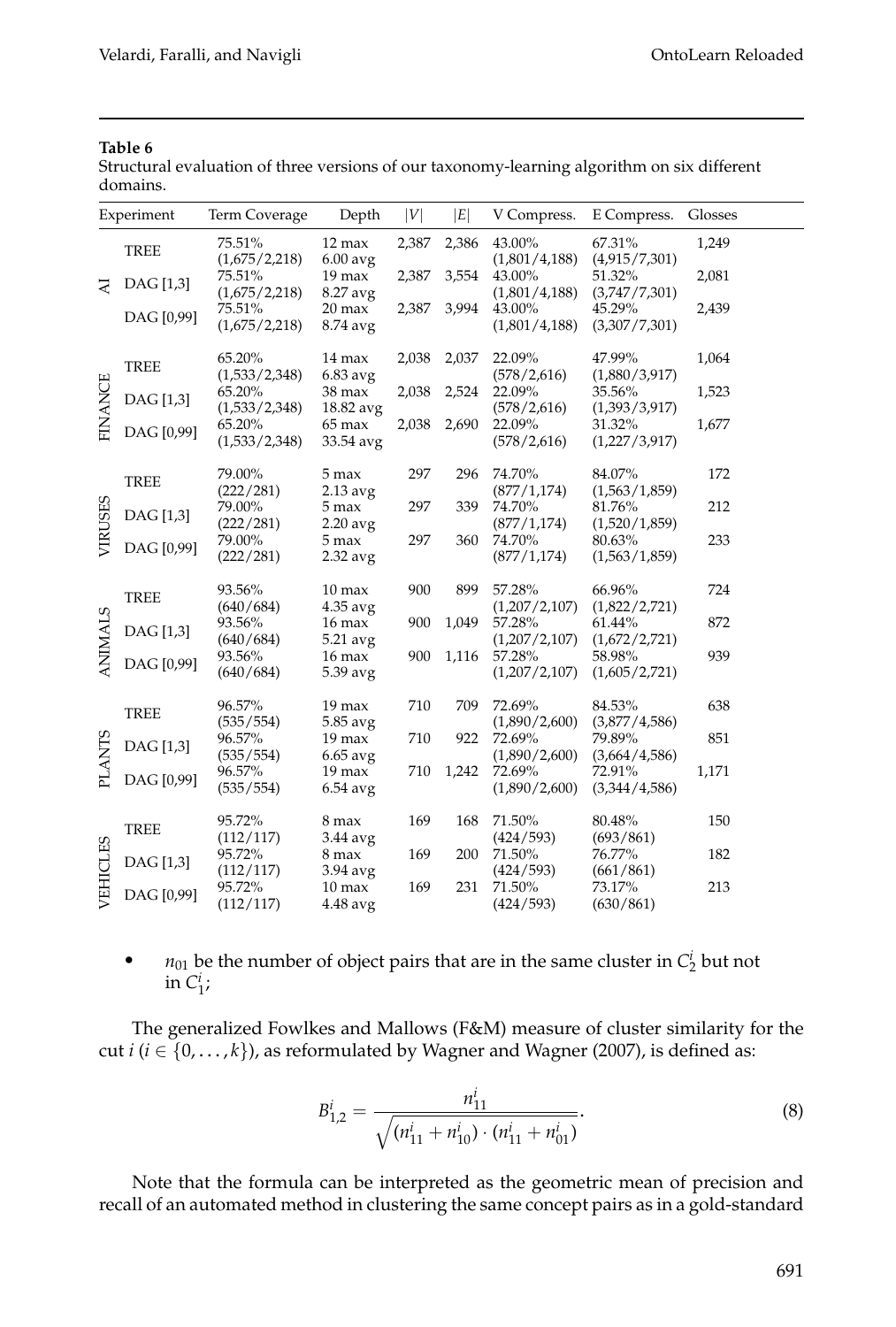clustering. This formula has a few undesirable properties: first, the value of  $B_{1,2}^i$  gets close to its maximum 1.0 as we approach the root of the hierarchy  $(i = 0)$ ; second, the two hierarchies need to have the same maximum depth *k*; third, the hierarchies need to have the same number of initial objects and a crisp classification.

In order to apply the F&M measure to the task of comparing a learned and a goldstandard taxonomy, we need to mitigate these problems. Equation (8) copes with the third problem without modifications. In fact, if the sets of objects in  $H_1$  and  $H_2$  are different, the integers  $n_{10}$  and  $n_{01}$  can be considered as also including objects that belong to one hierarchy and not to the other. In this case, the value of  $B_{1,2}^0$  will provide a measure of the overlapping objects in the learned taxonomy and the gold standard one. In order to take into account multiple (rather than crisp) classifications, again, there is no need to change the formula, which is still meaningful if an object is allowed to belong to more than one cluster. As before, mismatches between  $H_1$  and  $H_2$  would result in higher values of  $n_{10}$  and  $n_{01}$  and lower  $B_{1,2}^i$ .

A more serious problem with Equation (8) is that the lower the value of *i*, the higher the value of the formula, whereas, ideally, we would like to reward similar clusterings when the clustering task is more difficult and fine-grained, that is, for cuts that are close to the leaf nodes. To assign a reward to "early" similarity values, we weight the values of  $B_{1,2}^i$  with a coefficient  $\frac{i+1}{k}$ . We can then compute a cumulative measure of similarity with the following formula:

$$
B_{1,2} = \frac{\sum_{i=0}^{k-1} \frac{i+1}{k} B_{1,2}^i}{\sum_{i=0}^{k-1} \frac{i+1}{k}} = \frac{\sum_{i=0}^{k-1} \frac{i+1}{k} B_{1,2}^i}{\frac{k+1}{2}}.
$$
(9)

Finally, to solve the problem of different depths of the two hierarchies, we define a policy that penalizes a learned taxonomy that is less structured than the gold standard one, and rewards—or at least does not penalize—the opposite case.

As an example, consider Figure 8, which shows two taxonomies *H*<sup>1</sup> and *H*2, with non-identical sets of objects  $\{a, b, c, d, e, f\}$  and  $\{a, b, c, d, e, g\}$ . In the figure each edge is labeled by its distance from the root node (the value *i* in the F&M formula). Notice that *H*<sup>1</sup> and *H*<sup>2</sup> have multiple classifications (i.e., multiple hypernyms in our case) for the object *e*, thus modeling the common problem of lexical ambiguity and polysemy. Let us suppose that  $H_1$  is the learned taxonomy, and  $H_2$  the gold standard one. We start comparing the clusterings at cut 0 and stop at cut  $k_r - 1$ , where  $k_r$  is the depth of the



**Figure 8**

Two hierarchical clusters of *n* non-identical objects.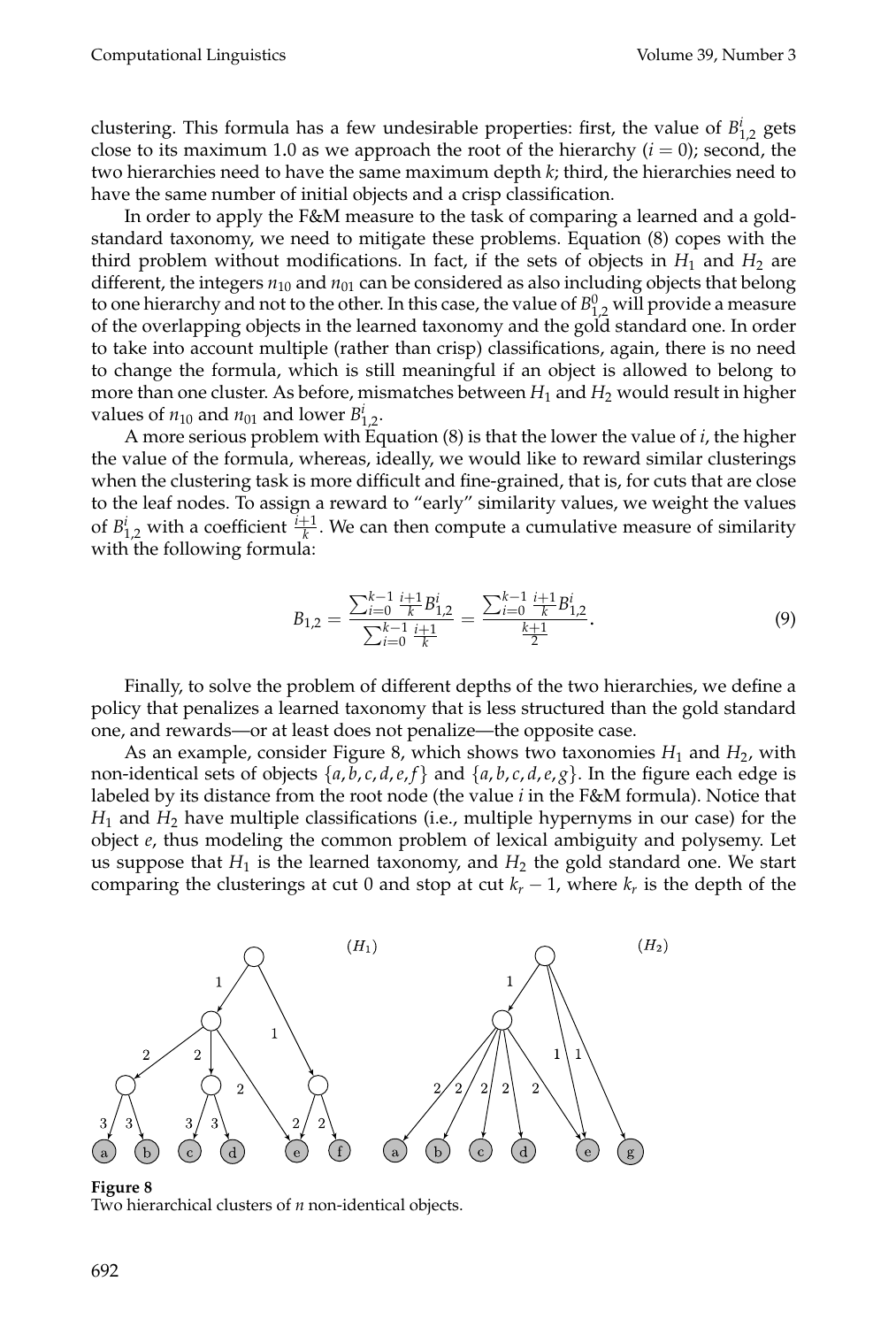gold standard taxonomy. This means that if the learned taxonomy is less structured we replicate the cut  $k_l - 1$  for  $k_r - k_l$  times (where  $k_l$  is the maximum depth of the learned taxonomy), whereas if it is more structured we stop at cut  $k_r - 1$ . In contrast to previous evaluation models, our aim is to reward (instead of penalize) more structured taxonomies provided they still match the gold standard one.

Table 7 shows the cuts from 0 to 3 of  $H_1$  and  $H_2$  and the values of  $B_{1,2}^i$ . For  $i = 2$  the B value is 0, if  $H_2$  is the learned taxonomy, and is not defined, if  $H_2$  is the gold standard. Therefore, when computing the cumulative Equation (9), we obtain the desired effect of penalizing less the structured learned taxonomies. Note that, when the two hierarchies have different depths, the value  $k - 1$  in Equation (9) is replaced by  $k_r - 1$ .

Finally, we briefly compare our evaluation approach with the OntoRand index, introduced by Brank, Mladenic, and Grobelnik (2006). The Rand Index measures the similarity between two clusterings  $C_l$  and  $C_r$  by the formula:

$$
R(C_l, C_r) = \frac{2(n_{11} + n_{00})}{n(n-1)}
$$
\n(10)

where  $n_{11}$ ,  $n_{00}$ , and *n* have the same meaning described earlier. In Brank, Mladenic, and Grobelnik (2006), a clustering is obtained from an ontology by associating each ontology instance to its concept. The set of clusters is hence represented by the set of leaf concepts in the hierarchy, namely, according to our notation, the clustering  $C_i^{k-1}$ . In order to take into account the hierarchical structure, they define the OntoRand formula. This measure, rather than summing up to 1 or 0, depending on whether or not two given instances *i* and *j* belong to the same cluster in the compared ontologies, returns a real number in [0, 1] depending upon the distance between *i* and *j* in terms of common ancestors. In other terms, if *i* and *j* do not belong to the same concept but have a very close common ancestor, the OntoRand measure returns a value still close to 1.

Our measure has several advantages over the OntoRand index:

- i) It allows for a comparison at different levels of depth of the hierarchy, and the cumulative similarity measure penalizes the contribution of the highest cuts of the hierarchy.
- ii) It does not require that the two hierarchies have the same depth, nor that they have the same number of leaf nodes.
- iii) The measure can be extended to lattices (e.g., it is not required that each object belongs precisely to one cluster).

**Table 7**

Application of the evaluation method to the hierarchies of Figure 8. The values of  $B_{1,2}^i$  are shown both when  $H_1$  and  $H_2$  are the learned taxonomy (penultimate and last column, respectively).

| i                                        |                                                                                                                           |                                                                                                                                  | $n_{11}$           | $n_{10}$                | $n_{01}$                | $H_1$                        | H <sub>2</sub>                   |  |
|------------------------------------------|---------------------------------------------------------------------------------------------------------------------------|----------------------------------------------------------------------------------------------------------------------------------|--------------------|-------------------------|-------------------------|------------------------------|----------------------------------|--|
|                                          |                                                                                                                           |                                                                                                                                  |                    |                         |                         | $B_1^i$ ,                    |                                  |  |
| $\overline{0}$<br>1<br>2<br>$\mathbf{3}$ | ${a,b,c,d,e,f}$<br>${a,b,c,d,e}, {e,f}$<br>$\{a,b\}, \{c,d\}, \{e\}, \{f\}$<br>$\{a\}, \{b\}, \{c\}, \{d\}, \{e\}, \{f\}$ | ${a,b,c,d,e,g}$<br>$\{a,b,c,d,e\},\{e\},\{g\}$<br>$\{a\},\{b\},\{c\},\{d\},\{e\},\{g\}$<br>$\{a\},\{b\},\{c\},\{d\},\{e\},\{g\}$ | 10<br>10<br>0<br>0 | $5^{\circ}$<br>$\theta$ | 5<br>0<br>0<br>$\theta$ | 0.67<br>0.95<br>n.a.<br>n.a. | 0.67<br>0.95<br>$\theta$<br>n.a. |  |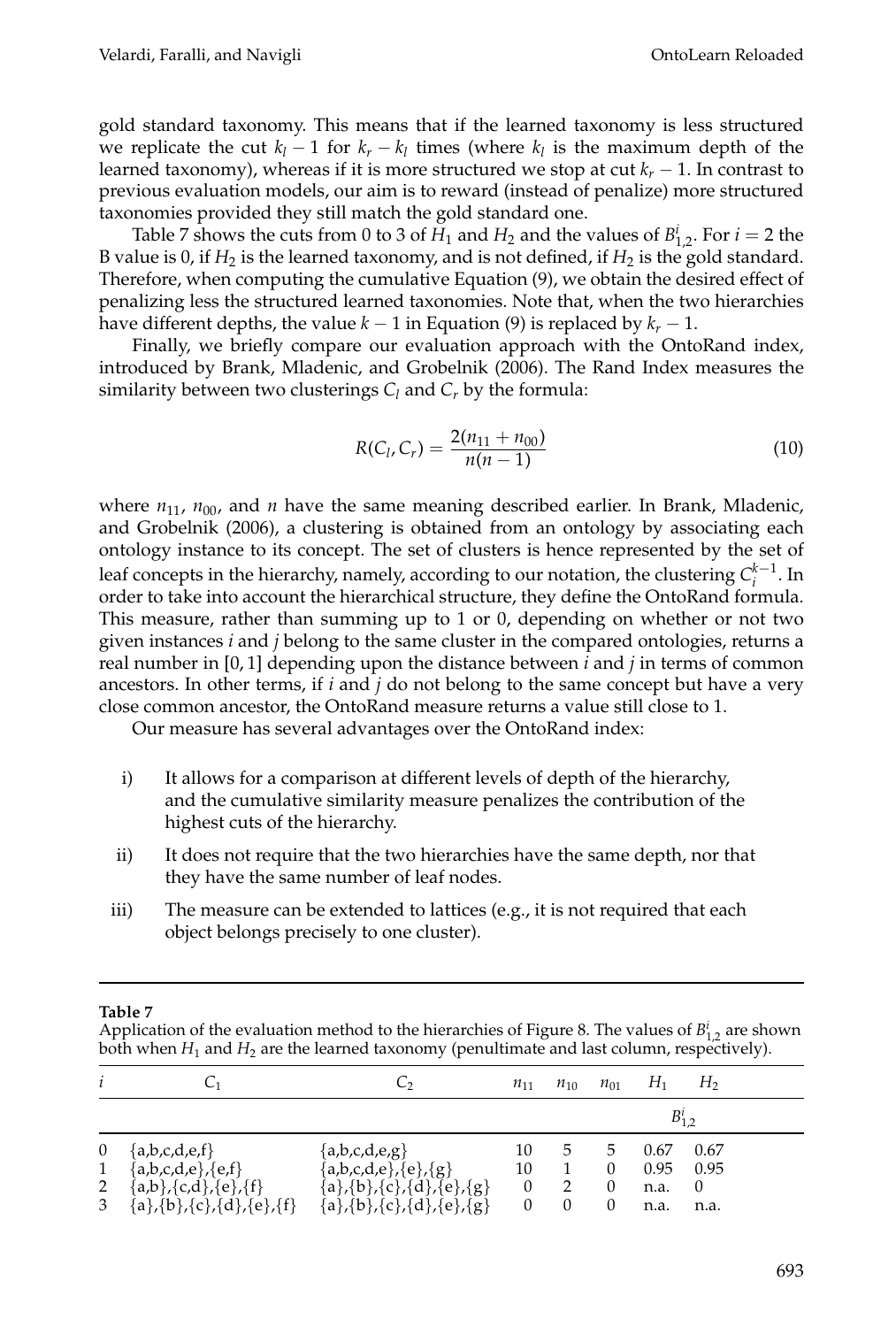iv) It is not dependent, as the Rand Index is, on the number  $n_{00}$ , the value of which has the undesirable effect of producing an ever higher similarity as the number of singleton clusters grows (Morey and Agresti 1984).

*4.2.2 Results.* This section presents the results of the F&M evaluation model for gold standard evaluation, therefore we focus on four domains and do not consider AI and FINANCE. The three WordNet sub-hierarchies are also compared with the taxonomies automatically created by Kozareva and Hovy (2010) in the same domains, kindly made available by the authors. It is once more to be noted that Kozareva and Hovy, during hypernym extraction, reject all the nodes not belonging to WordNet, whereas we assume no a-priori knowledge of the domain, apart from adopting the same set of seed terms used by K&H.

Figure 9 shows, for each domain (ANIMALS, PLANTS, VEHICLES, and VIRUSES), and for each cut level of the hierarchy, a plot of  $B_{1,2}^i$  values multiplied by the penalty factor. As far as the comparison with K&H is concerned, we notice that, though K&H obtain better performance in general, OntoLearn has higher coverage over the domain, as is shown by the highest values for  $i = 0$ , and has a higher depth of the derived hierarchy, especially with *DAG*[0, 99]. Another recurrent phenomenon is that K&H curves gracefully degrade from the root to the leaf nodes, possibly with a peak in the intermediate levels, whereas OntoLearn has a hollow in the mid-high region (see the region 4–6 for ANIMALS and 1–2 for the other three hierarchies) and often a relative peak in the lowest



#### **Figure 9**

Gold standard evaluation of our three versions of OntoLearn Reloaded against WordNet (ANIMALS, PLANTS, and VEHICLES) and MeSH (VIRUSES). A comparison with K&H is also shown for the first three domains.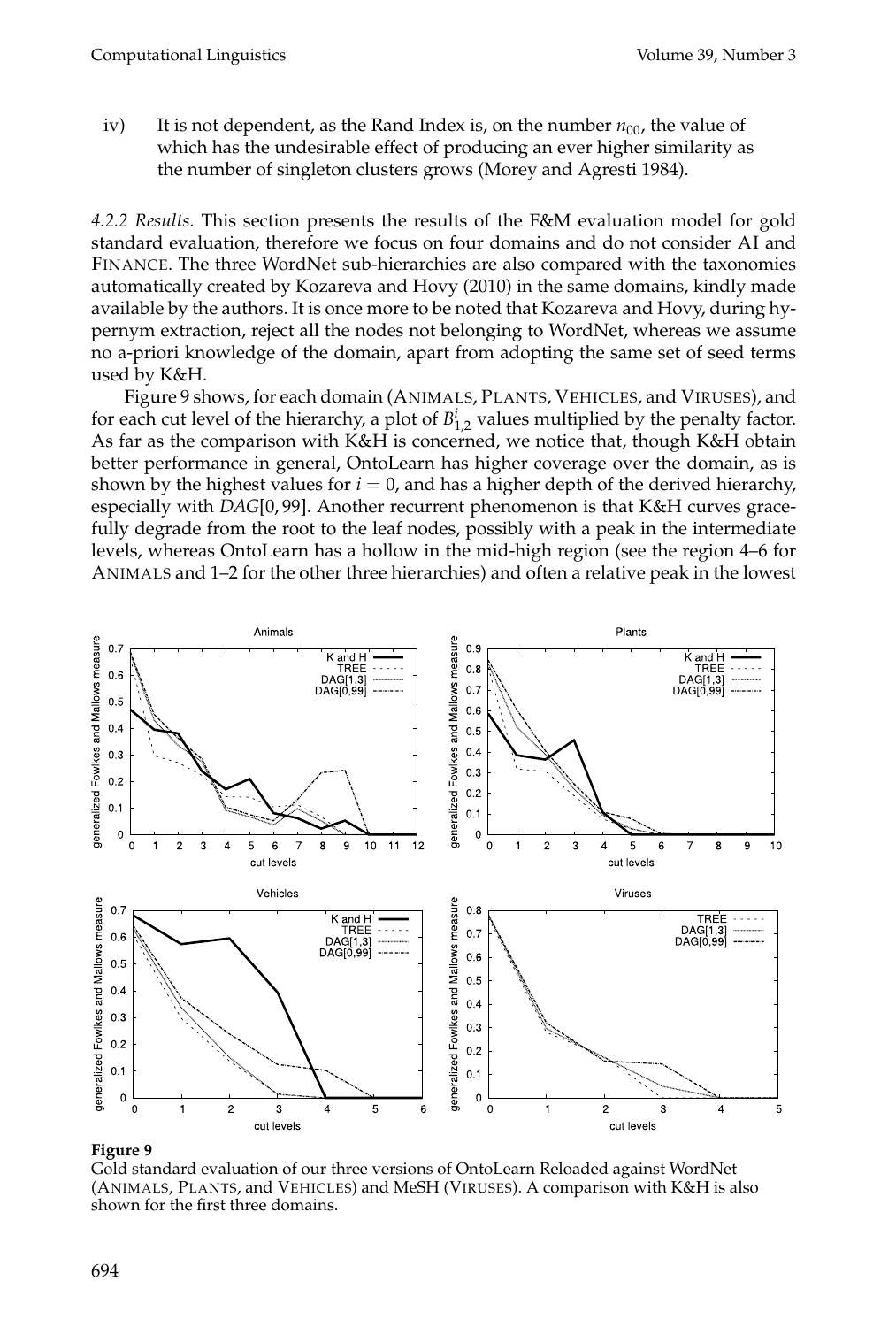levels. In the manual evaluation section we explain this phenomenon, which also occurs in the ARTIFICIAL INTELLIGENCE taxonomy.

The generally decreasing values of  $B_{1,2}^i$  in Figure 9 show that, as expected, mimicking the clustering criteria of a taxonomy created by a team of experts proves very difficult at the lowest levels, while performance grows at the highest levels. At the lowest taxonomy levels there are two opposing phenomena: overgeneralization and overspecialization. For example, *macaque* has *monkey* as a direct hypernym in WordNet, and we find *short-tailed monkey* as a direct hypernym of *macaque*. An opposite case is *ganoid*, which is a *taleostan* in WordNet and simply a *fish* in our taxonomy. The first case does not reward the learned taxonomy (though, unlike for the *overlapping factor* [Maedche, Pekar, and Staab 2002], it does not cause a penalty), whereas the second is quite penalizing. More of these examples will be provided in Section 4.3.

Finally, in Table 8 we show the cumulative  $B_{1,2}$  values for the four domains, according to Equation (9). Here, except for the VEHICLES domain, the unconstrained *DAG*[0, 99] performs best.

# **4.3 Manual Evaluation**

This section is dedicated to the manual assessment of the learned ontologies. The section is divided in three parts: Section 4.3.1 is concerned with the human validation of hypernymy relations, Section 4.3.2 examines the global learned taxonomic structure in the search for common phenomena across the six domains, and finally Section 4.3.3 investigates the possibility of enhancing our hypernymy harvesting method with K&H's Hearst-like patterns, applying their method to the AI domain and manually evaluating the extracted hypernyms.

*4.3.1 Hypernym Evaluation.* To reduce subjectivity in taxonomy evaluation, we asked three annotators, only one of whom was a co-author, to validate, for each of the three experiments of each of the six domains, a random sample of hypernymy relations. For each relation the definition(s) supporting the relation were also provided. This was especially helpful for domains like VIRUSES, but also PLANTS and ANIMALS, in which the annotators were not expert. The size of each random sample was 300 for the (larger) AI and FINANCE domains and 100 for the others.

Each evaluator was asked to tag incorrect relations, regardless of whether the error was due to the selection of non-domain definitions (e.g., for VEHICLES: "a **driver** is a *golf club* with a near vertical face that is used for hitting long shots from the tee"), to a poor definition (e.g., for AI: "a **principle** is a fundamental essence, particularly one producing a given quality") or to a wrong selection of the hypernym. As an example of the latter, in the PLANTS domain, we extracted the hypernym *species* from the sentence: "**geranium** is a genus of 422 *species* of flowering annual, biennial, and perennial plants

| Table 8<br>Values of $B_{1,2}$ for the domains of VIRUSES, ANIMALS, PLANTS, and VEHICLES. |       |       |       |                 |  |  |  |  |  |  |
|-------------------------------------------------------------------------------------------|-------|-------|-------|-----------------|--|--|--|--|--|--|
| Experiment VIRUSES ANIMALS PLANTS                                                         |       |       |       | <b>VEHICLES</b> |  |  |  |  |  |  |
| TREE                                                                                      | 0.093 | 0.064 | 0.059 | 0.065           |  |  |  |  |  |  |
| DAG [1,3]                                                                                 | 0.101 | 0.062 | 0.072 | 0.069           |  |  |  |  |  |  |
| DAG [0,99]                                                                                | 0.115 | 0.097 | 0.080 | 0.103           |  |  |  |  |  |  |
| K&H                                                                                       | n.a.  | 0.067 | 0.068 | 0.158           |  |  |  |  |  |  |

695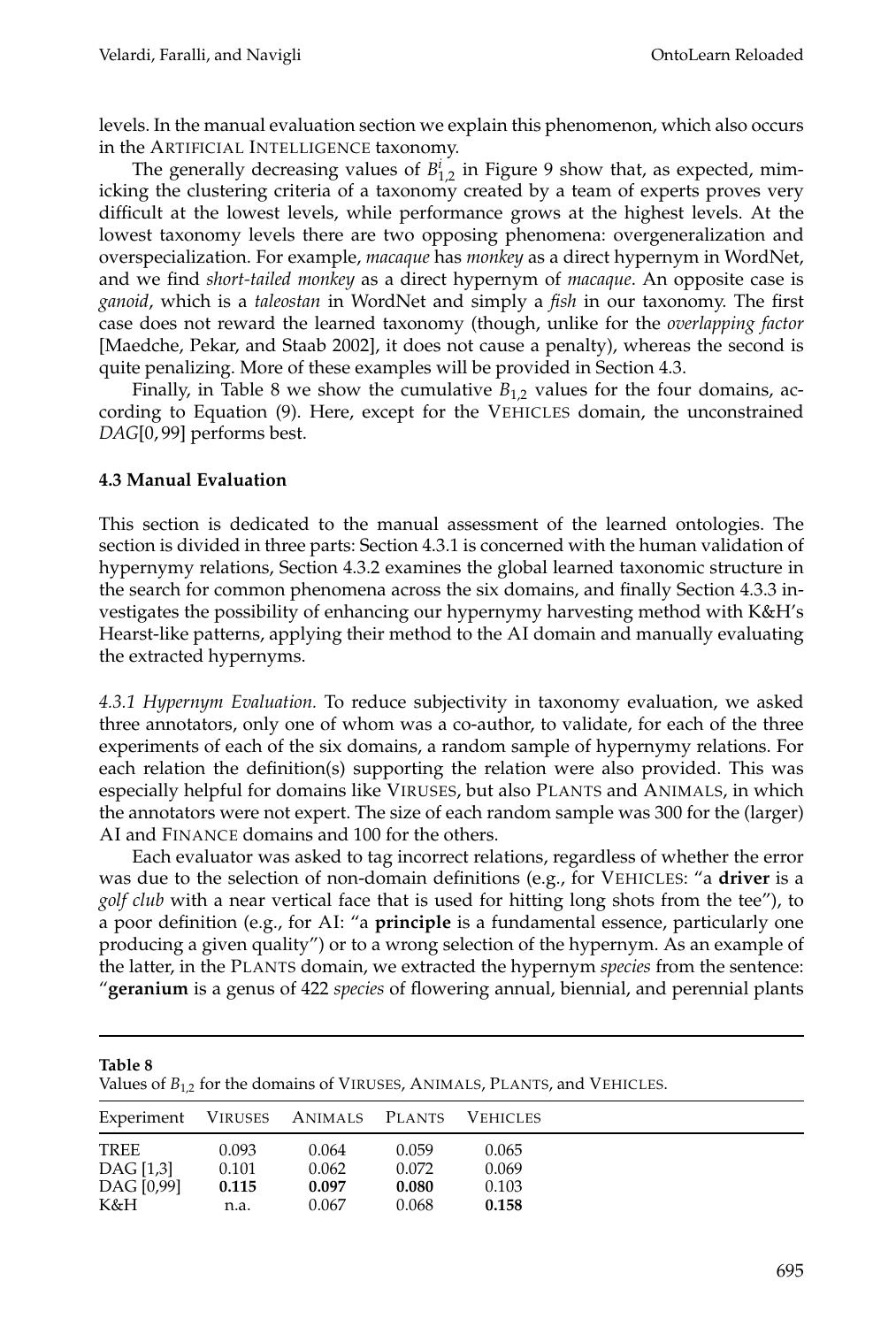Precision of hypernym edges on six domains (calculated on a majority basis) and inter-annotator agreement on the corresponding sample of relations.

| κ    | Precision                        |       | # of Sample    |                                     | Experiment      |
|------|----------------------------------|-------|----------------|-------------------------------------|-----------------|
| 0.45 | [241/300]                        | 80.3% | 300            | TREE                                |                 |
| 0.42 | [221/300]                        | 73.6% | 300            | DAG [1,3]                           | AI              |
| 0.41 | [219/300]                        | 73.0% | 300            | DAG [0,99]                          |                 |
| 0.40 | [281/300]                        | 93.6% | 300            | <b>TREE</b>                         |                 |
| 0.43 | [279/300]                        | 93.0% | 300            | DAG [1,3]                           | <b>FINANCE</b>  |
| 0.41 | [278/300]                        | 92.6% | 300            | DAG [0,99]                          |                 |
| 0.49 | [99/100]                         | 99.0% | 100            | <b>TREE</b>                         |                 |
| 0.39 | [99/100]                         | 99.0% | 100            |                                     | <b>VIRUSES</b>  |
| 0.32 | [99/100]                         | 99.0% | 100            | DAG [0,99]                          |                 |
| 0.53 | [92/100]                         | 92.0% | 100            | TREE                                |                 |
| 0.36 | [92/100]                         | 92.0% | 100            | DAG [1,3]                           | <b>ANIMALS</b>  |
| 0.56 | [90/100]                         | 90.0% | 100            | DAG [0,99]                          |                 |
| 0.49 |                                  | 89.0% | 100            | <b>TREE</b>                         |                 |
| 0.53 |                                  | 85.0% | 100            |                                     | <b>PLANTS</b>   |
| 0.26 | [97/100]                         | 97.0% | 100            | DAG [0,99]                          |                 |
| 0.64 | [92/100]                         | 92.0% | 100            | <b>TREE</b>                         |                 |
| 0.49 |                                  | 92.0% | 100            |                                     | <b>VEHICLES</b> |
| 0.44 | [91/100]                         | 91.0% | 100            | DAG [0,99]                          |                 |
|      |                                  |       | Interpretation |                                     | κ               |
|      | [89/100]<br>[85/100]<br>[92/100] |       |                | DAG [1,3]<br>DAG [1,3]<br>DAG [1,3] |                 |

 $< 0$  Poor agreement<br> $0.01 - 0.20$  Slight agreement

0.01–0.20 Slight agreement Fair agreement

0.41–0.60 Moderate agreement

0.61–0.80 Substantial agreement<br>0.81–1.00 Almost perfect agreem Almost perfect agreement

that are commonly known as the cranesbills" since, in the WCL verb set, we have *"is a \* species of"* and *"is a \* genus of"*, but not the concatenation of these two patterns. Annotators could mark with *?* a hyponym–hypernym pair for which they felt uncertain. Though it would have been useful to distinguish between the different types of error, we found that regarding many error types there was, anyway, very low inter-annotator agreement. Indeed the annotation task would appear to be intrinsically complex and controversial. In any case, an assessment of the definition and hypernym extraction tasks in isolation was already provided by Navigli and Velardi (2010).

Table 9 summarizes the results. Precision of each classification was computed on a majority basis, and we used Fleiss' kappa statistics (Fleiss 1971) to measure the interannotator agreement. In general, the precision is rather good, though it is lower for the AI domain, probably due to its high "vitality" (many new terms continuously arise, and for some of them it is difficult to find good quality definitions). In general, precision is higher in focused domains (VIRUSES, ANIMALS, PLANTS, and VEHICLES) than in widerange domains (AI and FINANCE). The former domains, however, have just one quite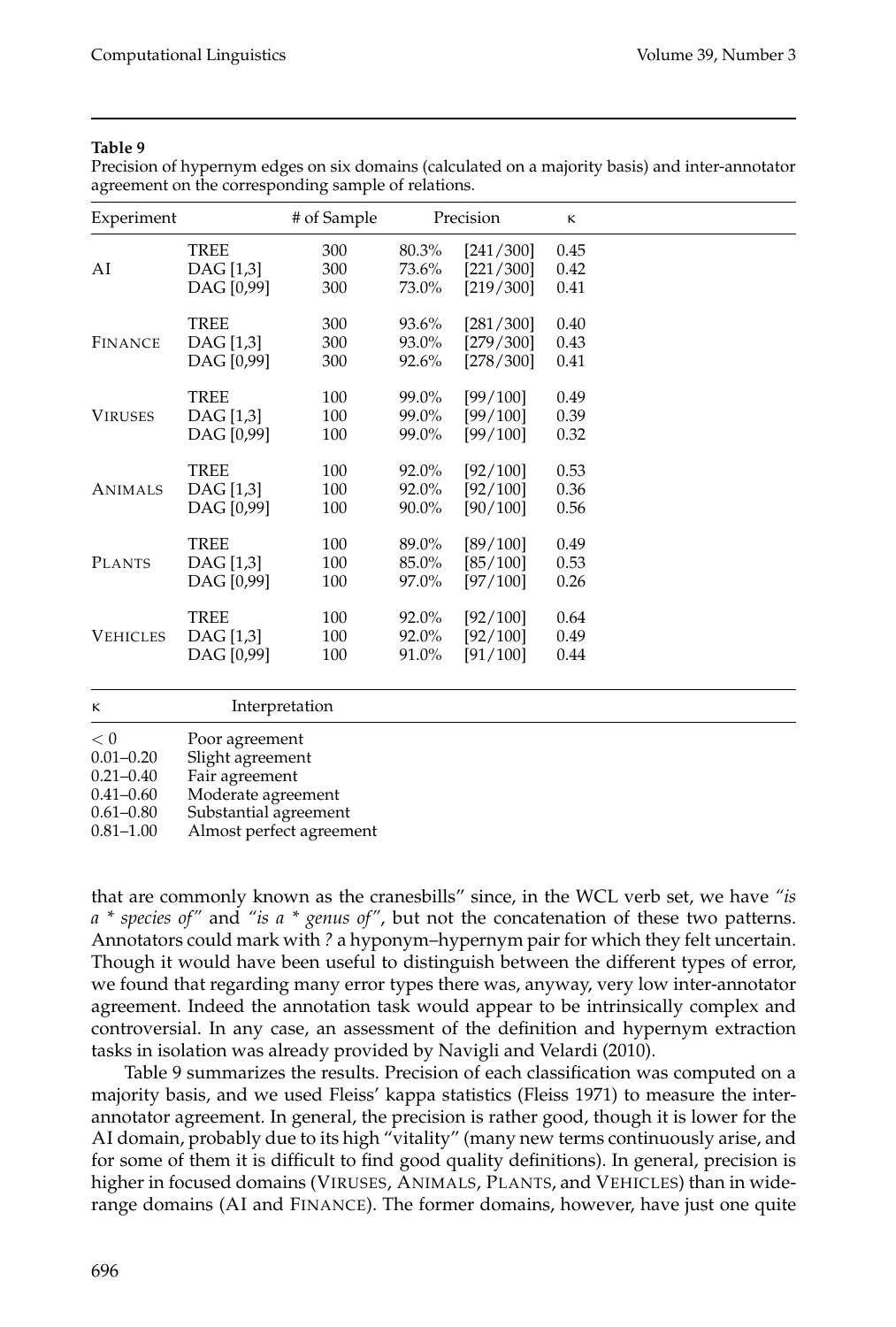"narrow" upper concept (*virus*for VIRUSES, etc.), whereas AI and FINANCE have several upper concepts (e.g., *person* or *abstraction*), and furthermore they are less focused. This means that there is an inherently higher ambiguity and this may be seen as justifying the lower performance. In Table 9 we also note that TREE structures achieve in general a higher precision, except for PLANTS, whereas the DAG has the advantage of improving recall (see also Section 4.2.2).

Note that high precision here does not contradict the results shown in Section 4.2.2: In this case, each single relation is evaluated in isolation, therefore overgenerality or overspecificity do not imply a penalty, provided the relation is judged to be correct.

Furthermore, global consistency is not considered here: for example, *distance metric learning* ← *parametric technique*, and eventually ends up in *technique*, whereas *belief network learning* ← *machine learning algorithm* ends up in *algorithm* and then in *procedure*. In isolation, these hypernymy patterns are acceptable, but within a taxonomic structure one would like to see a category node grouping all terms denoting machine learning algorithms. This behavior should be favored by the node weighting strategy described in Section 3.4, aimed at attracting nodes with multiple hypernyms towards the most populated category nodes. As in the previous example, however, there are category nodes that are almost equally "attractive" (e.g., *algorithm* and *technique*), and, furthermore, the taxonomy induction algorithm can only select among the set of hypernyms extracted during the harvesting phase. Consequently, when no definition suggests that *distance metric learning* is a hyponym of *machine learning algorithm*, or of any other concept connected to *machine learning algorithm*, there is no way of grouping *distance metric learning* and *belief network learning* in the desired way. This task must be postponed to manual post-editing.

Concerning the kappa statistics, we note that the values range from moderate to substantial in most cases. These numbers are apparently low, but the task of evaluating hypernymy relations is quite a complex one. Similar kappa values were obtained in Yang and Callan (2008) in a human-guided ontology learning task.

*4.3.2 Structural Assessment.* In addition to the manual evaluation summarized in Table 9, a structural assessment was performed to identify the main sources of error. To this end, one of the authors analyzed the full AI and FINANCE taxonomies and a sample of the other four domains in search of recurring errors. In general, our optimal branching algorithm and weighting schema avoids many of the problems highlighted in well-known studies on taxonomy acquisition from dictionaries (Ide and Véronis 1993), like circularity, over-generalization, and so forth. There are new problems to be faced, however.

The main sources of error are the following:

- Ambiguity of terms, especially at the intermediate levels
- Low quality of definitions
- Hypernyms described by a clause rather than by a single- or multi-word expression
- Lack of an appropriate WCL to analyze the definition
- Difficulty of extracting the correct hypernym string from phrases with identical syntactic structure

We now provide examples for each of these cases.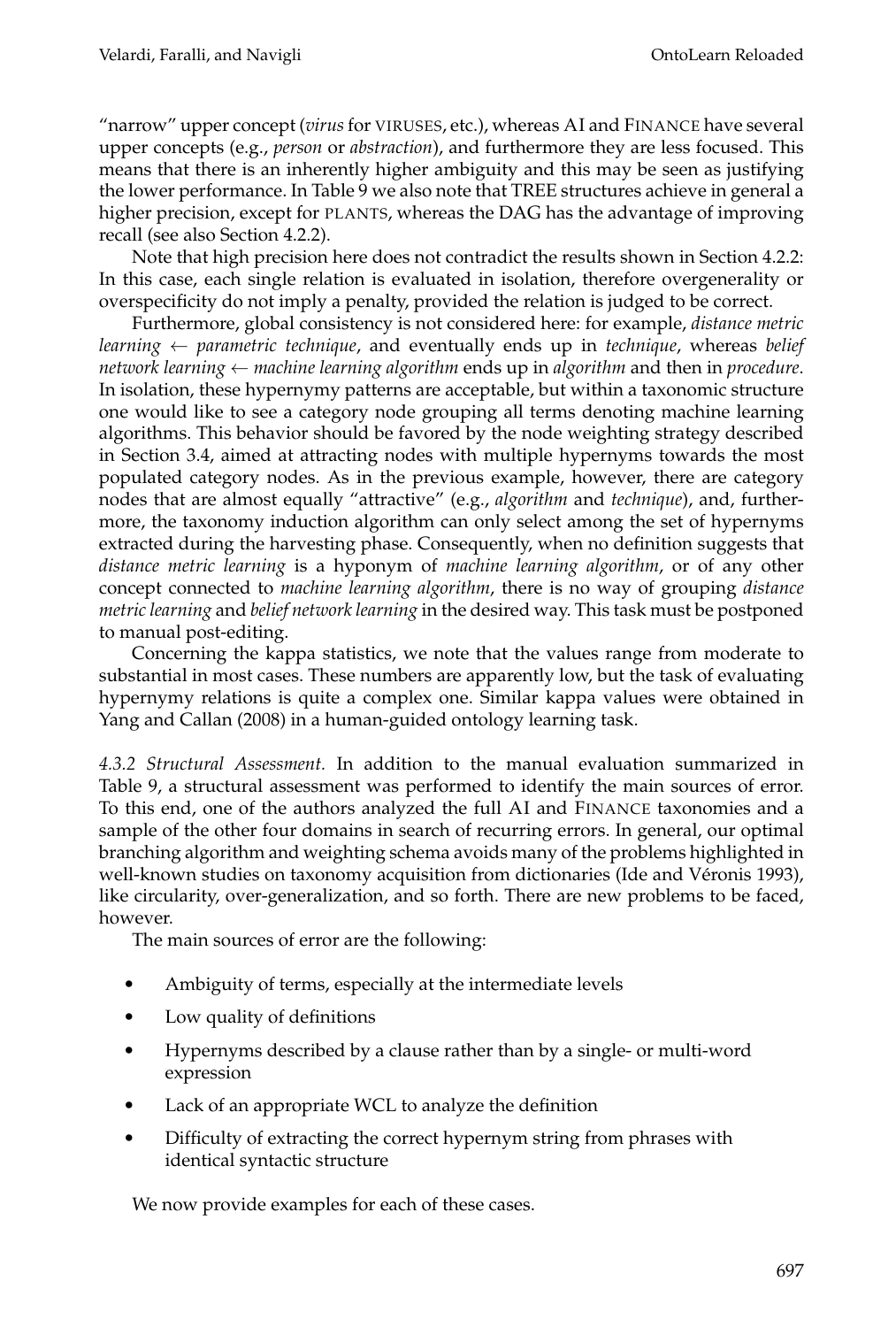

#### **Figure 10**

Error distribution of the TREE version of our algorithm on the ARTIFICIAL INTELLIGENCE domain.

*Ambiguity.* Concerning ambiguity of terms, consider Figures 10 and 11, which show the distribution of errors at the different levels of the learned AI and FINANCE taxonomies for the TREE experiment. The figures provide strong evidence that most errors are located in the intermediate levels of the taxonomy. As we move from leaf nodes to the upper ontology, the extracted terms become progressively more general and consequently more ambiguous. For these terms the domain heuristics may turn out to be inadequate, especially if the definition is a short sentence.

But why are these errors frequent at the intermediate levels and not at the highest levels? To understand this, consider the following example from the AI domain: For the term *classifier* the wrong hypernym is selected from the sentence "**classifier** is a *person* who creates classifications." In many cases, wrong hypernyms do not accumulate sufficient weight and create "dead-end" hypernymy chains, which are pruned during the optimal branching step. But, unfortunately, a domain appropriate definition is



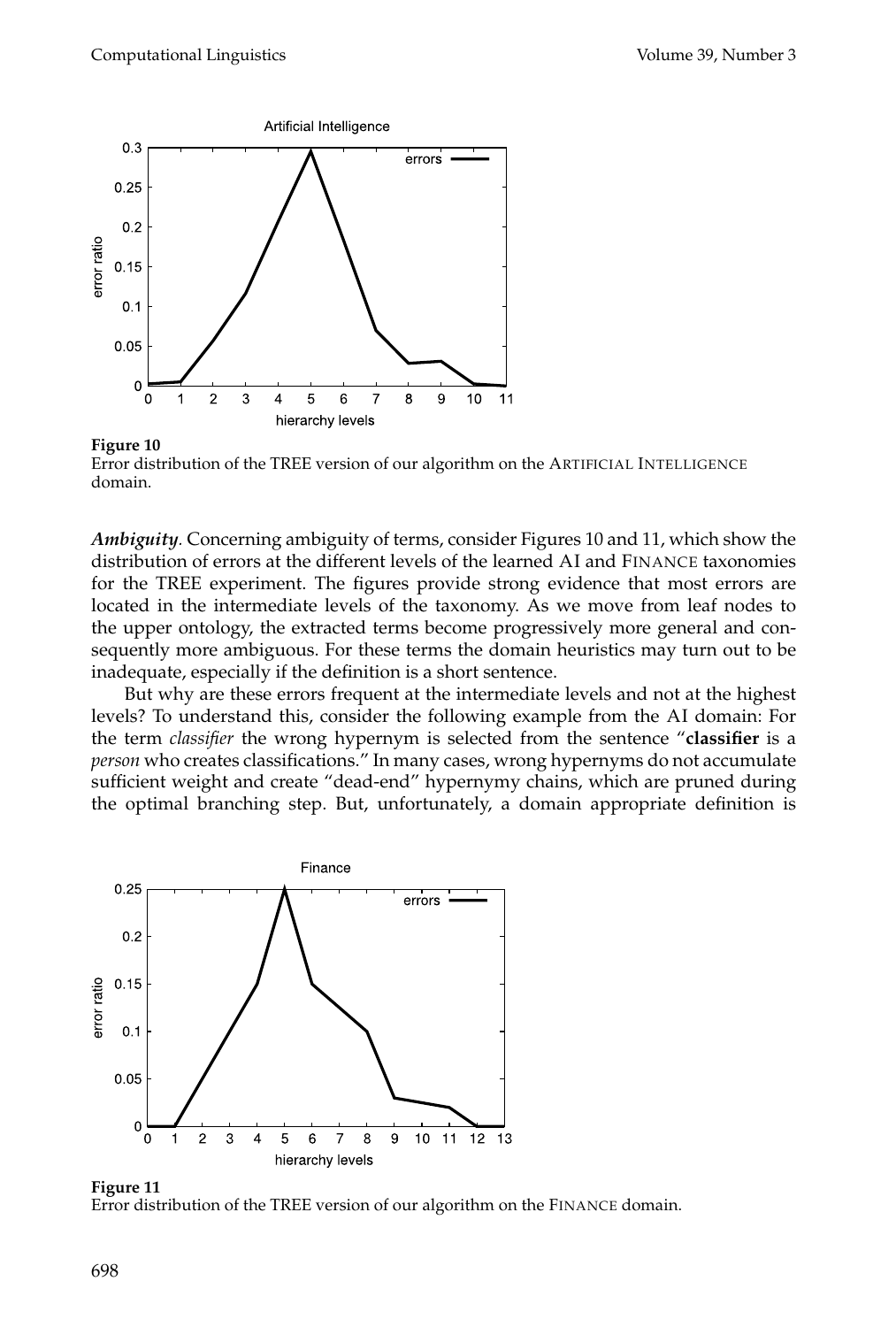found for *person*: "**person** is the more general *category* of an individual," due to the presence of the domain word *category*. On the other hand, this new sentence produces an attachment that, in a sense, recovers the error, because *category* is a "good" domain concept that eventually ends up in subsequent iterations to the upper node *abstraction*. Therefore, what happens is that the upper taxonomy nodes, with the help of the domain heuristic, mitigate the "semantic drift" caused by out-of-domain ambiguity, recovering the ambiguity errors of the intermediate levels. This phenomenon is consistently found in all domains, as shown by the hollow that we noticed in the graphs of Section 4.2.2. An example in the ANIMALS domain is represented by the hypernymy sequence *fawn*  $\leftarrow$  *color*  $\leftarrow$  *race*  $\leftarrow$  *breed*  $\leftarrow$  *domestic animal*, where the wrong hypernym *color* was originated by the sentence "**fawn** is a light yellowish brown *color* that is usually used in reference to a dog's coat color." Only in VIRUSES is the phenomenon mitigated by the highly specific and very focused nature of the domain.

In addition to out-of-domain ambiguity, we have two other phenomena: in-domain ambiguity and polysemy. In-domain ambiguity is rare, but not absent (Agirre et al. 2010; Faralli and Navigli 2012). Consider the example of Figure 12a, from the VEHICLES domain: *tractor* has two definitions corresponding to two meanings, which are both correct. The airplane meaning is "**tractor** is an *airplane* where the propeller is located in front of the fuselage," whereas the truck meaning is "**tractor** is a *truck* for pulling a semitrailer or trailer." Here the three hyponyms of *tractor* (see the figure) all belong to the *truck* sense. We leave to future developments the task of splitting in-domain ambiguous nodes in the appropriate way.

Another case is systematic polysemy, which is shown in Figure 13. The graph in the figure, from the AI domain, captures the fact that a *semantic network*, as well as its hyponyms, are both a *methodology* and a *representation*. Another example is shown in Figure 12b for the PLANTS domain, where systematic polysemy can be observed for terms like *olive, orange*, and *breadfruit*, which are classified as *evergreen tree* and *fruit*. Polysemy, however, does not cause errors, as it does for in-domain ambiguity, because hyponyms of polysemous concepts inherit the polysemy: In the two graphs of Figures 13 and 12b, both *partitioned semantic network* and *tangerine* preserve the polysemy of their ancestors. Note that in-domain ambiguity and polysemy are only captured by the DAG structure; therefore this can be seen as a further advantage (in addition to higher recall) of the DAG model over and against the more precise TREE structure.



#### **Figure 12**

An example of in-domain ambiguity (a) and an example of systematic polysemy (b). Dashed edges were added to the graph as a result of the edge recovery phase (see Section 3.5).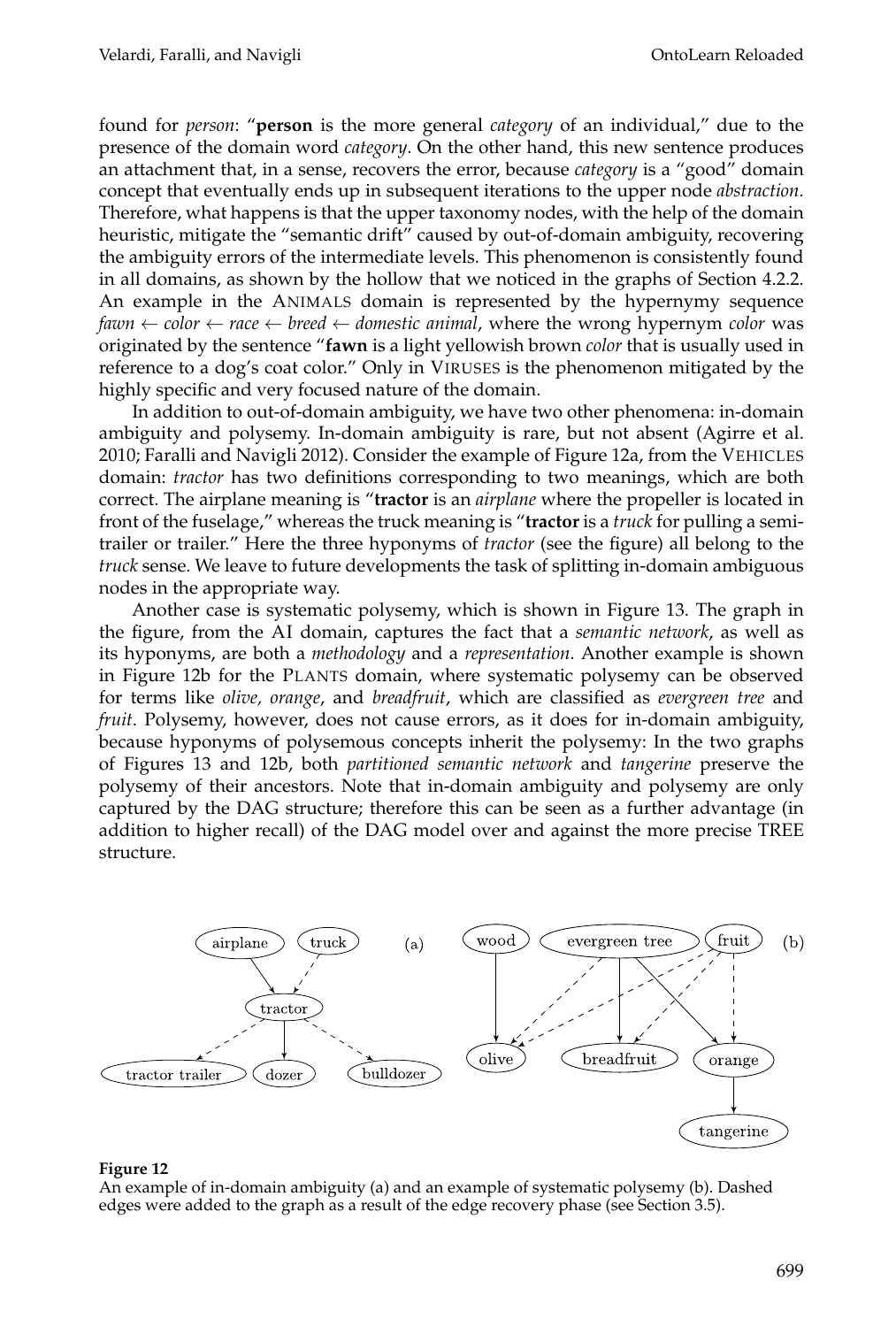

# **Figure 13**

An example of systematic polysemy. Dashed edges were added to the graph as a result of the edge recovery phase (see Section 3.5).

*Low quality of definitions.* Often textual definitions, especially if extracted from the Web, do not have a high quality. Examples are: "**artificial intelligence** is the next big development in computing" or "**aspectual classification** is also a necessary prerequisite for interpreting certain adverbial adjuncts." These sentences are definitions on a syntactic ground, but not on a semantic ground. As will be shown in Section 4.3.3, this problem is much less pervasive than for Hearst-like lexico-syntactic patterns, although, neither domain heuristics nor the graph pruning could completely eliminate the problem. We can also include overgeneralization in this category of problems: Our algorithm prefers specific hypernyms to general hypernyms, but for certain terms no specific definitions are found. The elective way to solve this problem would be to assign a quality confidence score to the definition source (document or Web page), for example, by performing an accurate and stable classification of its genre (Petrenz and Webber 2011).

*Hypernym is a clause.* There are cases in which, although very descriptive and good quality definitions are found, it is not possible to summarize the hypernym with a term or multi-word expression. For example "**anaphora resolution** is the process of determining whether two expressions in natural language refer to the same real world entity." OntoLearn extracts *process of determining* which ends up in *procedure, process*. This is not completely wrong, however, and in some case is even fully acceptable, as for "**summarizing** is a process of condensing or expressing in short something you have read, watched or heard": here, *process of condensing* is an acceptable hypernym. An example for FINANCE is: "**market-to-book ratio** is book value of assets minus book value of equity plus market value of equity," where we extracted *book value*, rather than the complete formula. Another example is: "**roa** is defined as a ratio of operating income to book value of assets," from which we extracted *ratio*, which is, instead, acceptable.

*Lack of an appropriate definitional pattern.* Though we acquired hundreds of different definitional patterns, there are still definitions that are not correctly parsed. We already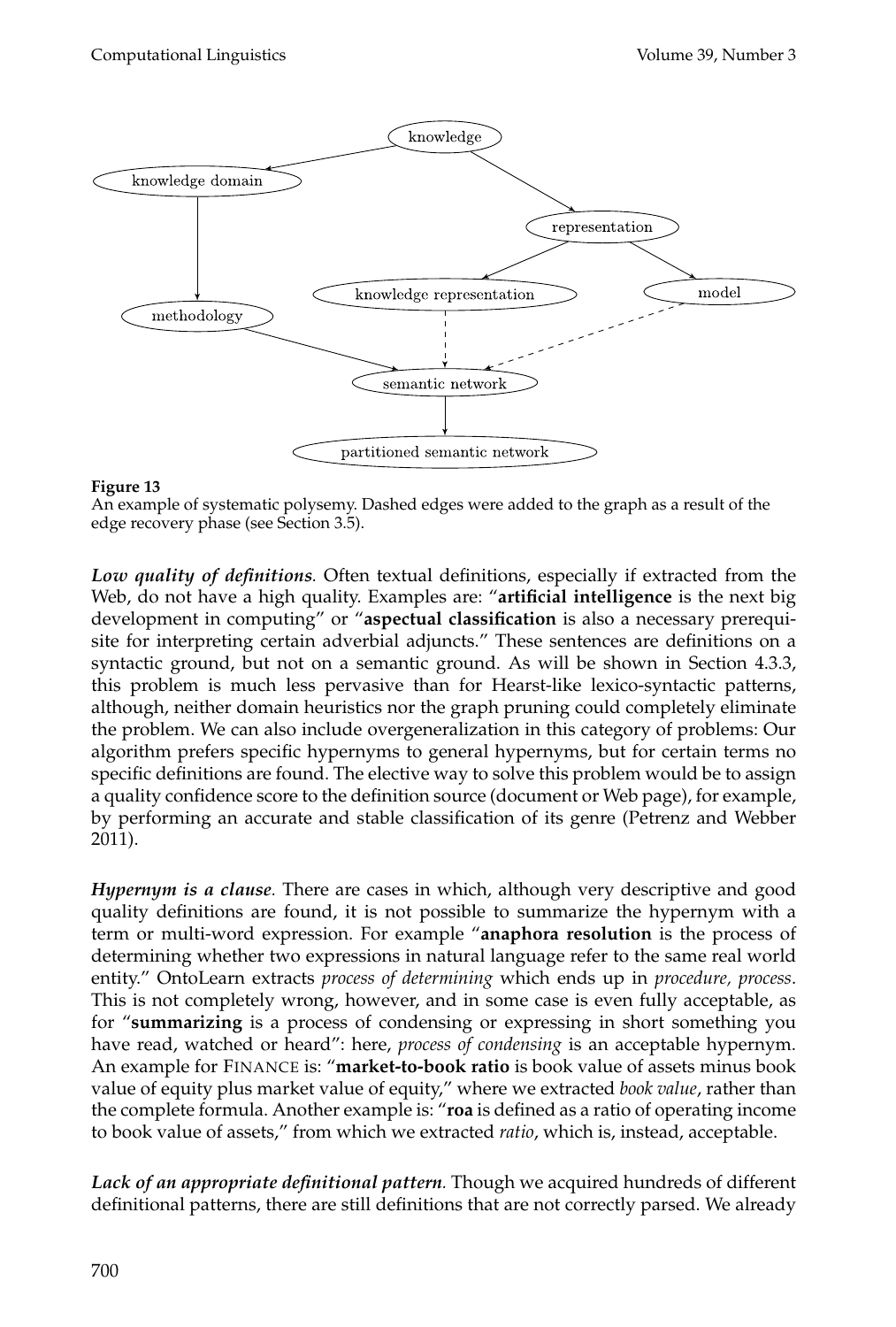mentioned the *geranium* example in the PLANTS domain. An example in the AI domain is "**execution monitoring** is the robot's process of observing the world for discrepancies between the actual world and its internal representation of it," where the extracted hypernym is *robot* because we have no WCL with a Saxon genitive.

*Wrong hypernym string.* This is the case in which the hypernym is a superstring or substring of the correct one, like: "**latent semantic analysis** is a machine learning procedure." Here, the correct hypernym is *machine learning procedure*, but OntoLearn extracts *machine* because *learning* is POS tagged as a verb. In general, it is not possible to evaluate the extent of the hypernym phrase except case-by-case. The lattice learner acquired a variety of hypernymy patterns, but the precision of certain patterns might be quite low. For example, the hypernymy pattern "\* of \*" is acceptable for "In grammar, a **lexical category** is a *linguistic category of words*" or "**page rank** is a *measure of site popularity*" but not for "**page rank** is only a *factor of the amount* of incoming and outgoing links to your site" nor for "**pattern recognition** is an artificial intelligence *area of considerable importance*." The same applies to the hypernymy pattern *ADJ NN*: *important algorithm* is wrong, although *greedy algorithm* is correct.

*4.3.3 Evaluation of Lexico-Syntactic Patterns.* As previously remarked, Kozareva and Hovy (2010) do not actually apply their algorithm to the task of creating a new taxonomy, but rather they try to reproduce three WordNet taxonomies, under the assumption that the taxonomy nodes are known (cf. Section 4). Therefore, there is no evidence of the precision of their method on new domains, where the category nodes are unknown. On the other hand, if Hearst's patterns, which are at the basis of K&H's hypernymy harvesting algorithm, could show adequate precision, we would use them in combination with our definitional patterns. This section investigates the matter.

As briefly summarized in Section 2, K&H create a hypernym graph in three steps. Given a few root concepts (e.g., *animal*) and basic level concepts or instances (e.g., *lion*), they:

- 1) harvest new basic and intermediate concepts from the Web in an iterative fashion, using doubly anchored patterns (DAP) like '/root\ such as  $\langle seed \rangle$ *and*  $*'$  and inverse DAP (i.e., DAP<sup>-1</sup>) like  $*$  *such as*  $\langle term1 \rangle$  *and*  $\langle term2 \rangle'$ *.* The procedure is iterated until no new terms can be found;
- 2) rank the nodes extracted with DAP by out-degree and those extracted with inverse DAP by in-degree, so as to prune out less promising terms;
- 3) induce the final taxonomic structure by positioning the intermediate nodes between basic level and root terms using a concept positioning procedure based on a variety of Hearst-like surface patterns. Finally, they eliminate cycles, as well as nodes with no predecessor or no successor, and they select the longest path in the case of multiple paths between node pairs.

In this section we apply their method<sup>23</sup> to the domain of AI in order to manually analyze the quality of the extracted relations. To replicate the first two steps of K&H algorithm we fed the algorithm with a growing set of seed terms randomly selected from our validated terminology, together with their hierarchically related root terms

<sup>23</sup> We followed the exact procedure described in Figure 2 of Kozareva & Hovy (2010).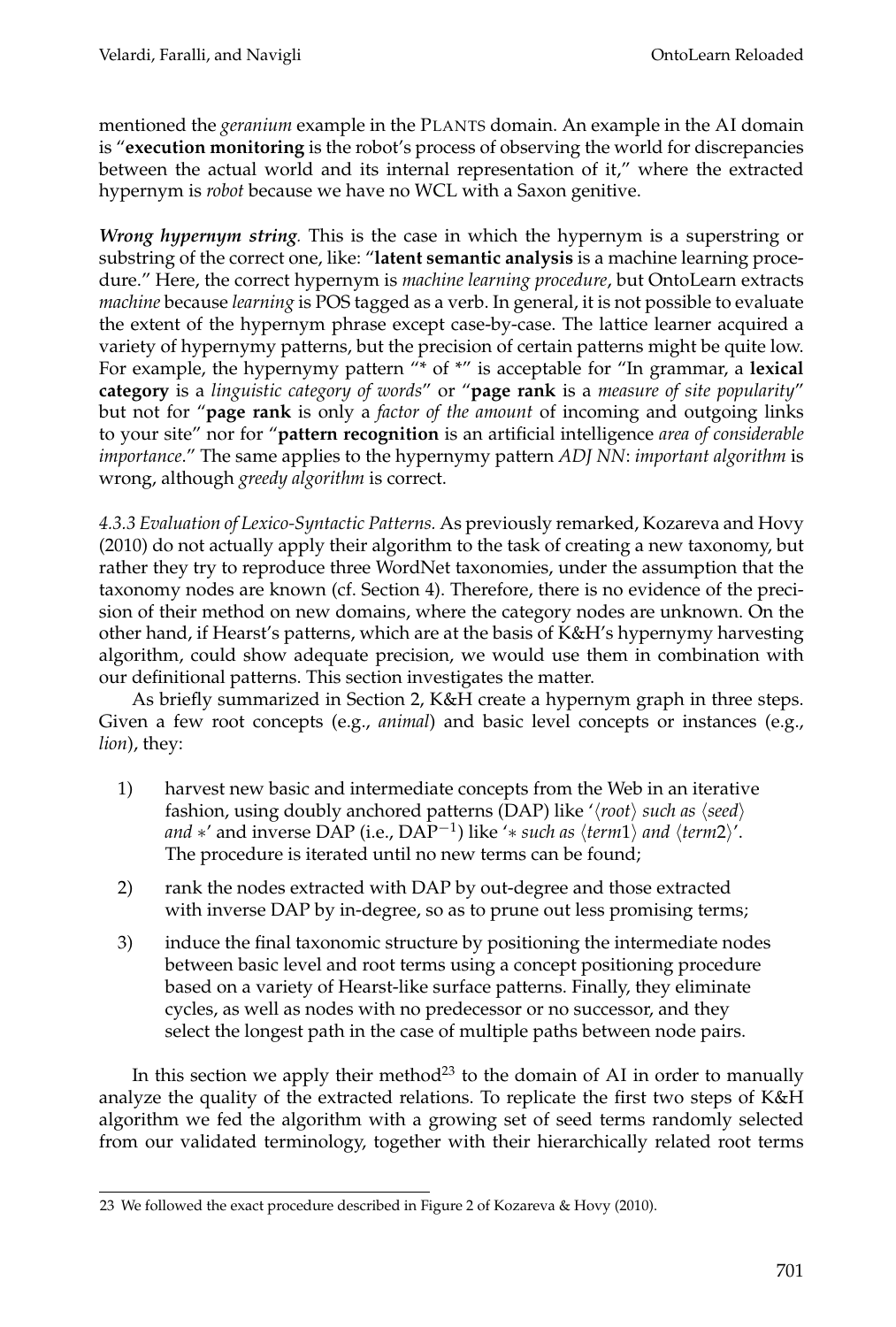| K&H performance on the AI domain. |          |          |          |          |  |  |  |  |  |  |
|-----------------------------------|----------|----------|----------|----------|--|--|--|--|--|--|
| number of root/seed pairs         |          |          | 100      | 1.000    |  |  |  |  |  |  |
| # new concepts                    | 131      | 163      | 227      | 247      |  |  |  |  |  |  |
| # extracted <i>is-a</i> relations | 114      | 146      | 217      | 237      |  |  |  |  |  |  |
| correct and in-domain             | 21.05%   | 24.65%   | 18.89%   | 18.56%   |  |  |  |  |  |  |
|                                   | (24/114) | (36/146) | (41/217) | (44/237) |  |  |  |  |  |  |

in the upper taxonomy (e.g., *unsupervised learning* is a *method* or *maximum entropy* is a *measure*). We then performed the DAP and DAP<sup>-1</sup> steps iteratively until no more terms could be retrieved, and we manually evaluated the quality of the harvested concepts and taxonomic relations using the same thresholding formula described in  $K\&H^{24}$  We give the results in Table 10.

As we said earlier, our purpose here is mainly to evaluate the quality of Hearst patterns in more technical domains, and the efficacy of DAP and  $DAP^{-1}$  steps in retrieving domain concepts and relations. Therefore, replicating step (3) above is not useful in this case since, rather than adding new nodes, step (3) is aimed, as in our optimal branching and pruning recovery steps, at reorganizing and trimming the final graph.

Table 10 should be compared with the first three rows (AI) of Table 9: It shows that in the absence of a priori knowledge on the domain concepts the quantity and quality of the *is-a* links extracted by the K&H algorithm is much lower than those extracted by OntoLearn Reloaded. First, the number of new nodes found by the K&H algorithm is quite low: For the same domain of ARTIFICIAL INTELLIGENCE, our method, as shown in Table 9, is able to extract from scratch  $2,387 - 52 = 2,335$  nodes,<sup>25</sup> in comparison with the 247 new nodes of Table 10, obtained with 1,000 seeds. Second, many nodes extracted by the K&H algorithm, like *fan speed*, *guidelines*, *chemical engineering*, and so on, are out-ofdomain and many hypernym relations are incorrect irrespective of their direction, like *computer program* is a *slow* and *data mining* is a *contemporary computing problem*. Third, the vast majority of the retrieved hypernyms are overgeneral, like *discipline, method, area, problem, technique, topic*, and so forth, resulting in an almost flat hypernymy structure. A high in-degree threshold and a very high number of seeds do not mitigate the problem, demonstrating that Hearst-like patterns are not very good at harvesting many valid hypernym relations in specialized domains.<sup>26</sup>

Following this evaluation, we can outline several advantages of our method over K&H's work (and, as a consequence, over Hearst's patterns):

i) We obtain higher precision and recall when no a priori knowledge is available on the taxonomy concepts, because hypernyms are extracted from expert knowledge on the Web (i.e., technical definitions rather than patterns reflecting everyday language).

<sup>24</sup> The technique is based on the in-degree and out-degree of the graph nodes.

<sup>25</sup> Remember that the 52 domain-independent upper terms are manually defined (cf. Section 4.1.4).

<sup>26</sup> This result is in line with previous findings in a larger, domain-balanced experiment (Navigli and Velardi 2010) in which we have shown that WCLs outperform Hearst patterns and other methods in the task of hypernym extraction.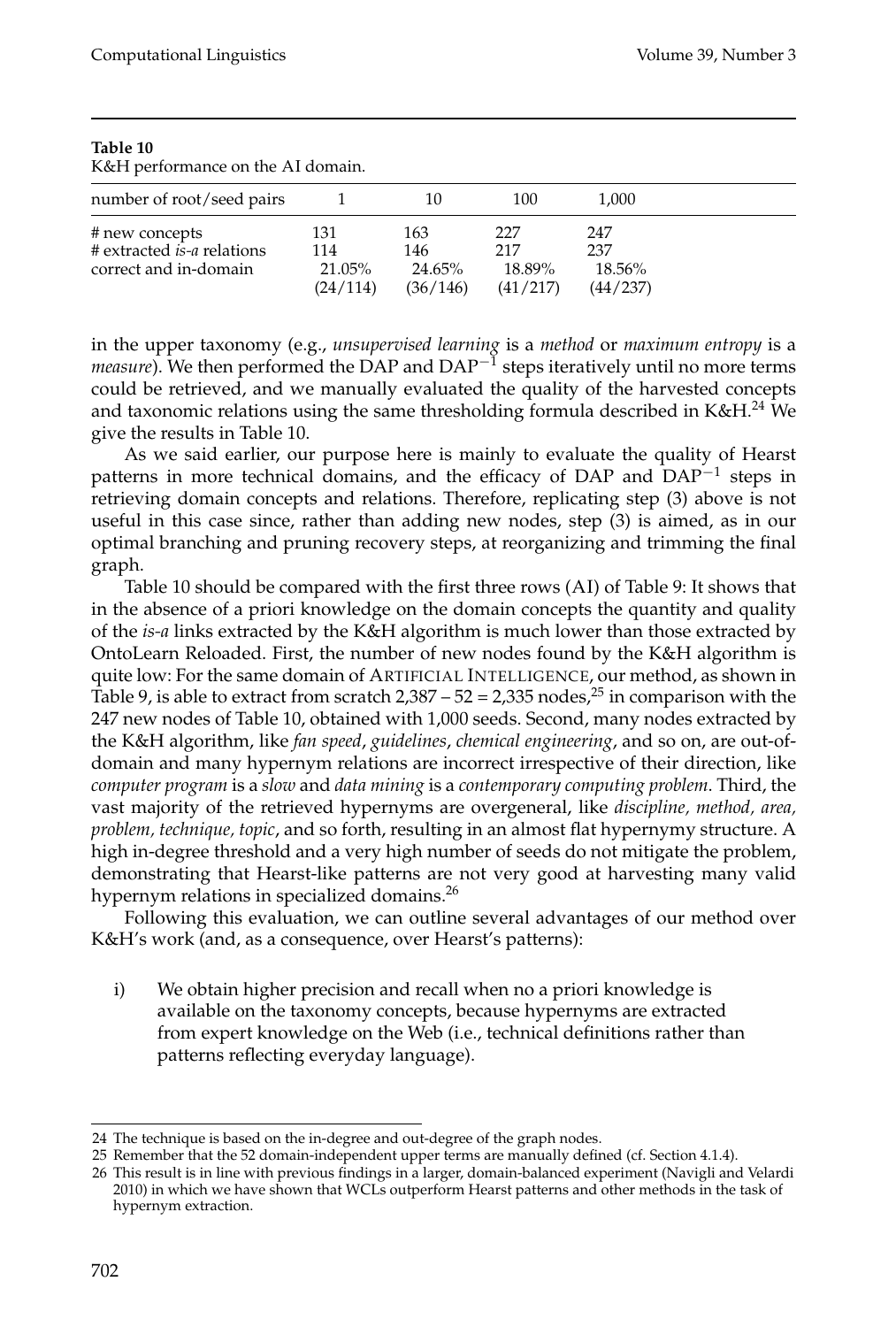- ii) We cope better with sense ambiguity via the domain filtering step. $27$
- iii) We use a principled algorithmic approach to graph pruning and cycle removal.<sup>28</sup>
- iv) Thanks to the support provided by textual definitions, we are able to cope with the problem of manually evaluating the retrieved concepts and relations, even in the absence of a reference taxonomy.

*4.3.4 Summary of Findings.* We here summarize the main findings of our manifold evaluation experiments:

- i) With regard to the two versions of our graph pruning algorithm, we found that TREE structures are more precise, whereas DAGs have a higher recall.
- ii) Errors are mostly concentrated in the mid-level of the hierarchy, where concepts are more ambiguous and the "attractive" power of top nodes is less influential. This was highlighted by our quantitative (F&M) model and justified by means of manual analysis.
- iii) The quality and number of definitions is critical for high performance. Less-focused domains in which new terms continuously emerge are the most complex ones, because it is more difficult to retrieve high-quality definitions for them.
- iv) Definitions, on the other hand, are a much more precise and high-coverage source of knowledge for hypernym extraction than (Hearst-like) patterns or contexts, because they explicitly represent expert knowledge on a given domain. Furthermore, they are a very useful support for manual validation and structural analysis.

# **5. Conclusions**

In this paper we presented OntoLearn Reloaded, a graph-based algorithm for learning a taxonomy from scratch using highly dense, potentially disconnected, hypernymy graphs. The algorithm performs the task of eliminating noise from the initial graph remarkably well on arbitrary, possibly specialized, domains, using a weighting scheme that draws both on the topological properties of the graph and on some general principles of taxonomic structures. OntoLearn Reloaded provides a considerable advancement over the state of the art in taxonomy learning. First, it is the first algorithm that experimentally demonstrates its ability to build a new taxonomy from the ground up, without any a priori assumption on the domain except for a corpus and a set of (possibly general) upper terms. The majority of existing systems start from a set of concepts and induce hypernymy links between these concepts. Instead, we automatically learn both concepts and relations via term extraction and iterative definition and hypernym

<sup>27</sup> In the authors' words (Kozareva and Hovy 2010, page 1,115): "we found that the learned terms in the middle ranking do not refer to the meaning of vehicle as a transportation device, but to the meaning of vehicle as media (i.e., *seminar*, *newspapers*), communication and marketing."

<sup>28</sup> Again in the authors' words (Kozareva and Hovy 2010, page 1,115): "we found that in-degree is not sufficient by itself. For example, highly frequent but irrelevant hypernyms such as *meats* and *others* are ranked at the top of the list, while low frequent but relevant ones such as *protochordates*, *hooved-mammals*, *homeotherms* are discarded."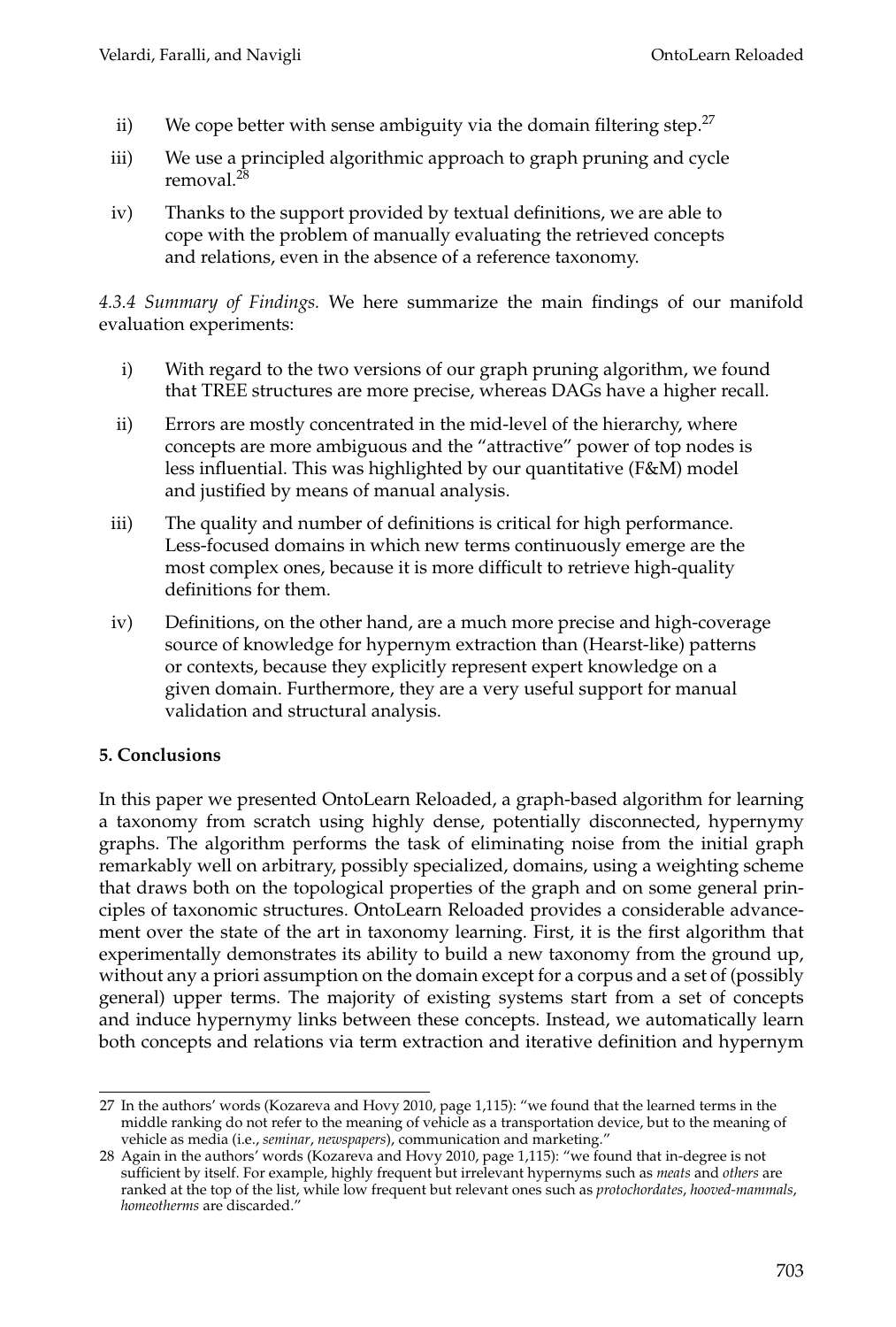Computational Linguistics Volume 39, Number 3

extraction. Second, we cope with issues such as term ambiguity, complexity, and multiplicity of hypernymy patterns. Third, we contribute a multi-faceted evaluation, which includes a comparison against gold standards, plus a structural and a manual evaluation. Taxonomy induction was applied to the task of creating new ARTIFICIAL INTELLIGENCE and FINANCE taxonomies and four taxonomies for gold-standard comparison against WordNet and MeSH.<sup>29</sup>

Our experimental analysis shows that OntoLearn Reloaded greatly simplifies the task of acquiring a taxonomy from scratch: Using a taxonomy validation tool,<sup>30</sup> a team of experts can correct the errors and create a much more acceptable taxonomy in a matter of hours, rather than man-months, also thanks to the automatic acquisition of textual definitions for our concepts. As with any automated and unsupervised learning tool, however, OntoLearn does make errors, as we discussed in Section 4. The accuracy of the resulting taxonomy is clearly related to the number and quality of discovered definitional patterns, which is in turn related to the maturity and generality of a domain. Even with good definitions, problems might arise due to in- and out-domain ambiguity, the latter being probably the major source of errors, together with complex definitional structures. Although we believe that there is still room for improvement to OntoLearn Reloaded, certain errors would appear unavoidable, especially for less focused and relatively dynamic domains like ARTIFICIAL INTELLIGENCE and FINANCE, in which new terms arise continuously and have very few, or no definitions on the Web.

Future work includes the addition of non-taxonomical relations along the lines of ReVerb (Etzioni et al. 2011) and WiSeNet (Moro and Navigli 2012), and a more sophisticated rank-based method for scoring textual definitions. Finally, we plan to tackle the issue of automatically discriminating between in-domain ambiguity and systematic polysemy (as discussed in Section 4.3.2).

#### **Acknowledgments**

Stefano Faralli and Roberto Navigli gratefully acknowledge the support of the ERC Starting Grant MultiJEDI No. 259234. The authors wish to thank Jim McManus for his valuable comments on the paper, and Zornitsa Kozareva and Eduard Hovy for making their data available.

#### **References**

- Agirre, Eneko, Oier López de Lacalle, Christiane Fellbaum, Shu-Kai Hsieh, Maurizio Tesconi, Monica Monachini, Piek Vossen, and Roxanne Segers. 2010. SemEval-2010 Task 17: All-words Word Sense Disambiguation on a specific domain. In *Proceedings of the 5th International Workshop on Semantic Evaluation (SemEval-2010)*, pages 75–80, Uppsala.
- Berland, Matthew and Eugene Charniak. 1999. Finding parts in very large corpora. In *Proceedings of the* 27*th Annual*

*Meeting of the Association for Computational Linguistics (ACL)*, pages 57–64, College Park, MD.

- Biemann, Chris. 2005. Ontology learning from text—A survey of methods. *LDV-Forum*, 20(2):75–93.
- Brank, Janez, Dunja Mladenic, and Marko Grobelnik. 2006. Gold standard based ontology evaluation using instance assignment. In *Proceedings of* 4*th Workshop Evaluating Ontologies for the Web (EON)*, Edinburgh.
- Carpineto, Claudio and Giovanni Romano. 2012. Consensus Clustering Based on a New Probabilistic Rand Index with Application to Subtopic Retrieval. *IEEE Transactions on Pattern Analysis and Machine Intelligence*, 34(12):2315–2326.
- Chu, Yoeng-Jin and Tseng-Hong Liu. 1965. On the shortest arborescence of a directed graph. *Science Sinica*, 14:1396–1400.
- Cimiano, Philipp, Andreas Hotho, and Steffen Staab. 2005. Learning concept

<sup>29</sup> Data sets are available at: http://lcl.uniroma1.it/ontolearn reloaded.

<sup>30</sup> For example, http://lcl.uniroma1.it/tav/.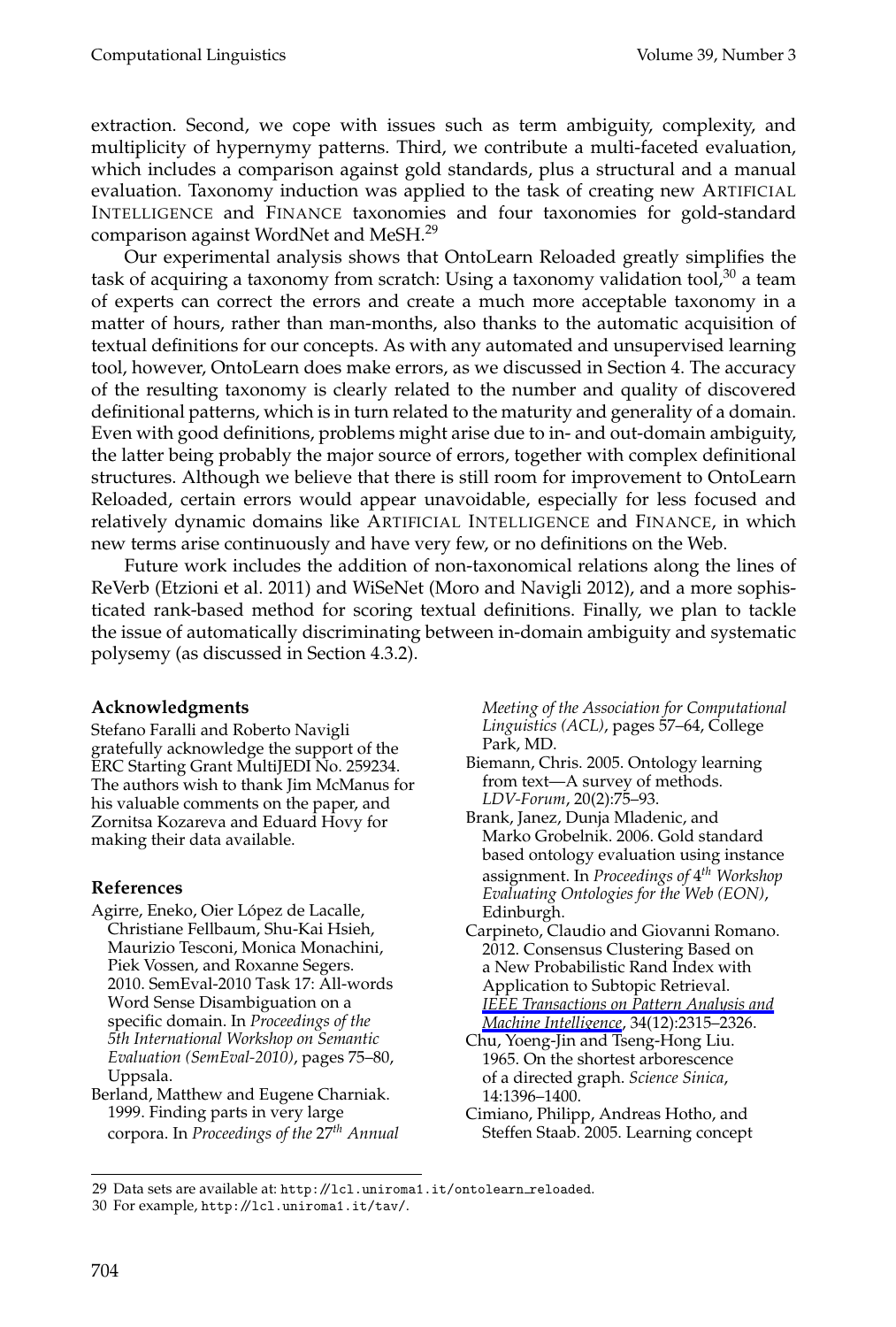#### Velardi, Faralli, and Navigli OntoLearn Reloaded

hierarchies from text corpora using formal concept analysis. *Journal of Artificial Intelligence Research*, 24(1):305–339.

- Cohen, Trevor and Dominic Widdows. 2009. Empirical distributional semantics: Methods and biomedical applications. *Journal of Biomedical Informatics*, 42(2):390–405.
- Cormen, Thomas H., Charles E. Leiserson, and Ronald L. Rivest. 1990. *Introduction to Algorithms*. MIT Electrical Engineering and Computer Science. MIT Press, Cambridge, MA.
- De Benedictis, Flavio, Stefano Faralli, and Roberto Navigli. 2013. GlossBoot: Bootstrapping Multilingual Domain Glossaries from the Web. In *Proceedings of the 51st Annual Meeting of the Association for Computational Linguistics* (ACL), Sofia.
- De Nicola, Antonio, Michele Missikoff, and Roberto Navigli. 2009. A software engineering approach to ontology building. *Information Systems*, 34(2):258–275.
- Edmonds, Jack. 1967. Optimum branchings. *Journal of Research of the National Bureau of Standards*, 71B:233–240.
- Etzioni, Oren, Anthony Fader, Janara Christensen, Stephen Soderland, and Mausam. 2011. Open information extraction: The second generation. In *Proceedings of the 22nd International Joint Conference on Artificial Intelligence (IJCAI)*, pages 3–10, Barcelona.

Fahmi, Ismail and Gosse Bouma. 2006. Learning to identify definitions using syntactic features. In *Proceedings of the EACL 2006 workshop on Learning Structured Information in Natural Language Applications*, pages 64–71, Trento.

Faralli, Stefano and Roberto Navigli. 2012. A new minimally supervised framework for domain Word Sense Disambiguation. In *Proceedings of the 2012 Joint Conference on Empirical Methods in Natural Language Processing and Computational Natural Language Learning (EMNLP-CoNLL)*, pages 1,411–1,422, Jeju.

Fellbaum, Christiane, editor. 1998. *WordNet: An Electronic Lexical Database*. MIT Press, Cambridge, MA.

Fleiss, Joseph L. 1971. Measuring nominal scale agreement among many raters. *Psychological Bulletin*, 76(5):378–382.

#### Fountain, Trevor and Mirella Lapata. 2012. Taxonomy induction using hierarchical random graphs. In *Proceedings of the North American Chapter of the Association for Computational Linguistics: Human Language Technologies (HLT-NAACL)*, pages 466–476, Montréal.

- Fowlkes, Edward B. and Colin L. Mallows. 1983. A method for comparing two hierarchical clusterings. *Journal of the American Statistical Association*, 78(383):553–569.
- Girju, Roxana, Adriana Badulescu, and Dan Moldovan. 2006. Automatic discovery of part-whole relations. *Computational Linguistics*, 32(1):83–135.
- Gomez-Perez, Asunción and David Manzano-Mancho. 2003. A survey of ontology learning methods and techniques. OntoWeb Delieverable 1.5. Universidad Politécnica de Madrid.
- Guarino, Nicola and Chris Welty. 2002. Evaluating ontological decisions with OntoClean. *Communications of the ACM*, 45(2):61–65.
- Hearst, Marti A. 1992. Automatic acquisition of hyponyms from large text corpora. In *Proceedings of the* 14*th International Conference on Computational Linguistics (COLING)*, pages 539–545, Nantes.
- Hovy, Eduard, Andrew Philpot, Judith Klavans, Ulrich Germann, and Peter T. Davis. 2003. Extending metadata definitions by automatically extracting and organizing glossary definitions. In *Proceedings of the 2003 Annual National Conference on Digital Government Research*, pages 1–6, Boston, MA.
- Ide, Nancy and Jean Véronis. 1993. Extracting knowledge bases from machine-readable dictionaries: Have we wasted our time? In *Proceedings of the Workshop on Knowledge Bases and Knowledge Structures*, pages 257–266, Tokyo.
- Kozareva, Zornitsa and Eduard Hovy. 2010. A semi-supervised method to learn and construct taxonomies using the Web. In *Proceedings of the 2010 Conference on Empirical Methods in Natural Language Processing (EMNLP)*, pages 1,110–1,118, Cambridge, MA.
- Kozareva, Zornitsa, Ellen Riloff, and Eduard Hovy. 2008. Semantic class learning from the Web with hyponym pattern linkage graphs. In *Proceedings of the 46th Annual Meeting of the Association for Computational Linguistics (ACL)*, pages 1,048–1,056, Columbus, OH.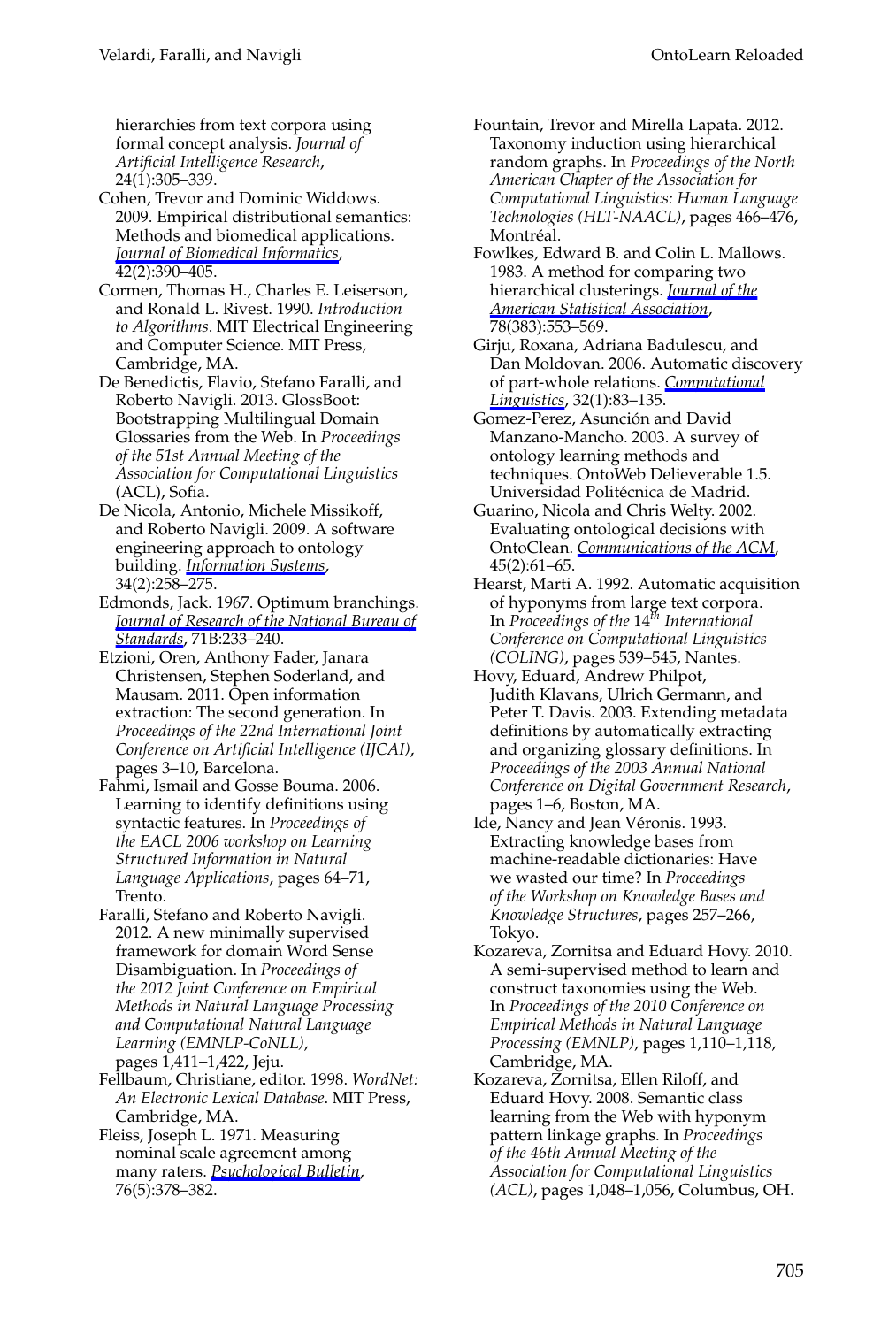#### Computational Linguistics Volume 39, Number 3

- Maedche, Alexander, Viktor Pekar, and Steffen Staab. 2002. Ontology learning part one—on discovering taxonomic relations from the Web. In N. Zhong, J. Liu, and Y. Y. Yao, editors, *Web Intelligence*. Springer Verlag, Berlin, pages 301–322.
- Maedche, Alexander and Steffen Staab. 2009. Ontology learning. In Steffen Staab and Rudi Studer, editors, *Handbook on Ontologies*. Springer, Berlin, pages 245–268.
- Miller, George A., R. T. Beckwith, Christiane D. Fellbaum, D. Gross, and K. Miller. 1990. WordNet: An online lexical database. *International Journal of Lexicography*, 3(4):235–244.
- Morey, Leslie C. and Alan Agresti. 1984. The measurement of classification agreement: An adjustment to the Rand statistic for chance agreement. *Educational and Psychological Measurement*, 44:33–37.
- Moro, Andrea and Roberto Navigli. 2012. WiSeNet: Building a Wikipedia-based semantic network with ontologized relations. In *Proceedings of the* 21*st ACM Conference on Information and Knowledge Management (CIKM 2012)*, pages 1,672–1,676, Maui, HI.
- Navigli, Roberto. 2009. Word Sense Disambiguation: A survey. *ACM Computing Surveys*, 41(2):1–69.
- Navigli, Roberto, and Simone Paolo Ponzetto. 2012. BabelNet: The automatic construction, evaluation and application of a wide-coverage multilingual semantic network. *Artificial Intelligence* 193, pp. 217–250.
- Navigli, Roberto and Paola Velardi. 2004. Learning domain ontologies from document warehouses and dedicated websites. *Computational Linguistics*, 30(2):151–179.
- Navigli, Roberto and Paola Velardi. 2005. Structural semantic interconnections: A knowledge-based approach to Word Sense Disambiguation. *IEEE Transactions on Pattern Analysis and Machine Intelligence*, 27(7):1075–1088.
- Navigli, Roberto and Paola Velardi. 2010. Learning Word-Class Lattices for definition and hypernym extraction. In *Proceedings of the* 48*th Annual Meeting of the Association for Computational Linguistics (ACL)*, pages 1,318–1,327, Uppsala.
- Navigli, Roberto, Paola Velardi, and Stefano Faralli. 2011. A graph-based algorithm for inducing lexical taxonomies from scratch. In *Proceedings of the* 22*nd International Joint*

- *Conference on Artificial Intelligence (IJCAI)*, pages 1,872–1,877, Barcelona.
- Newman, Mark E. J. 2010. *Networks: An Introduction*. Oxford University Press.
- Pado, Sebastian and Mirella Lapata. 2007. Dependency-based construction of semantic space models. *Computational Linguistics*, 33(2):161–199.
- Pantel, Patrick and Marco Pennacchiotti. 2006. Espresso: Leveraging generic patterns for automatically harvesting semantic relations. In *Proceedings of* 44*th Annual Meeting of the Association for Computational Linguistics joint with* 21*st Conference on Computational Linguistics (COLING-ACL)*, pages 113–120, Sydney.
- Pasca, Marius. 2004. Acquisition of categorized named entities for web search. In *Proceedings of the* 13*th ACM International Conference on Information and Knowledge Management (CIKM)*, pages 137–145, Washington, DC.
- Petasis, Georgios, Vangelis Karkaletsis, Georgios Paliouras, Anastasia Krithara, and Elias Zavitsanos. 2011. Ontology population and enrichment: State of the art. In Georgios Paliouras, Constantine Spyropoulos, and George Tsatsaronis, editors, *Knowledge-Driven Multimedia Information Extraction and Ontology Evolution*, volume 6050 of *Lecture Notes in Computer Science*. Springer, Berlin / Heidelberg, pages 134–166.
- Petrenz, Philipp and Bonnie L. Webber. 2011. Stable classification of text genres. *Computational Linguistics*, 37(2):385–393.
- Ponzetto, Simone Paolo and Roberto Navigli. 2009. Large-scale taxonomy mapping for restructuring and integrating Wikipedia. In *Proceedings of the* 21*st International Joint Conference on Artificial Intelligence (IJCAI)*, pages 2,083–2,088, Pasadena, CA.
- Ponzetto, Simone Paolo and Michael Strube. 2011. Taxonomy induction based on a collaboratively built knowledge repository. *Artificial Intelligence*, 175:1737–1756.
- Poon, Hoifung and Pedro Domingos. 2010. Unsupervised ontology induction from text. In *Proceedings of the 48th Annual Meeting of the Association for Computational Linguistics (ACL)*, pages 296–305, Uppsala.
- Rand, William M. 1971. Objective criteria for the evaluation of clustering methods. *Journal of the American Statistical Association*, 66(336):846–850.
- Schmid, Helmut. 1995. Improvements in part-of-speech tagging with an application to German. In *Proceedings of the ACL SIGDAT-Workshop*, pages 47–50, Dublin.